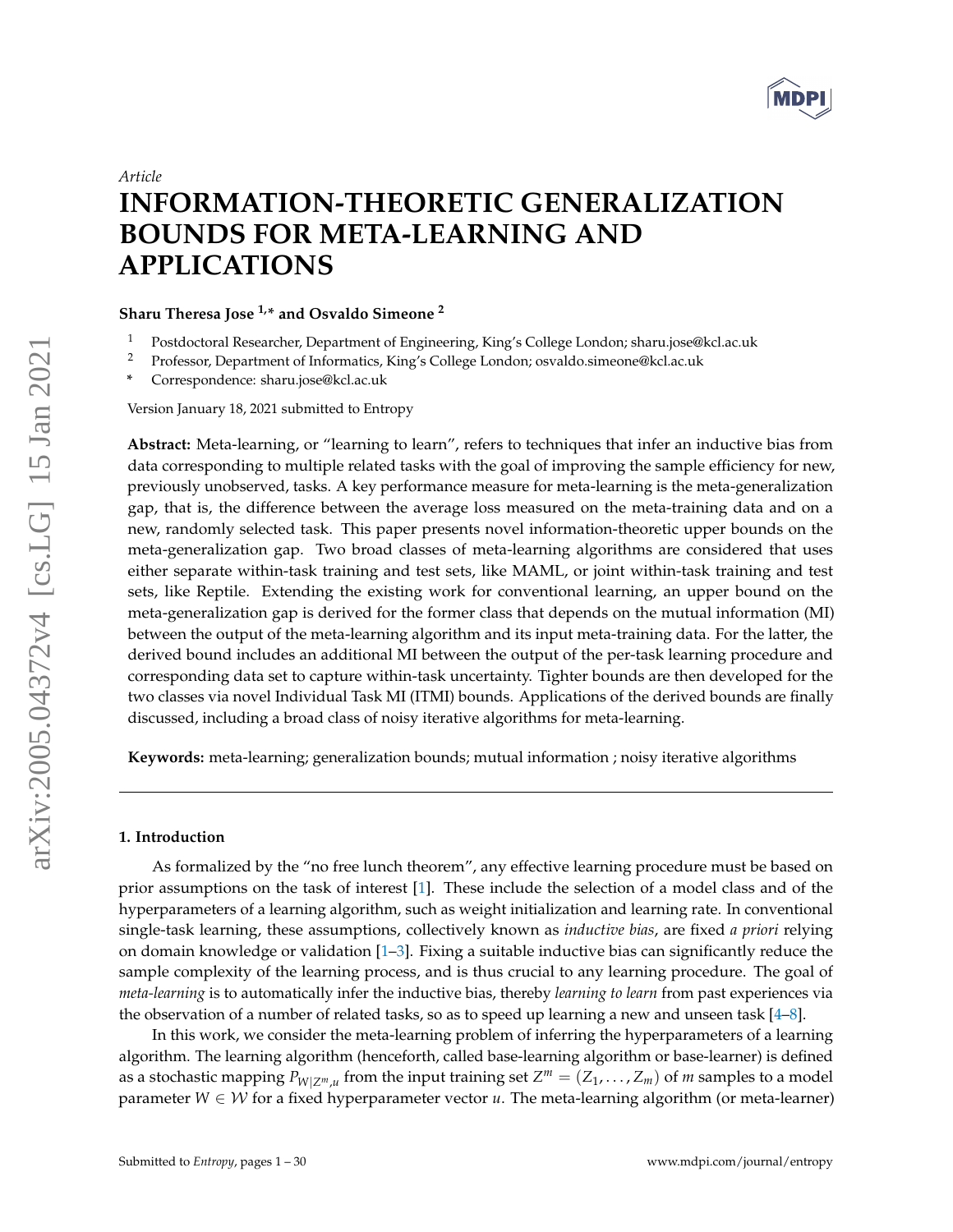infers the hyperparameter vector *u*, which defines the inductive bias, by observing a finite number of related tasks.

For example, consider the well-studied algorithm of *biased regularization* for supervised learning [\[9,](#page-27-4)[10\]](#page-27-5). Let us denote each data point *Z* =  $(X, Y)$  as a tuple of input features *X*  $\in \mathbb{R}^d$  and label *Y*  $\in \mathbb{R}$ . The loss function  $l:W\times\mathcal{Z}\to\mathbb{R}$  is given as the quadratic measure  $l(w,z)=(\langle w,x\rangle-y)^2$  that quantifies the loss accrued by the inferred model parameter *w* on a data sample *z*. Corresponding to each per-task data set *Z <sup>m</sup>*, the biased regularization algorithm *PW*|*Zm*,*<sup>u</sup>* is a Kronecker delta function centered at the minimizer of the following optimization problem

$$
\frac{1}{m}\sum_{j=1}^{m}l(w,Z_j) + \frac{\lambda}{2}||w - u||^2,
$$
\n(1)

which corresponds to an empirical risk minimization problem with a biased regularizer. Here,  $\lambda > 0$  is a regularization constant that weighs the deviation of the model parameter *w* from a bias vector *u*. The bias vector *u* can be then thought of as a common "mean" among related tasks. In the context of meta-learning, the objective then is to infer the bias vector *u* by observing data sets from a number of similar related tasks. Different meta-learning algorithms have been developed for this problem [\[11,](#page-27-6)[12\]](#page-27-7).

In the meta-learning problem under study, we follow the standard setting of Baxter [\[13\]](#page-27-8) and assume that the learning tasks belong to a *task environment*, which is defined by a probability distribution *P<sup>T</sup>* on the space of learning tasks  $\tau$ , and per-task data distributions  $\{P_{Z|T=\tau}\}_{\tau\in\mathcal{T}}.$  The data set  $Z^m$  for a task  $\tau$  is then generated i.i.d. according to the distribution *PZ*|*T*=*<sup>τ</sup>* . The meta-learner observes the performance of the base-learner on the *meta-training data* from a finite number of *meta-training tasks*, which are sampled independently from the task environment, and infers the hyperparameter *U* such that it can learn a new task, drawn from the same task environment, from fewer data samples.

The quality of the inferred hyperparameter *U* is measured by the *meta-generalization loss*,  $\mathcal{L}_{g}(U)$ , which is the average loss incurred on the data set *Z <sup>m</sup>* ∼ *PZm*|*<sup>T</sup>* of a new, previously unseen task *T* sampled from the task distribution *PT*. The notation will be formally introduced in Section [2.2.](#page-5-0) While the goal of meta-learning is to infer a hyperparameter *U* that minimizes the meta-generalization loss  $\mathcal{L}_{g}(U)$ , this is not computable, since the underlying task and data distributions are unknown. Instead, the meta-learner can evaluate an empirical estimate of the loss,  $\mathcal{L}_t(U|Z^m_{1:N})$ , using the meta-training set  $Z^m_{1:N}$  of data from  $N$ tasks, which is referred to as *meta-training loss*. The difference between the meta-generalization loss and the meta-training loss is the *meta-generalization gap*,

$$
\Delta \mathcal{L}(U|Z_{1:N}^m) = \mathcal{L}_g(U) - \mathcal{L}_t(U|Z_{1:N}^m), \qquad (2)
$$

and measures how well the inferred hyperparameter *U* generalizes to a new, previously unseen task. In particular, if the meta-generalization gap is small, on average or with high probability, then the performance of the meta-learner on the meta-training set can be taken as a reliable estimate of the meta-generalization loss.

In this paper, we study information-theoretic upper bounds on the *average meta-generalization gap*  $\mathbb{E}_{P_{Z_{1:N}^m}P_{U|Z_{1:N}^m}}[\Delta \mathcal{L}(U|Z_{1:N}^m)]$ , where the average is with respect to the meta-training set  $Z_{1:N}^m$  and the meta-learner defined by the stochastic kernel  $P_{U|Z_{1:N}^m}$ . Specifically, we extend the recent line of work initiated by Russo and Zhou [\[14\]](#page-27-9), and Xu and Raginsky [\[15\]](#page-27-10) which obtain mutual information (MI)-based bounds on the average generalization gap for conventional learning, to meta-learning. To the best of our knowledge, this is the first work that studies information-theoretic bounds for meta-learning.

The bounds on average meta-generalization gap, studied in this work, are distinct from the other well-known bounds on meta-generalization gap in literature. Broadly speaking, existing bounds on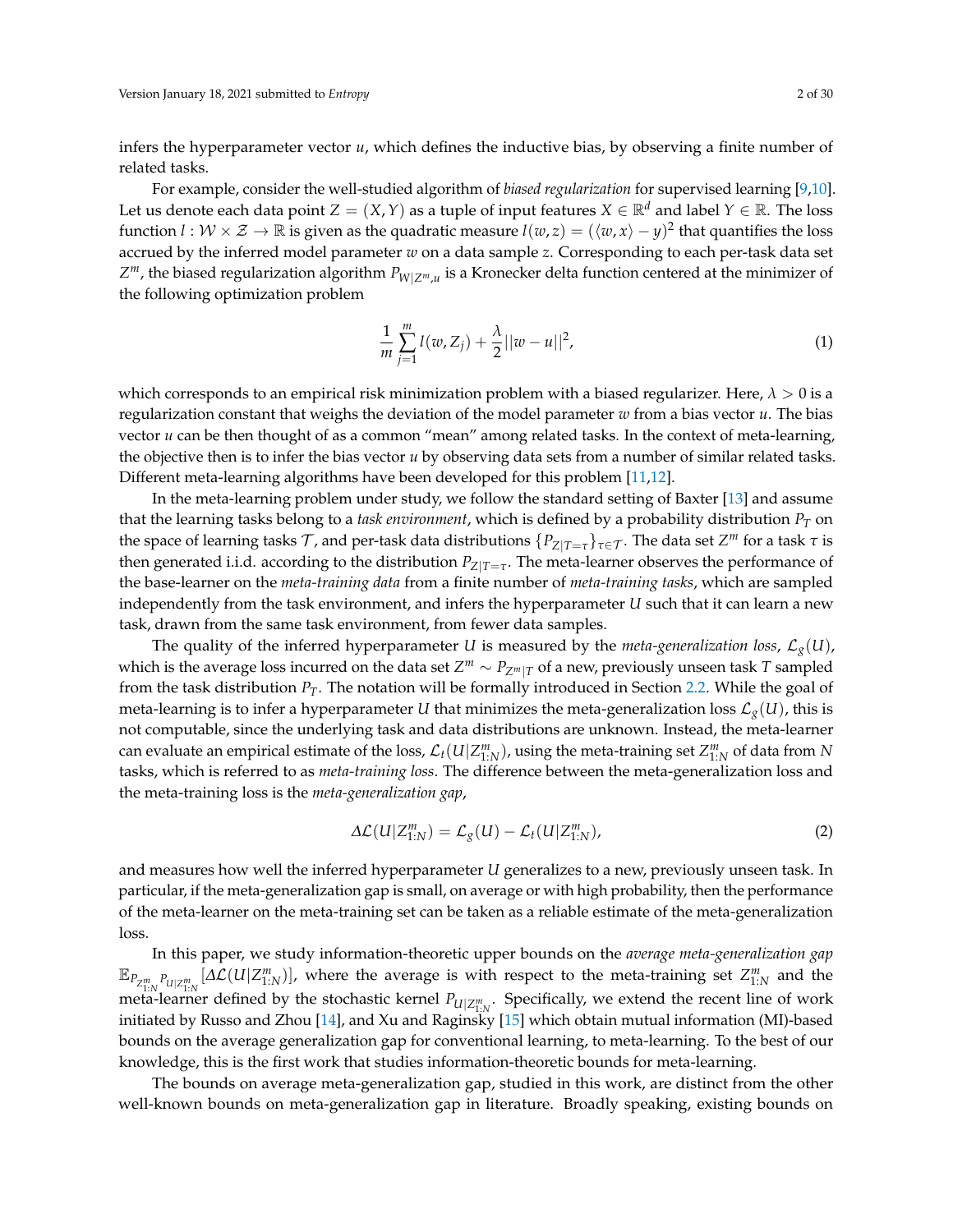the meta-generalization gap can be grouped into two - high probability probably-approximately-correct (PAC) bounds, and high probability PAC-Bayesian bounds. These upper bounds take the general form,  $\mathbb{E}_{P_{U|Z_{1:N}^m}}[\Delta \mathcal{L}(U|Z_{1:N}^m)] \leq \epsilon$ , that hold with probability at least  $1-\delta$ , for  $\delta \in (0,1)$ , over the meta-training set  $Z_{1:N}^m$ . In contrast, our work focuses on bounding  $\mathbb{E}_{P_{Z_{1:N}^m}} \mathbb{E}_{P_{U|Z_{1:N}^m}} [\Delta \mathcal{L}(U|Z_{1:N}^m)]$  on average also over the meta-training set. Notable PAC bounds on meta-generalization gap include the bound of Baxter [\[13\]](#page-27-8) obtained using the framework of Vapnik-Chervonenkis (VC) dimensions; and of Maurer [\[16\]](#page-27-11) which employs the algorithmic stability [\[17](#page-27-12)[,18\]](#page-27-13) properties. In contrast, the PAC-Bayesian bounds also incorporate prior beliefs on the base-learner and the meta-learner posteriors via an auxiliary data-independent prior distribution *QW*|*<sup>U</sup>* and a hyper-prior distribution *QU*, respectively. Most notable PAC-Bayesian bounds include that of Pentina and Lambert [\[19\]](#page-27-14), the tighter bound of Amit and Meir [\[20\]](#page-27-15), and most recently the bounds of Rothfuss *et al.* [\[21\]](#page-27-16). While the high-probability bounds are agnostic to task and data distributions, our information-theoretic bounds depend explicitly on the task and per-task data distributions, on the loss function, and on the meta-training algorithm, in accordance to prior work on information-theoretic generalization bounds.

Another general property inherited from the information-theoretic approach adopted in this paper is that the bounds on the average meta-generalization gap under study are designed to hold for arbitrary base-learners and meta-learners. As such, they generally do not result in tighter bounds as compared to non-information theoretic generalization guarantees obtained for specific meta-learning problems, such as the ridge regression problem with meta-learned bias vector mentioned above [\[22\]](#page-27-17). In contrast, the general purpose of the bounds in this paper is to provide insights into the number of tasks, and number of samples per task required to ensure that the training based metrics are a good approximation to their population counterparts.

# *1.1. Main Contributions*

The derivation of bounds on average meta-generalization gap differs from conventional learning owing to two levels of uncertainties – *environment-level* uncertainty and *within-task* uncertainty. While within-task uncertainty results from observing a finite number *m* of data samples per task as in conventional learning, environment-level uncertainty results from observing a finite number *N* of tasks from the task-environment. The relative importance of these two forms of uncertainty depend on the use made by the meta-learner of the meta-training data. In fact, depending on how the meta-training data is used by the meta-learner, we identify two main classes of meta-training algorithms – with *separate within-task training and test sets*, and *joint within-task training and test sets*. The former class includes the state-of-the-art meta-learning algorithms such as Model Agnostic Meta-Learning (MAML) [\[23\]](#page-27-18) that split the training data corresponding to each task into training and test sets, with the latter reserved for within-task validation. In contrast, the second class of algorithms, such as Reptile [\[24\]](#page-27-19), use the entire per-task data both for training and testing. Our main contributions are as follows.

• In Theorem [1,](#page-11-0) we show that, for the case with *separate* within-task training and test sets, the average meta-generalization gap contains only the contribution of environment-level uncertainty. This is captured by a ratio of the mutual information (MI) between the output of the meta-learner *U* and the meta-training set  $Z^m_{1:N}$ , and the number of tasks *N* as

<span id="page-2-0"></span>
$$
\left| \mathbb{E}_{P_{Z_{1:N}^m} p_{U|Z_{1:N}^m}} \left[ \Delta \mathcal{L}^{\text{sep}}(U|Z_{1:N}^m) \right] \right| \le \sqrt{\frac{2\sigma^2}{N} I(U;Z_{1:N}^m)},\tag{3}
$$

where  $\sigma^2$  is the sub-Gaussianity variance factor of the meta-loss function. This is a direct parallel of the MI-based bounds for single-task learning [\[25\]](#page-27-20).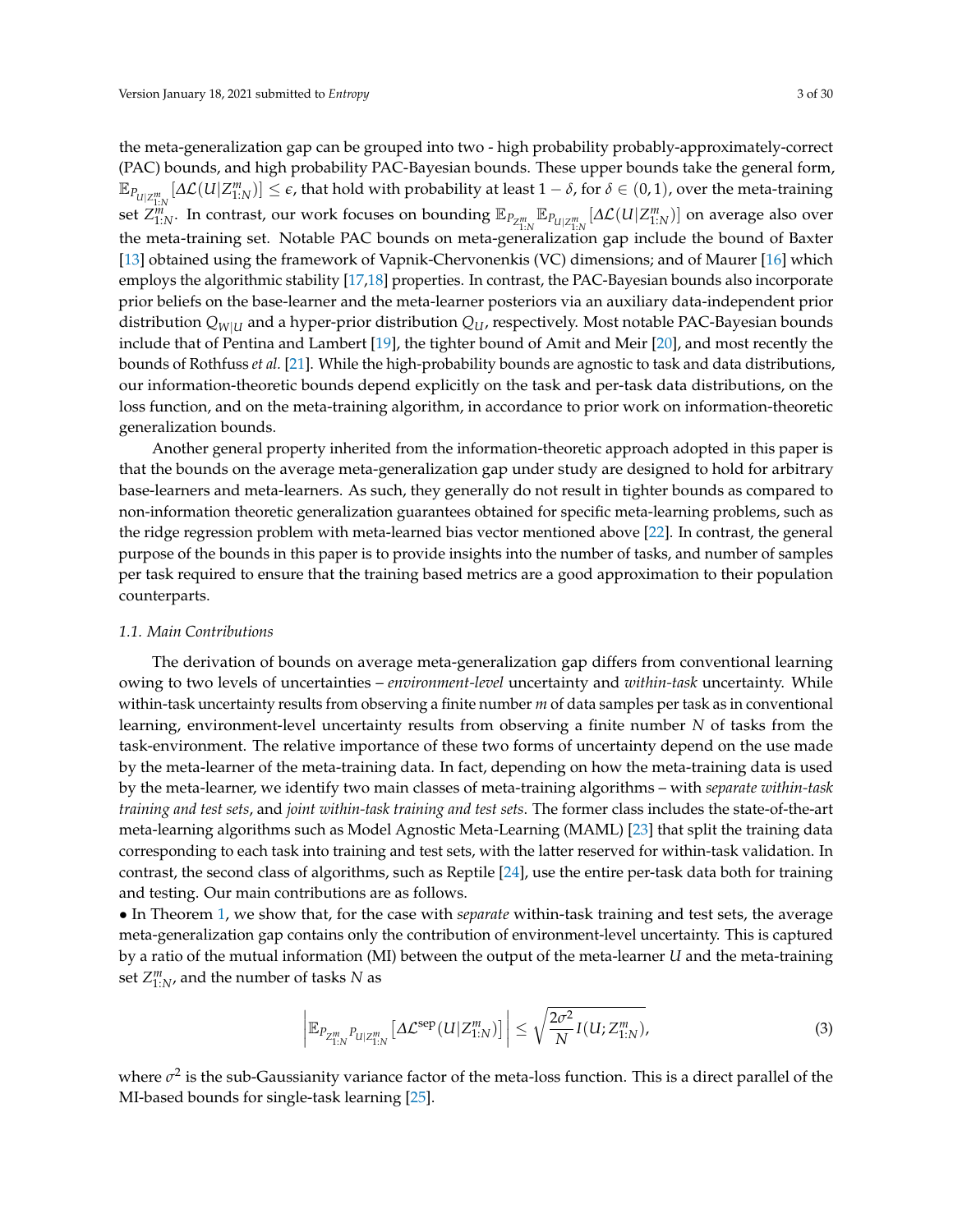• In Theorem [3,](#page-13-0) we then shown that, for the case with *joint* within-task training and test sets, the bound on the average meta-generalization gap also contains a contribution due to the within-task uncertainty via the ratio of the MI between the output of the base-learner and within task training data and the per-task data sample size *m*. Specifically, we have the following bound

$$
\left|\mathbb{E}_{P_{Z_{1:N}^m}P_{U|Z_{1:N}^m}}[\Delta \mathcal{L}^{\text{joint}}(U|Z_{1:N}^m)]\right| \leq \sqrt{\frac{2\sigma^2}{N}I(U;Z_{1:N}^m)} + \mathbb{E}_{P_T}\bigg[\sqrt{\frac{2\delta_T^2}{m}I(W;Z^m|T=\tau)}\bigg],\tag{4}
$$

where  $\delta_T^2$  is the sub-Gaussianity variance factor of the loss function  $l(w, z)$  for task *T*.

• In Theorem [2](#page-12-0) and Theorem [4,](#page-14-0) we extend the individual sample MI (ISMI) bound of [\[26\]](#page-28-0) to obtain novel Individual Task MI (ITMI)-based bounds on the meta-generalization gap for both separate and within-task training and test sets as

<span id="page-3-0"></span>
$$
\left| \mathbb{E}_{P_{Z_{1:N}^m} p_{U|Z_{1:N}^m}} \left[ \Delta \mathcal{L}^{\rm sep}(U|Z_{1:N}^m) \right] \right| \leq \frac{1}{N} \sum_{i=1}^N \sqrt{2\sigma^2 I(U;Z_i^m)},\tag{5}
$$

and

$$
\left| \mathbb{E}_{P_{Z_{1:N}^m} p_{U|Z_{1:N}^m}} [\Delta \mathcal{L}^{\text{joint}}(U|Z_{1:N}^m)] \right| \leq \frac{1}{N} \sum_{i=1}^N \sqrt{2\sigma^2 I(U;Z_i^m)} + \mathbb{E}_{P_T} \left[ \frac{1}{m} \sum_{j=1}^m \sqrt{2\delta_T^2 I(W;Z_j|T=\tau)} \right].
$$
 (6)

These bounds can be seen to be tighter than the MI-based bounds in [\(3\)](#page-2-0) and [\(4\)](#page-3-0), respectively.

• Finally, we study the applications of the derived bounds to two meta-learning problems. The first is a parameter estimation setup that involves one-shot meta-learning and base-learning procedures, for which a closed form expression for meta-generalization gap can be derived. The second application covers a broad range of noisy iterative meta-learning algorithms and is inspired by the work of Pensia *et al.* [\[27\]](#page-28-1) for conventional learning.

#### *1.2. Related Work*

For conventional learning, there exists a rich literature on diverse frameworks for deriving upper bounds on the generalization gap, i.e. on the difference between generalization and training losses. Classical bounds from statistical learning theory quantify the generalization gap in terms of measures of complexity of the model class, most notably VC dimension [\[28\]](#page-28-2) and Radmacher complexity [\[29\]](#page-28-3). This approach obtains high-probability probably approximate correct (PAC) bounds on the generalization gap with respect to the training set. An alternate line of high-probability bounding techniques relies on the notion of *algorithmic stability*, which measures the sensitivity of the output of a learning algorithm to the replacement of individual samples from the training data set. The pioneering work [\[30\]](#page-28-4) has been extended to include various notions of algorithmic stability [\[31–](#page-28-5)[33\]](#page-28-6). As a notable example, a distributional notion of stability in terms of *differential privacy*, which quantifies the sensitvity of the distribution of algorithm's output to data set, has been studied in [\[34,](#page-28-7)[35\]](#page-28-8). The high-probability PAC-Bayesian bounds rely on change of measure arguments and uses the Kullback Leibler (KL) divergence between the algorithm and a data-independent prior to quantify the algorithmic sensitivity [\[36](#page-28-9)[–38\]](#page-28-10).

Following the initial work of Russo and Zou [\[14\]](#page-27-9), information-theoretic bounds on the *average generalization gap* for conventional learning have been widely investigated in recent years. Xu and Raginsky [\[25\]](#page-27-20) showed that the MI between the output of the learning algorithm and its training data set yields an upper bound bound in expectation on the generalization gap. The bound has been shown to offer computable generalization gaurentees for noisy iterative algorithms including Stochastic Gradient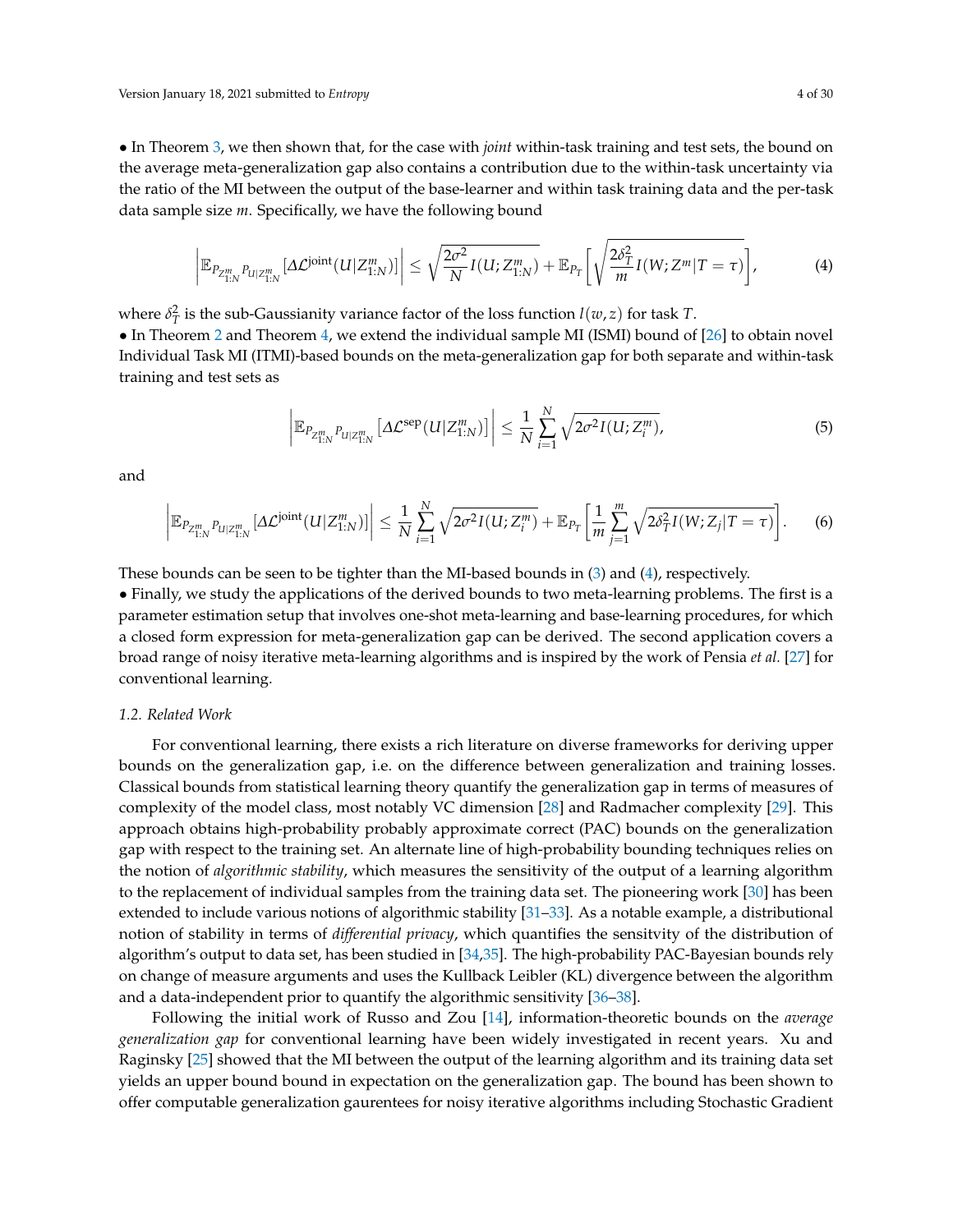Langevin Dynamics (SGLD) in [\[27\]](#page-28-1). Various refinements of the MI-based bound have since been analyzed to obtain tighter bounds. In particular, the bounds in [\[39\]](#page-28-11) employ chaining mutual information techniques to tighten the bounds in [\[25\]](#page-27-20), while the bound in [\[26\]](#page-28-0) depend on the MI between the output of the algorithm and an individual data sample. The MI between the output of the algorithm and a random subset of the data set appears in the bounds introduced in  $[40]$ . The total variation information between the joint distribution of the training data and algorithmic output and the product of marginals was shown in [\[41\]](#page-28-13) to yield a bound on the generalization gap for any bounded loss function. Subsequent works in [\[42](#page-28-14)[–44\]](#page-28-15) consider other information-theoretic measures, such as maximum leakage and lautum information. Most recently, a conditional mutual information (CMI)-based approach has been proposed in [\[45\]](#page-28-16) to develop generalization bounds.

#### *1.3. Notation*

Throughout this paper, upper case letters, e.g. *X*, denote random variables and lower case letters, e.g. *x*, their realizations. We use  $\mathcal{P}(\cdot)$  to denote the set of all probability distributions on the argument set or vector space. For a discrete or continuous random variable *X* taking values in a set or vector space  $\mathcal{X}$ ,  $P_X \in \mathcal{P}(\mathcal{X})$  denotes its probability distribution, with  $P_X(x)$  being the probability mass or density value at *x* ∈ *X*. We denote as  $P_{X^n}$  the *n*-fold product distribution induced by  $P_X$ . The conditional distribution of a random variable *X* given random variable *Y* is similarly defined as  $P_{X|Y}$ , with  $P_{X|Y}(x|y)$  representing the probability mass or density at *X* = *x* conditioned on the event *Y* = *y*. We use  $|| \cdot ||_2$  to denote the Euclidean norm of the argument vector, and  $I_d$  to denote a  $d$ -dimensional identity matrix. We define the Kronecker delta  $\delta(x - x_0) = 1$  if  $x = x_0$  and  $\delta(x - x_0) = 0$  otherwise.

#### **2. Problem Definition**

In this section, we define the problem of interest by introducing the key definitions of generalization gap for conventional, or single-task, learning and for meta-learning.

# *2.1. Generalization Gap for Single-Task Learning*

<span id="page-4-0"></span>Consider first the conventional problem of learning a task  $\tau \in \mathcal{T}$ . As illustrated in Figure [1,](#page-4-0) each task



**Figure 1.** Directed graph representing the variables involved in the definition of generalization gap [\(11\)](#page-5-1) for single-task learning.

*τ* ∈ *T* is associated with an underlying *unknown* data distribution,  $P_{Z|T=\tau}$  ∈  $P(Z)$ , defined in a subset or vector space  $\mathcal{Z}$ . Henceforth, we use  $P_{Z|\mathcal{T}}$  to denote  $P_{Z|\mathcal{T}=\tau}$  for notational convenience. The training procedure, which is referred to as the *base-learner*, has access to a training data set  $Z^m=(Z_1,Z_2,\ldots,Z_m)\sim$ *PZm*|*<sup>τ</sup>* of *m* independent and identically distributed (i.i.d.) samples drawn from distribution *PZ*|*<sup>τ</sup>* . The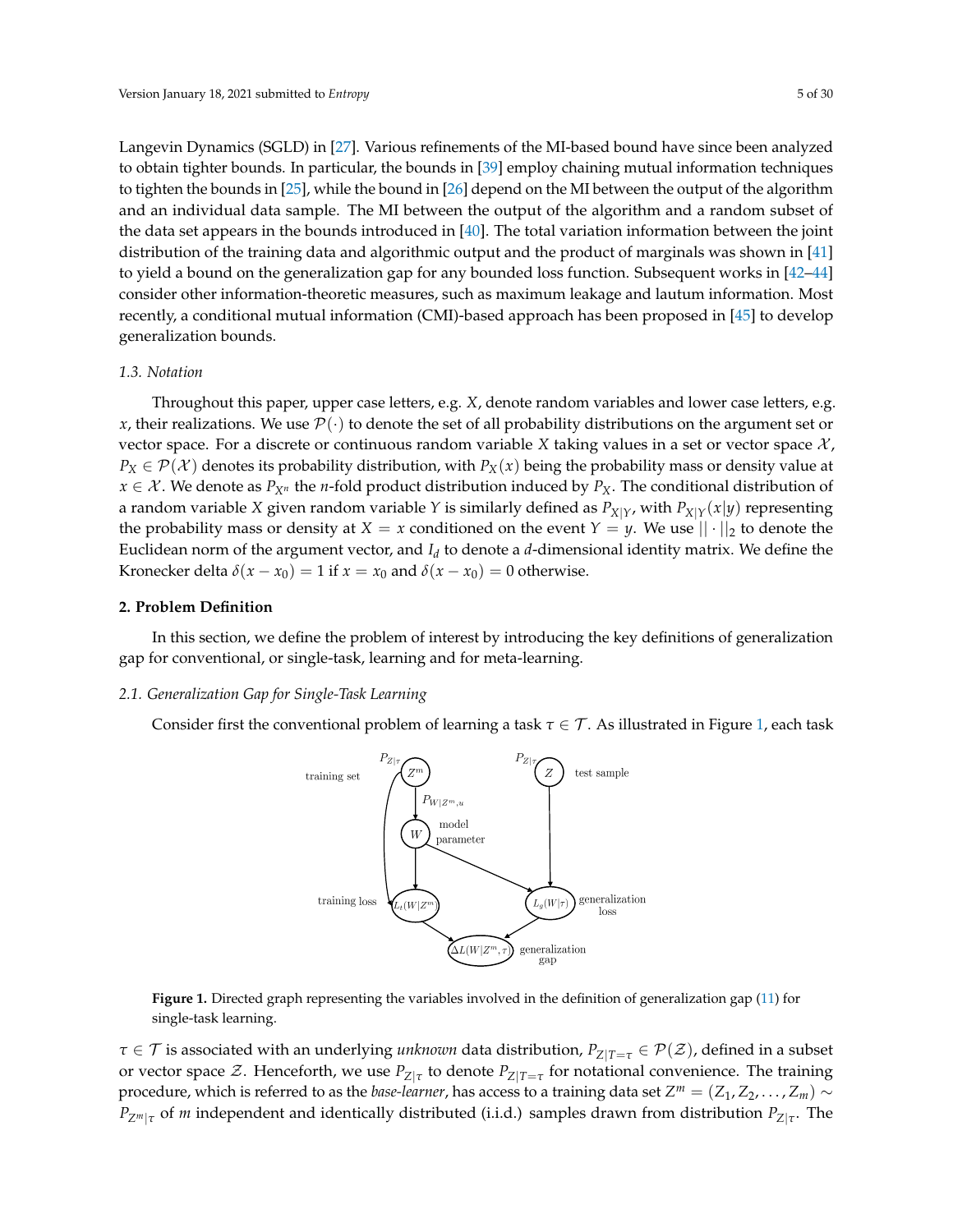base-learner uses this data set to choose a model, or hypothesis, *W* from the model class W by using a *randomized* training procedure defined by a conditional distribution *PW*|*Zm*,*<sup>u</sup>* as

<span id="page-5-3"></span><span id="page-5-2"></span>
$$
W \sim P_{W|Z^m, u}.\tag{7}
$$

The conditional distribution  $P_{W|Z^m,u}$  defines a stochastic mapping from the training data set  $Z^m$  to the model class W. The training procedure [\(7\)](#page-5-2) is parameterized by a vector  $u \in U$  of *hyperparameters*, which defines the inductive bias. As an example, the base-learner *PW*|*Zm*,*<sup>u</sup>* may follow Stochastic Gradient Descent (SGD) updates with hyperparameters *u* including the learning rate and the initialization point.

The performance of a parameter vector  $w \in W$  on a data sample  $z \in \mathcal{Z}$  is measured by a loss function  $l: W \times Z \to \mathbb{R}_+$ . The *generalization loss* for a model parameter vector  $w \in W$  is the average

$$
L_g(w|\tau) = \mathbb{E}_{P_{Z|\tau}}[l(w,Z)],\tag{8}
$$

over a test example *Z* independently drawn from the data distribution *PZ*|*<sup>τ</sup>* . The subscript *g* is used to distinguish the generalization loss from the training loss defined below. The generalization loss cannot be computed by the learner, given that the data distribution *PZ*|*<sup>τ</sup>* is unknown. Instead, the learner can evaluate the *training loss* on the data set *Z <sup>m</sup>*, which is defined as the empirical average

<span id="page-5-4"></span>
$$
L_t(w|Z^m) = \frac{1}{m} \sum_{i=1}^m l(w, Z_i).
$$
 (9)

The subscript *t* specifies that the loss is the empirical training loss.

The difference between generalization loss [\(8\)](#page-5-3) and training loss [\(9\)](#page-5-4) is known as *generalization gap*,

$$
\Delta L(w|Z^m, \tau) = L_g(w|\tau) - L_t(w|Z^m),\tag{10}
$$

and is a key metric that quantifies the level of uncertainty<sup>1</sup> at the learner regarding the data distribution  $P_{Z|\tau}$ . The average generalization gap for the data distribution  $P_{Z|\tau}$  and base-learner  $P_{W|Z^m,u}$  is defined as

<span id="page-5-1"></span>
$$
\mathbb{E}_{P_{Z^m,W|\tau,u}}[\Delta L(W|Z^m,\tau)],\tag{11}
$$

where the expectation is taken with respect to the joint distribution *PZm*,*W*|*τ*,*<sup>u</sup>* = *PZm*|*τPW*|*Zm*,*<sup>u</sup>* . A summary of the variables involved in the Definition of the generalization gap [\(11\)](#page-5-1) can be found in Figure [1.](#page-4-0)

Intuitively, if the generalization gap is small, on average or with high probability, then the base-learner can take the performance [\(9\)](#page-5-4) on the training set *Z <sup>m</sup>* as a reliable measure of the generalization loss [\(8\)](#page-5-3) of the trained model *W*. Furthermore, data-dependent bounds on the generalization gap can be used as regularization terms to avoid overfitting, yielding generalized Bayesian inference problems [\[46\]](#page-28-17), [\[47\]](#page-28-18).

# <span id="page-5-0"></span>*2.2. Generalization Gap for Meta-Learning*

As discussed, in single-task learning, the inductive bias *u*, defining the hyperparameters of the training procedure, must be selected a priori, i.e., without having access to task-specific data. The inductive bias determines the training data set size *m* needed to ensure a small generalization loss [\(8\)](#page-5-3), since, generally speaking, richer models require more data to be trained [\[1\]](#page-27-0). The sample complexity can be generally reduced if one selects a suitable inductive bias based on prior information. Such prior information is

<sup>&</sup>lt;sup>1</sup> This type of uncertainty is known as epistemic.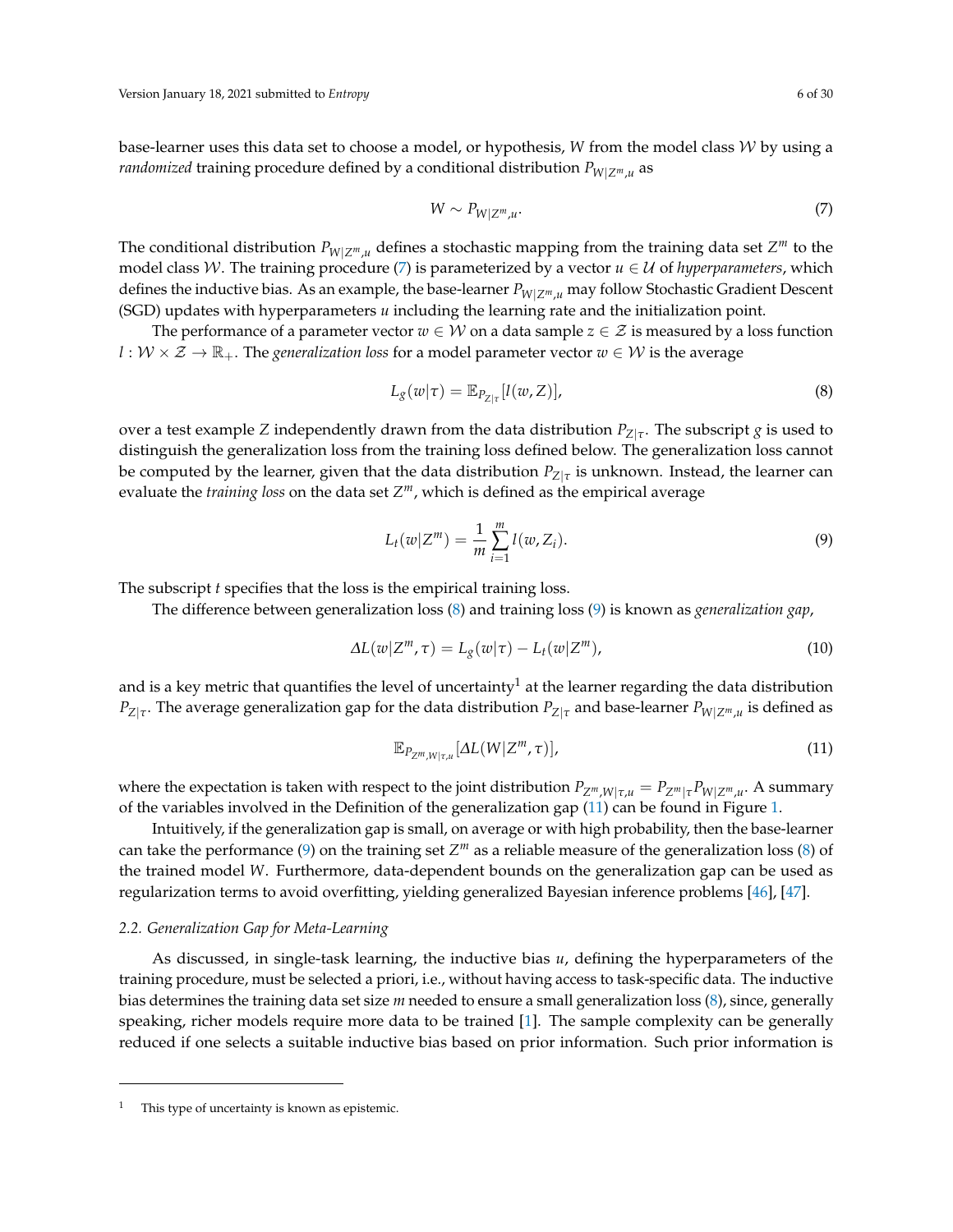typically obtained from domain knowledge on the problem under study. In contrast, meta-learning aims at automatically inferring an effective inductive bias based on data from related tasks.

To elaborate, we follow the setting of [\[13\]](#page-27-8), in which a meta-learner observes data from a number of tasks, known as *meta-training tasks*, from the same *task environment*. A task environment is defined by a task distribution  $P_T \in \mathcal{P}(\mathcal{T})$ , supported on the space  $\mathcal T$  of tasks, and by a per-task data distribution  $P_{Z|\tau}$ for each task  $\tau \in \mathcal{T}$ . Using the meta-training data drawn from a randomly selected subset of tasks, the meta-learner infers a hyperparameter vector  $u \in U$  defining the inductive bias. This is done with the goal of ensuring that, using hyperparameter *u*, the base-learner *PW*|*Zm*,*<sup>u</sup>* can efficiently learn on a new task, referred to as *meta-test task*, drawn independently from the same task distribution *PT*.

To elaborate, the meta-training data consists of *N* data sets  $Z_{1:N}^m = (Z_1^m, \ldots, Z_N^m)$ . Each *i*th data set is generated independently by first drawing a task  $T_i \sim P_T$  from the task environment and then a task-specific training data set  $Z_i^m \sim P_{Z^m|T_i}$ . The meta-learner uses the meta-training data set  $Z^m_{1:N}$  to infer a hyperparameter vector *u* ∈ U. To this end, we consider a *randomized meta-learner*

<span id="page-6-1"></span>
$$
U \sim P_{U|Z_{1:N}^m} \tag{12}
$$

where  $P_{U|Z_{1:N}^m}$  is a stochastic mapping from the meta-training set  $Z_{1:N}^m$  to the space U of hyperparameters. We distinguish two different formulations of meta-learning that are often considered in the literature. In the first, the per-task data set Z<sup>m</sup> is split into training, or support, and test, or query subsets [\[48\]](#page-28-19), [\[23\]](#page-27-18); while, in the second, the entire data set  $Z^m$  is used for both within-task training and testing [\[13](#page-27-8)[,19](#page-27-14)[,20\]](#page-27-15).

<span id="page-6-0"></span>2.2.1. Separate Within-Task Training and Test Sets



**Figure 2.** Directed graph representing the variables involved in the definition of meta-generalization gap [\(18\)](#page-7-0) for separate within-task training and testing sets.

As seen in Figure [2,](#page-6-0) in this first approach to meta-learning, each meta-training sub data set  $Z_i^m$ is split into a training set and a test set as  $Z_i^m = (Z_i^{m_{tr}}, Z_i^{m_{te}})$ , where  $Z_i^{m_{tr}}$  contains  $m_{tr}$  i.i.d. training examples and  $Z_i^{m_{te}}$  contains  $m_{te}$  i.i.d. test examples, with  $m = m_{tr} + m_{te}$ . The *within-task base-learner*  $P_{W|Z_i^{\text{mt}},u} \in \mathcal{P(W)}$  maps the per-task training subset  $Z_i^{\text{mt}}$  to random model parameter  $W_i \sim P_{W|Z_i^{\text{mt}},u}$  for a given hyperparameter  $U = u$ . The test subset is used to evaluate the empirical training loss of a model *w* for task  $T_i$  as

$$
L_t(w|Z_i^{\mathbf{m}_{\text{te}}}) = \frac{1}{m_{\text{te}}} \sum_{j=1}^{m_{\text{te}}} l(w, Z_{i,j}^{m_{\text{te}}}),
$$
\n(13)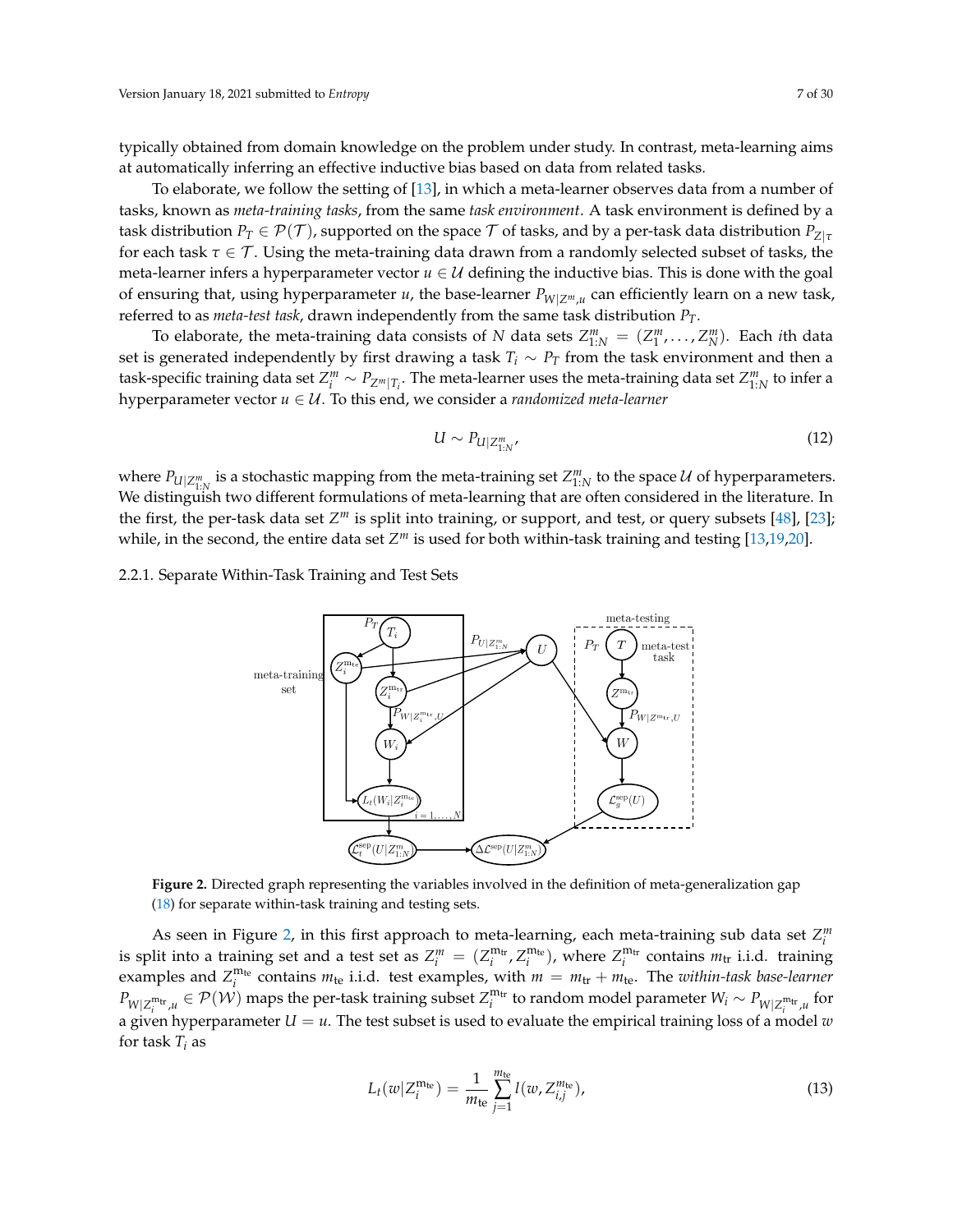where  $Z_{i,j}^{m_{te}}$  denote the *j*th example of the test subset  $Z_i^{m_{te}}$ . Furthermore, the overall empirical *meta-training loss* for a hyperparameter *u* is computed by summing over all meta-training tasks as

<span id="page-7-5"></span><span id="page-7-1"></span>
$$
\mathcal{L}_{t}^{\text{sep}}(u|Z_{1:N}^{m}) = \frac{1}{N} \sum_{i=1}^{N} L_{t}^{\text{sep}}(u|Z_{i}^{m}), \qquad (14)
$$

where

$$
L_t^{\text{sep}}(u|Z^m) = \mathbb{E}_{P_{W|Z^{\text{m}_{\text{tr}},\mu}}}[L_t(W|Z^{\text{m}_{\text{te}}})] \tag{15}
$$

is the average per-task training loss over the base-learner.

We emphasize that the meta-training loss [\(14\)](#page-7-1) can be computed by the meta-learner and used as a criterion to select the meta-learning procedure [\(12\)](#page-6-1) since it is obtained from the meta-training data  $Z_{1:N}^m$ . We also note that the rationale of splitting training and test sets is that the average training loss  $L_t^{\text{sep}}$  $\sum_{i}^{sep}(u|Z_i^m)$ is an unbiased estimate of the corresponding average generalization loss  $\mathbb{E}_{P_{W|Z_i^{\text{m}_{tr}},u}}[L_g(W|T_i)].$ 

*i* The true goal of the meta-learner is to minimize the *meta-generalization loss*,

<span id="page-7-2"></span>
$$
\mathcal{L}_{g}^{\text{sep}}(u) = \mathbb{E}_{P_{T,Z^{\text{m}_{\text{tr}}}}}\mathbb{E}_{P_{W|Z^{\text{m}_{\text{tr}},u}}}\big[L_g(W|T)\big],\tag{16}
$$

where  $P_{T,Z^m \text{tr}} = P_T P_{Z^m \text{tr}}|_T$  and  $L_g(W|T)$  is as defined in [\(8\)](#page-5-3). Unlike the meta-training loss [\(14\)](#page-7-1), the meta-generalization loss is evaluated on a new, meta-test task *T* and on the corresponding training data Z<sup>m<sub>tr</sub></sup>. We distinguish the meta-generalization loss and meta-training loss by the subscripts *g* and *t*, respectively in [\(16\)](#page-7-2) and [\(14\)](#page-7-1). The difference between the meta-generalization loss [\(16\)](#page-7-2) and the meta-training loss [\(14\)](#page-7-1), known as the *meta-generalization gap*, is defined as

$$
\Delta \mathcal{L}^{\text{sep}}(u|Z_{1:N}^m) = \mathcal{L}_g^{\text{sep}}(u) - \mathcal{L}_t^{\text{sep}}(u|Z_{1:N}^m). \tag{17}
$$

The quantity of interest to us is the average meta-generalization gap, defined as

<span id="page-7-4"></span><span id="page-7-0"></span>
$$
\mathbb{E}_{P_{Z_{1:N}^m,U}}\big[\Delta \mathcal{L}^{\text{sep}}(U|Z_{1:N}^m)\big],\tag{18}
$$

where the expectation is with respect to the joint distribution  $P_{Z_{1:N}^m,U} = P_{Z_{1:N}^m} P_{U|Z_{1:N}^m}$ , of the meta-training set  $Z_{1:N}^m$  and of the hyperparameter *U*. Note that  $P_{Z_{1:N}^m}$  is the marginal of the joint distribution  $\prod_{i=1}^{N} P_{T=T_i} P_{Z^M|T=T_i}.$ 

Intuitively, if the meta-generalization gap is small, on average or with high probability, the meta learner can take the performance [\(14\)](#page-7-1) on the meta-training data as a reliable measure of the accuracy of the inferred hyperparameter vector in terms of the meta-generalization loss [\(16\)](#page-7-2). Furthermore, data-dependant bounds on the meta-generalization gap can be used as regularization terms to avoid meta-overfitting. Meta-overfitting occurs when the meta-trained hyperparameter yields a small meta-training loss but a large meta-test loss due to an excessive dependence on the meta-training set [\[13\]](#page-27-8).

# 2.2.2. Joint Within-Task Training and Test Sets

In the second formulation of meta-learning, as illustrated in Figure [3,](#page-8-0) the entire data set  $Z_i^m$  is used for within-task training and testing. Accordingly, the meta-learner computes the *meta-training loss*

<span id="page-7-3"></span>
$$
\mathcal{L}_t^{\text{joint}}(u|Z_{1:N}^m) = \frac{1}{N} \sum_{i=1}^N L_t^{\text{joint}}(u|Z_i^m), \tag{19}
$$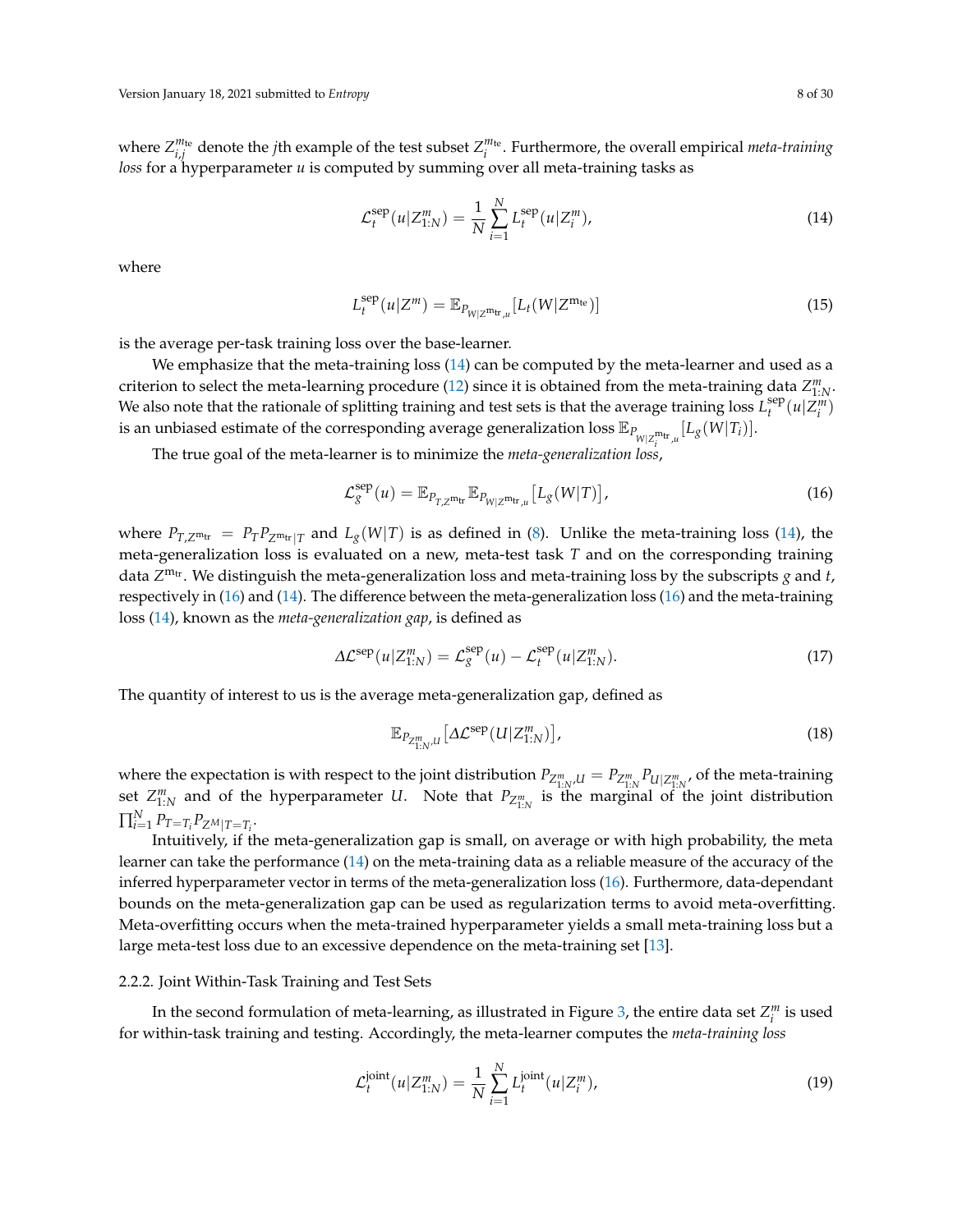<span id="page-8-0"></span>

**Figure 3.** Directed graph representing the variables involved in the definition of meta-generalization gap [\(22\)](#page-8-1) for joint within-task training and testing sets.

where

<span id="page-8-2"></span>
$$
L_t^{\text{joint}}(u|Z^m) = \mathbb{E}_{P_{W|Z^m,u}}[L_t(W|Z^m)]
$$
\n(20)

is the average per-task training loss. Note here that in evaluating the meta-training loss in [\(19\)](#page-7-3), the data set *Z m i* is used to infer model parameters *W* and also to evaluate the per-task training loss. The expectation in [\(20\)](#page-8-2) is taken over the output of the base-learner *W* given the hyperparameter vector *u*. As discussed, the *meta-generalization loss* for hyperparameter  $u \in U$  is computed by randomly selecting a novel task  $T \sim P_T$ as

<span id="page-8-1"></span>
$$
\mathcal{L}_g^{\text{joint}}(u) = \mathbb{E}_{P_{T,Z^m}} \mathbb{E}_{P_{W|Z^m,u}} \left[ L_g(W|T) \right],\tag{21}
$$

where  $P_{T,Z^m} = P_T P_{Z^m|T}$  and  $L_g(W|T)$  is as defined in [\(8\)](#page-5-3). In a manner similar to [\(17\)](#page-7-4), the *meta-generalization gap* for a task distribution  $P_T$ , data distribution  $P_{Z^m|T}$ , meta-learning algorithm  $P_{U|Z^m_{1:N'}}$ , and base-learner  $P_{W|Z^m,U}$  is defined as

$$
\Delta \mathcal{L}^{\text{joint}}(u|Z_{1:N}^m) = \mathcal{L}_g^{\text{joint}}(u) - \mathcal{L}_t^{\text{joint}}(u|Z_{1:N}^m). \tag{22}
$$

The average meta-generalization gap is then given as  $\mathbb{E}_{P_{\mathbb{Z}_{1:N}^m,l}}[\Delta \mathcal{L}^{\text{joint}}(U|\mathcal{Z}_{1:N}^m)]$  where the expectation is taken over all meta-training sets and over the output of the meta-learner.

#### <span id="page-8-3"></span>**3. Information-Theoretic Generalization Bounds for Single-Task Learning**

In this section, we review two information-theoretic bounds on the generalization gap [\(11\)](#page-5-1) for conventional learning derived in [\[25\]](#page-27-20) and [\[26\]](#page-28-0). The material covered in this section provides the necessary background for the analysis of the meta-generalization gap to be studied in the rest of the paper. Throughout this section, we fix a task *τ* ∈ T . Since the generalization and meta-generalization gaps measure the deviation of empirical-mean random variables representing training and meta-training losses from reference values, we will make use of tools and definitions from large-deviation theory (see, e.g, [\[49\]](#page-28-20)). We discuss the key essential definitions below.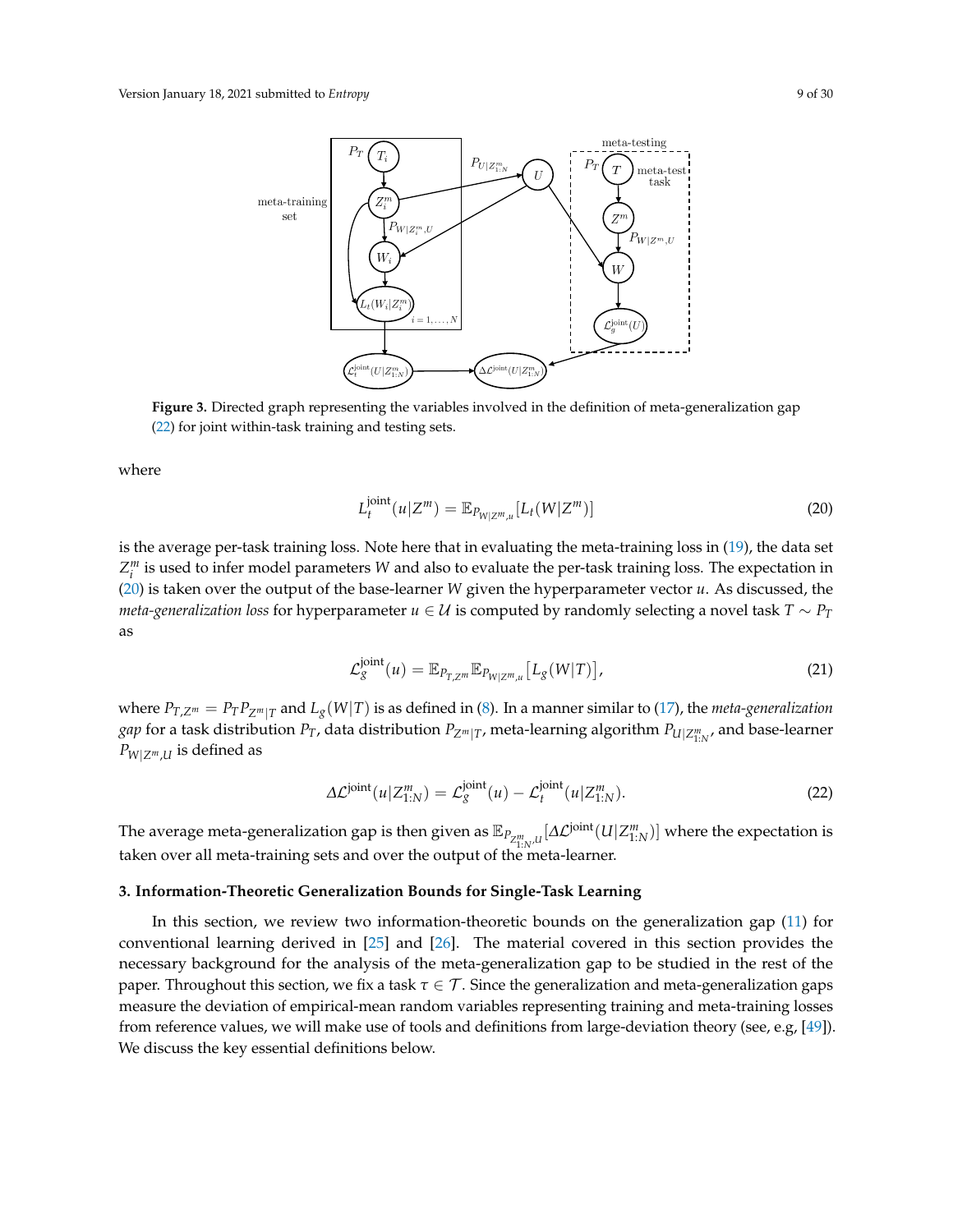#### *3.1. Preliminaries*

To start, the cumulant generating function (CGF) of a random variable  $X \sim P_X \in \mathcal{P}(\mathcal{X})$  is defined as  $\Lambda_X(\lambda) = \log \mathbb{E}_{P_X}[e^{\lambda(X - \mathbb{E}_{P_X}^Y[X])}]$ . If it is well-defined, the CGF  $\Lambda_X(\lambda)$  is convex and it satisfies the equalities  $Λ_X(0) = Λ'_X(0) = 0$ . A random variable *X* with finite mean, i.e., with  $\mathbb{E}_{P_X}[X] < \infty$ , is said to *σ* 2 -sub-Gaussian if its CGF is bounded as

$$
\Lambda_X(\lambda) \le \frac{\lambda^2 \sigma^2}{2}, \quad \text{for all} \ \lambda \in \mathbb{R}.
$$

As a special case, if *X* is bounded in the interval [*a*, *b*], i.e., if the inequality  $0 < a \le X \le b < \infty$  holds for some constants *a* and *b*, then *X* is  $(b - a)^2/4$ -sub-Gaussian.

# *3.2. Mutual Information (MI) Bound*

We first present the Mutual Information (MI)-based upper bound obtained in [\[25\]](#page-27-20). Key to this result is the following Assumption.

# <span id="page-9-0"></span>**Assumption 1.** *The loss function l*( $w$ ,  $Z$ ) *is*  $\delta^2_\tau$ *-sub-Gaussian under*  $Z \sim P_{Z|\tau}$  *for all model parameters*  $w \in W$ *.*

In particular, if the loss function is bounded, i.e., if the inequalities  $-\infty < a \le l(w, z) \le b < \infty$  hold for all for  $w \in W$  and  $z \in \mathcal{Z}$ , Assumption [1](#page-9-0) is satisfied with  $\delta^2_\tau = (b-a)^2/4$ . The main result is as follows.

<span id="page-9-1"></span>**Lemma 1** ([\[25\]](#page-27-20))**.** *Under Assumption [1,](#page-9-0) the following bound on the generalization gap holds for any base-learner W* ∼  $P_{W|Z^m,u}$ 

<span id="page-9-2"></span>
$$
|\mathbb{E}_{P_{Z^m,W|\tau,u}}[\Delta L(W|Z^m,\tau)]| \le \sqrt{\frac{2\sigma^2}{m}I(W;Z^m)}.
$$
\n(24)

The proof of Lemma [1](#page-9-1) is based on a decoupling estimate Lemma, which is reported for completeness in Lemma [A1.](#page-22-0) We also note that the result in Lemma [1](#page-9-1) can be extended to account for loss function  $l(w, Z)$ with bounded CGF [\[14\]](#page-27-9).

The bound [\(24\)](#page-9-2) on the generalization gap is in terms of the mutual information *I*(*W*; *Z <sup>m</sup>*), which quantifies the overall dependence between the base-learner output *W* and the input training data set *Z m*. The mutual information in [\(24\)](#page-9-2) is hence a measure of the *sensitivity* of the base-learner output to the data set. Using the terminology in [\[25\]](#page-27-20), if  $I(W; Z^m) \leq \epsilon$ , the base-learner  $P_{W|Z^m,u}$  is said to be  $(\epsilon, P_{Z|\tau})$ -MI stable, in which case the bound in [\(24\)](#page-9-2) evaluates to  $\sqrt{2\delta^2_\tau \epsilon/m}$ . The relationship between generalization and stability of a training algorithm is well-established [\[1\]](#page-27-0), and the result [\(24\)](#page-9-2) amounts to a formulation of this link in information-theoretic terms.

The traditional notion of algorithmic stability measures how much the base-learner output changes with the replacement of an individual training sample [\[30\]](#page-28-4), [\[50\]](#page-28-21). In the next section, we review the bound in [\[26\]](#page-28-0) that translates this per-sample stability concept within an information-theoretic framework.

#### *3.3. Individual Sample MI (ISMI) Bound*

The MI-based bound in Lemma [1](#page-9-1) has the disadvantage of being vacuous, i.e.,  $I(W; Z^m) = \infty$ , for deterministic base-learning algorithms  $P_{W|Z^m,u}$  defined on continuous parameter space W. An *individual sample MI* (ISMI)-based bound that address this shortcoming was introduced in [\[26\]](#page-28-0). The ISMI bound borrows the standard algorithmic stability notion of sensitivity of the base-learner output to the replacement of any individual training sample [\[17,](#page-27-12)[18\]](#page-27-13). Accordingly, the resulting bound is in terms of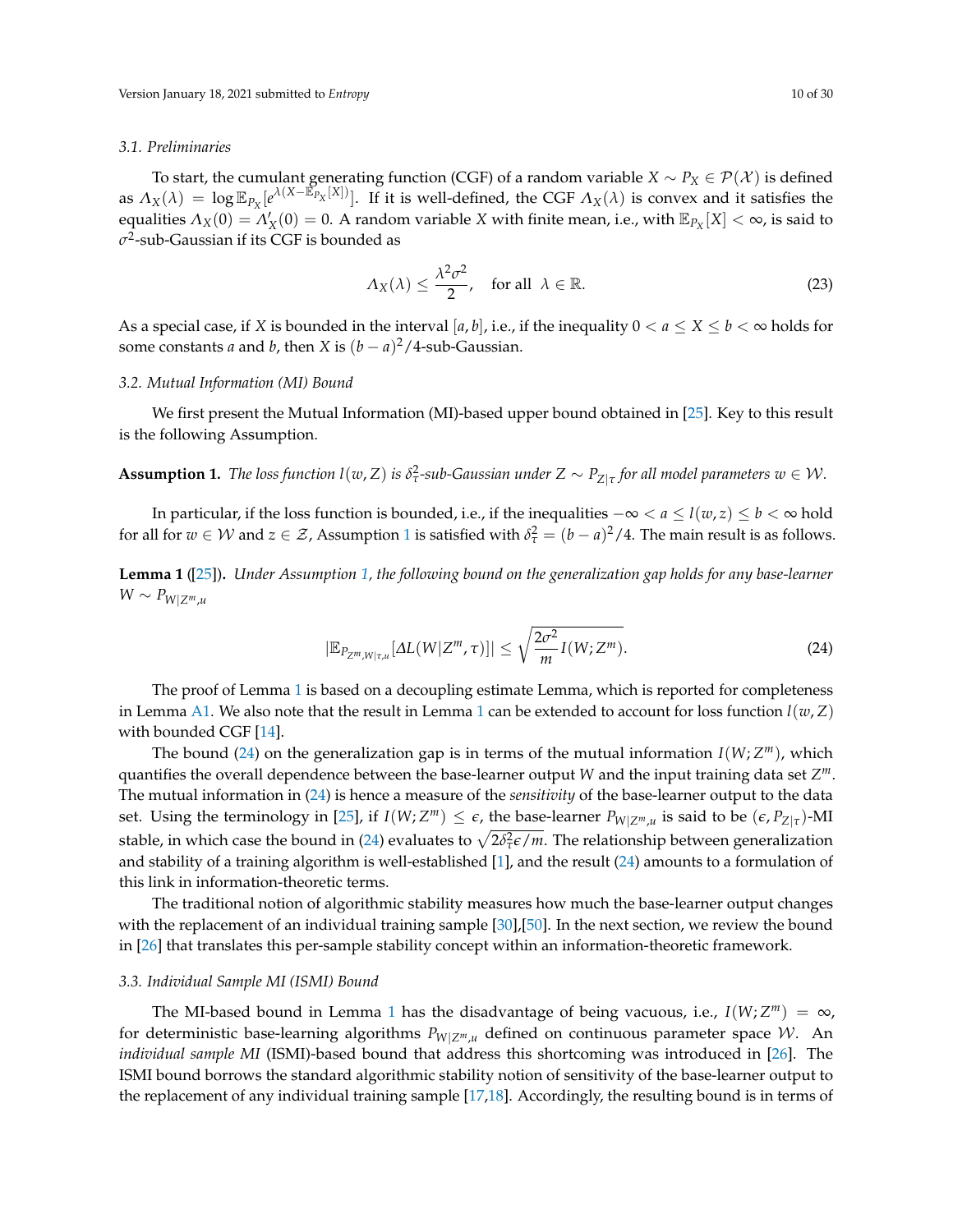the MI between the trained parameter W and each data point  $Z_i$  of the training data set  $Z^m$ . The bound, summarized in Lemma [2,](#page-10-0) applies under the following assumption.

<span id="page-10-1"></span>**Assumption 2.** *The loss function*  $l(w, z)$  *satisfies either of the following two conditions:* 

- (*a*) *Assumption [1,](#page-9-0) or*
- (b)  $l(W,Z)$  is a  $\delta^2_\tau$ -sub-Gaussian random variable when  $(W,Z) \sim P_{W|u,\tau} P_{Z|\tau}$ , where  $P_{W|u,\tau} \in \mathcal{P}(\mathcal{W})$  is the *marginal of the joint distribution PW*|*Zm*,*uPZm*|*<sup>τ</sup> .*

We note that, in general, Assumption [1](#page-9-0) does not imply Assumption  $2(b)$  $2(b)$  (see [\[40,](#page-28-12) Appendix C]), and vice versa (see [\[26\]](#page-28-0)). There are, however, loss functions *l*(*w*, *z*) and relevant distributions for which both the assumptions hold, including the case of loss functions *l*(·, ·) which takes values in a bounded interval  $|a, b|$ .

<span id="page-10-0"></span>**Lemma 2** ([\[26\]](#page-28-0))**.** *Under Assumption [2,](#page-10-1) the following bound on the average generalization gap holds for any base-learner PW*|*Zm*,*<sup>u</sup>*

$$
|\mathbb{E}_{P_{Z^m,W|\tau,u}}[\Delta L(W|Z^m,\tau)]| \leq \frac{1}{m} \sum_{i=1}^m \sqrt{2\sigma^2 I(W;Z_i)}.
$$
\n(25)

For a loss function satisfying Assumption [1,](#page-9-0) the ISMI bound [\(25\)](#page-10-2) is tighter than [\(24\)](#page-9-2), i.e.,

<span id="page-10-3"></span><span id="page-10-2"></span>
$$
\frac{1}{m}\sum_{i=1}^{m}\sqrt{2\delta_{\tau}^{2}I(W;Z_{i})}\leq\sqrt{\frac{2\delta_{\tau}^{2}}{m}I(W;Z^{m})}.
$$
\n(26)

The inequality in [\(26\)](#page-10-3) follows from the chain rule of mutual information and Jensen's inequality [\[26\]](#page-28-0).

#### **4. Information-Theoretic Generalization Bounds for Meta-Learning**

In this section, we first derive novel MI-based bounds on the meta-generalization gap with separate within-task training and test sets, as introduced in Section [4.1,](#page-10-4) and then we consider joint within-task training and test sets, as described in Section [4.2.](#page-13-1)

# <span id="page-10-4"></span>*4.1. Bounds on Meta-Generalization Gap with Separate Within-Task Training and Test Sets*

In this section, we present two novel MI-based bounds on the meta-generalization gap [\(18\)](#page-7-0) for the setup with separate within-task training and testing sets. The first is an MI-based bound, which is akin to Lemma [1,](#page-9-1) and the second is an Individual Task MI (ITMI) bound, which resembles Lemma [2](#page-10-0) for conventional learning.

#### 4.1.1. MI-Based Bound

In order to derive the MI-based bound, we make the following assumption on  $L_t^{\text{sep}}$  $t_t^{\text{sep}}(u|Z^m)$  in [\(15\)](#page-7-5). Throughout, we use  $P_{Z^m}$  to denote the marginal of the joint distribution  $P_{T,Z^m} = P_T P_{Z^m|T}$ .

<span id="page-10-5"></span>**Assumption 3.** For all  $u \in \mathcal{U}$ , the average per-task training loss  $L_t^{\text{sep}}$  $\int_t^{\text{sep}} (u | Z^m)$  *is*  $\sigma^2$ -sub-Gaussian under  $Z^m \sim P_{Z^m}$ .

Distinct from the assumptions in Section [3](#page-10-5) on loss function  $l(w, z)$ , we note that Assumption 3 is on the average per-task training loss *L* sep  $\int_t^{\text{sep}} (u | Z^m)$ . This is because the loss function *l*(*w*, *z*) satisfying Assumption [1](#page-9-0) do not in general guarantee sub-Gaussianity of *L* sep  $\sum_{t}^{sep}(u|Z^m)$  with respect to  $Z^m \sim P_{Z^m}$ . However, if the loss function is bounded, Assumption [3](#page-10-5) can be easily verified to hold as given in the following lemma.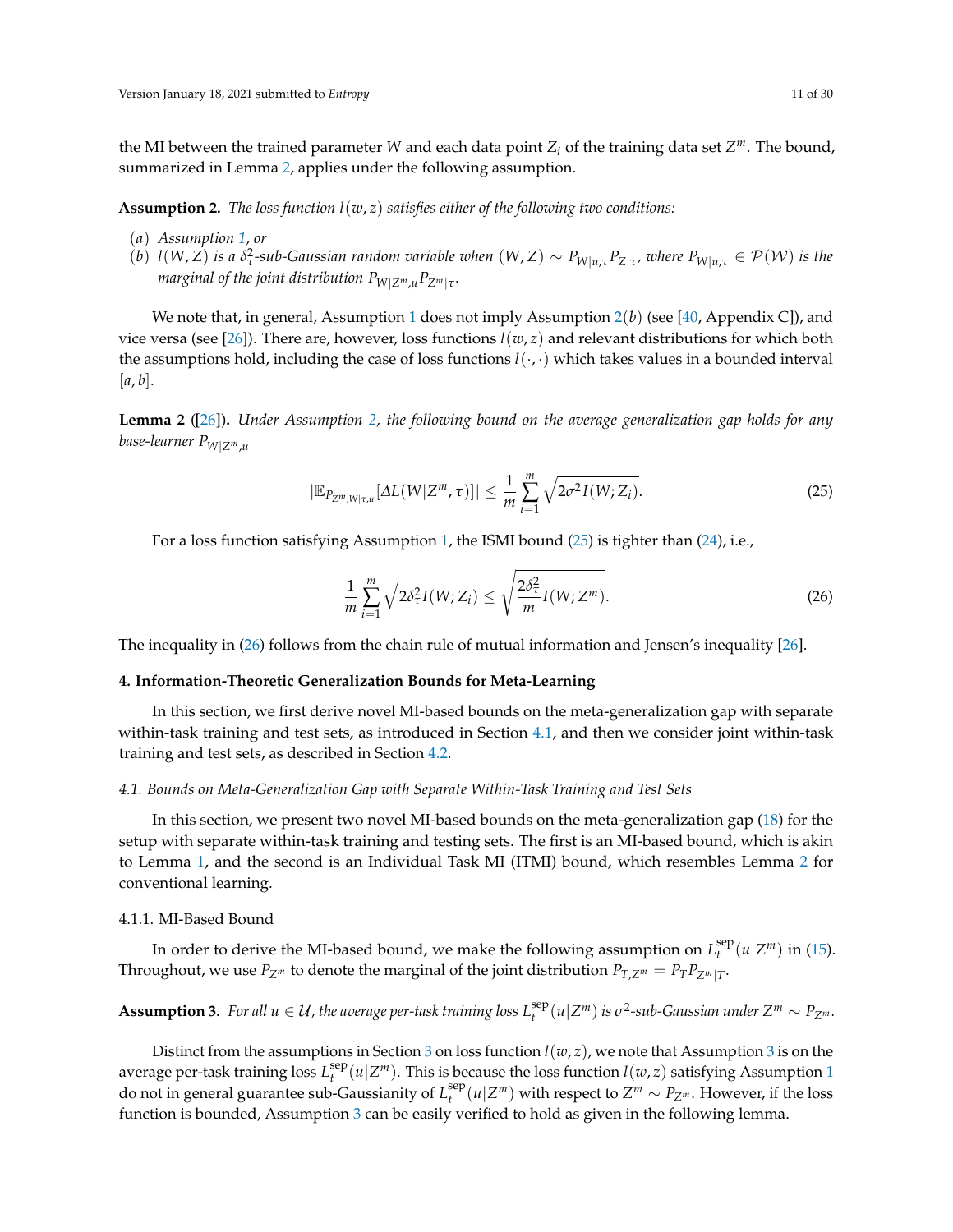<span id="page-11-4"></span>**Lemma 3.** *If the loss function l*( $\cdot$ , $\cdot$ ) *is* [*a*, *b*] −*bounded, then*  $L_t^{\text{sep}}$  $\mathbb{E}_t^{\text{sep}}(\cdot | Z^m)$  *is also* [*a*, *b*] *bounded for all*  $Z^m \in \mathcal{Z}^m$ *. Consequently,*  $L_t^{\text{sep}}(u|Z^m)$  *is*  $(b-a)^2/4$ -sub-Gaussian under  $Z^m \sim P_{Z^m}$  for all  $u \in \mathcal{U}$ .

Under Assumption [3,](#page-10-5) the following theorem presents an upper bound on the meta-generalization gap [\(18\)](#page-7-0).

<span id="page-11-0"></span> $\bf{Theorem~1.}$  Let Assumption [3](#page-10-5) hold for the base-learner  $P_{W|Z^{\sf m_{tr}},u}.$  Then, for any meta learner  $P_{U|Z^m_{1:N}}$  such that the  $\lim_{M\to\infty}$  *inequality*  $I(U; Z^m_{1:N}) < \infty$  holds, we have the following bound on the average meta-generalization gap

<span id="page-11-3"></span>
$$
\left| \mathbb{E}_{P_{Z_{1:N}^m,U}} \left[ \Delta \mathcal{L}^{\text{sep}}(U|Z_{1:N}^m) \right] \right| \leq \sqrt{\frac{2\sigma^2}{N} I(U;Z_{1:N}^m)}.
$$
\n(27)

**Proof.** See Appendix [B.](#page-22-1)

In order to prove Theorem [1,](#page-11-0) one needs to overcome an additional challenge as compared to the derivation of bounds for learning reviewed in Section [3.](#page-8-3) In fact, the meta-generalization gap is caused by two distinct sources of uncertainty: (*a*) *environment-level uncertainty* due to finite number *N* of observed tasks, and (*b*) *within-task uncertainty* resulting from the finite number *m* of per-task data samples. Our proof approach involves applying the single-task MI-based bound in Lemma [1](#page-9-1) to bound the effect of both sources of uncertainties.

Towards this, we start by introducing the average training loss for the randomly selected meta-test task as

<span id="page-11-2"></span><span id="page-11-1"></span>
$$
\mathcal{L}_{g,t}^{\text{sep}}(u) = \mathbb{E}_{P_{T,Z^m}}[L_t^{\text{sep}}(u|Z^m)].
$$
\n(28)

The subscript *g*, *t* denote that the loss is generalization (*g*) with expectation over  $P_{T,Z^m}$  at the environment level, and training  $(t)$  at the task level with  $L_t^{\text{sep}}$  $t_t^{\text{sep}}(u|Z^m)$ . Note that this differs from the meta-test loss  $\mathcal{L}^{\text{sep}}_g(u)$  in [\(16\)](#page-7-2) in that the per-task loss is evaluated in [\(28\)](#page-11-1) on the training set. With this definition the meta-generalization gap can be decomposed as

$$
\mathbb{E}_{P_{Z_{1:N}^m,U}}\left[\Delta \mathcal{L}^{\text{sep}}(U|Z_{1:N}^m)\right]
$$
\n
$$
= \mathbb{E}_{P_{Z_{1:N}^m,U}}\left[\left(\mathcal{L}_g^{\text{sep}}(U) - \mathcal{L}_{g,t}^{\text{sep}}(U)\right) + \left(\mathcal{L}_{g,t}^{\text{sep}}(U) - \mathcal{L}_t^{\text{sep}}(U|Z_{1:N}^m)\right)\right].
$$
\n(29)

In [\(29\)](#page-11-2), the second difference  $\mathcal{L}_{\mathfrak{o},t}^{\rm sep}$  $\int_{g,t}^{\rm sep} (U) - {\cal L}_t^{\rm sep} (U|{Z^m_{1:N}})$ , corresponds to the environment-level uncertainty and arises from the observation of a finite number *N* of tasks. In fact, as *N* increases, the meta-training loss  $\mathcal{L}^{\text{sep}}_t$  $\mathcal{L}^{\text{sep}}_t(u|Z^m_{1:N})$  almost surely tends to  $\mathcal{L}^{\text{sep}}_{g,t}$  $g_{f}(u)$  by the law of large numbers. However, the average  $\mathbb{E}_{P_{Z_{1:N}^m,U}}\big[\mathcal{L}^{\rm sep}_{g,t}$ generalization gap is instead measured by the difference  $\mathcal{L}^{\text{sep}}_g(u) - \mathcal{L}^{\text{sep}}_{g,t}(u)$ . In the setup under study  $g_{x,t}^{\text{sep}}(U) - \mathcal{L}_t^{\text{sep}}(U|Z_{1:N}^m)$  is not equal to zero in general for finite values of *N*. The within-task with separate within-task training and test sets, this term equals zero since as we discussed, the average empirical loss  $L_t^{\text{sep}}$  $t_t^{\text{sep}}(u|Z_i^m)$  is an unbiased estimate of the corresponding average test loss  $\mathbb{E}_{P_{W|Z_i^{\text{Int}},\mu}}[L_g(W|T_i)]$  (cf. [\(28\)](#page-11-1) ). This is no longer true for joint within-task training and test sets, as we discuss in Section [4.2.](#page-13-1)

The decomposition approach adopted here follows the main steps of the bounding techniques introduced in [\[16,](#page-27-11) equation (6)]. In contrast, the PAC-Bayesian bounds in [\[20](#page-27-15)[,21\]](#page-27-16) rely on a different decomposition of the meta-generalization gap. The environment and within-task generalization gaps are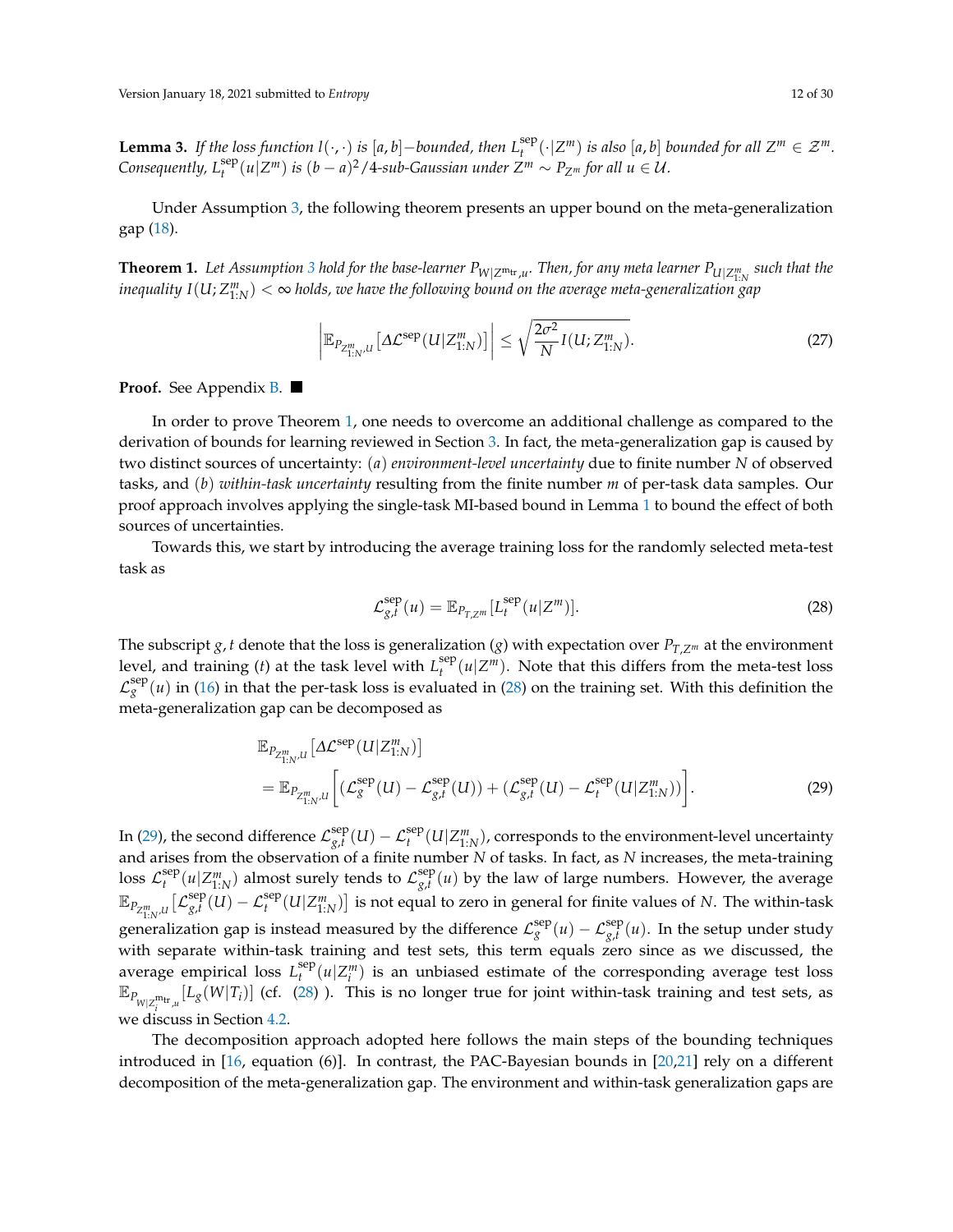then separately bounded in high probability, and are combined via union bound to obtain the required PAC-Bayesian bounds.

The bound [\(27\)](#page-11-3) relates the meta-generalization gap to the information-theoretic stability of the meta-training procedure. As first introduced here, this stability is measured by the MI  $I(U; Z^{m}_{1:N})$  between the hyperparameter  $U$  and the meta-training data set  $Z^m_{1:N}$ , in a manner similar to the MI-based bounds in Lemma [1](#page-9-1) for conventional learning. Importantly, as we will discuss in Section [4.2,](#page-13-1) this direct parallel between learning and meta-learning no longer applies with joint within-task training and test data sets.

## <span id="page-12-3"></span>4.1.2. ITMI Bound

We now present the ITMI bound, which holds under the following assumption.

<span id="page-12-1"></span> $A$ ssumption 4. Either of the following assumptions on the average per-task training loss  $L_t^{\text{sep}}(u|Z^m)$  holds:

- $(a)$   $L_t^{\text{sep}}$ *t* (*u*|*Z <sup>m</sup>*) *satisfies Assumption [3,](#page-10-5) or*
- $(b)$   $L_t^{\text{sep}}$  $_{t}^{\rm sep}(U|Z^m)$  is  $\sigma^2$ -sub-Gaussian under  $(U,Z^m)\sim P_U P_{Z^m}$ , where  $P_U$  is the marginal of the joint distribution *PZ m* 1:*N* ,*<sup>U</sup> and PZ<sup>m</sup> is the marginal of the joint distribution PT*,*Z<sup>m</sup> .*

Assumption [4](#page-12-1) can be seen to be implied by the sufficient conditions in Lemma [3.](#page-11-4)

<span id="page-12-0"></span>**Theorem 2.** Let Assumption [4](#page-12-1) hold for the base-learner  $P_{W|Z^{\text{m}_{\text{tr}},U}}$ . Then, for any meta learner  $P_{U|Z^m_{1:N}}$ , the following *bound on the meta-generalization gap* [\(18\)](#page-7-0) *holds*

<span id="page-12-2"></span>
$$
\left| \mathbb{E}_{P_{Z_{1:N}^m,U}} \left[ \Delta \mathcal{L}^{\text{sep}}(U|Z_{1:N}^m) \right] \right| \leq \frac{1}{N} \sum_{i=1}^N \sqrt{2\sigma^2 I(U;Z_i^m)}.
$$
\n(30)

 $i$  *where the MI I*(U;  $Z_i^m$ ) is computed with respect to the joint distribution  $P_{Z_i^m,U}$  obtained by marginalizing the *probability distribution P<sup>Z</sup> m* 1:*N* ,*U.*

### **Proof.** See Appendix **B**.

As can be seen from [\(30\)](#page-12-2), the ITMI bound on the meta-generalization gap is in terms of the MI  $I(U; Z_i^m)$  between the output *U* of the meta learner and each per-task data set  $Z_i^m$ . This, in turn, quantifies the sensitivity of the meta learner output to the replacement of a single per-task data set. Moreover, under Assumption [3,](#page-10-5) the ITMI bound [\(30\)](#page-12-2) yields a tighter bound than the MI-based bound [\(27\)](#page-11-3). This can be seen from the following sequence of relations

$$
\sqrt{\frac{1}{N}I(U;Z_{1:N}^m)} = \sqrt{\frac{1}{N}\sum_{i=1}^{N}I(U;Z_i^m|Z_{(i-1)}^m)}
$$
(31a)

$$
\stackrel{(a)}{\geq} \sqrt{\frac{1}{N} \sum_{i=1}^{N} I(U;Z_i^m)}
$$
\n(31b)

<span id="page-12-4"></span>
$$
\stackrel{(b)}{\geq} \frac{1}{N} \sum_{i=1}^{N} \sqrt{I(U;Z_i^m)},
$$
\n(31c)

where  $Z_{(i-1)}^m = (Z_1^m, \ldots, Z_{i-1}^m)$ ; (a) follows since  $Z_i^m$  is independent of  $Z_{(i-1)}^m$ ; and (b) follows from Jensen's inequality.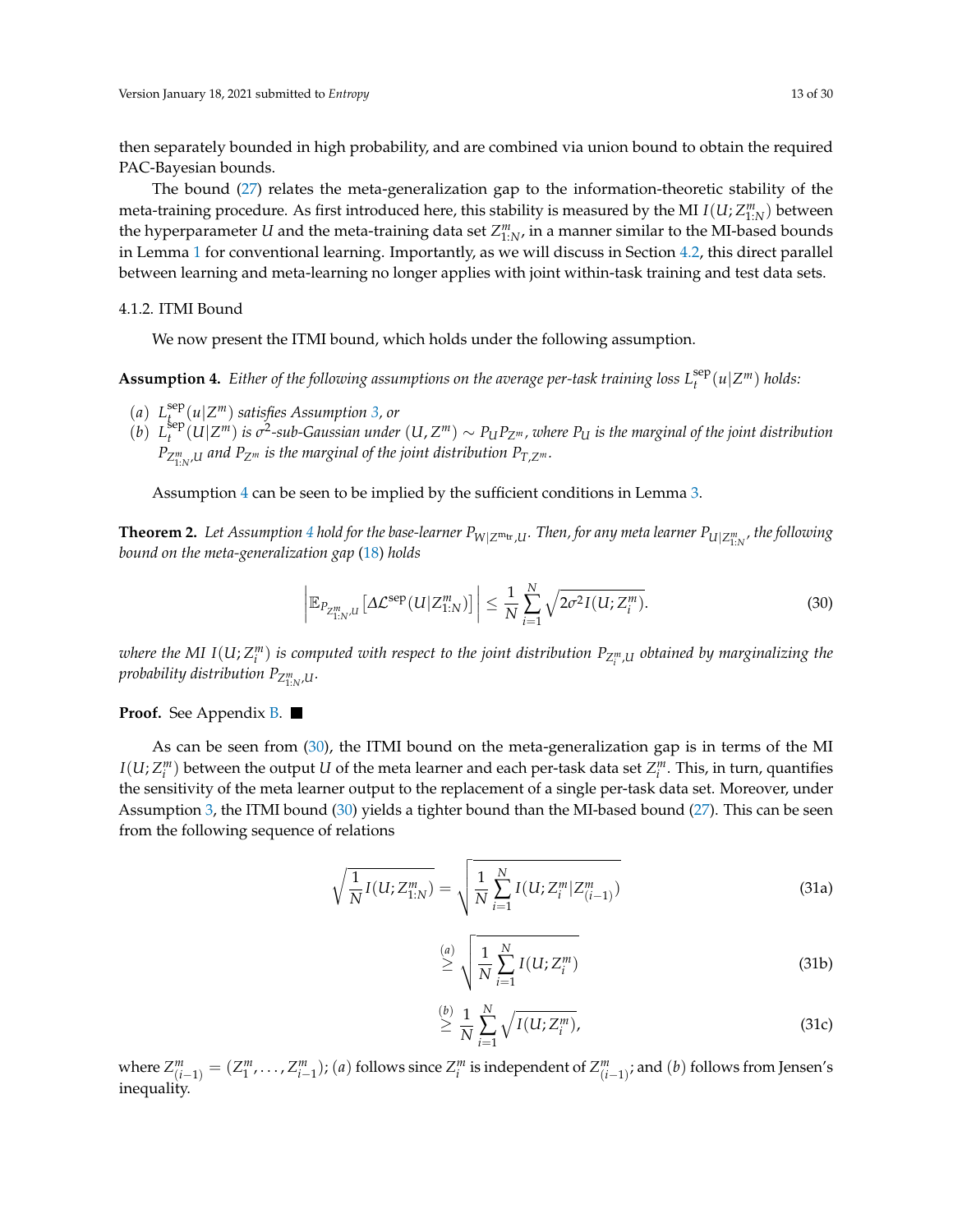#### <span id="page-13-1"></span>*4.2. Bounds on Generalization Gap with Joint Within-Task Training and Test Sets*

We now derive MI and ITMI-based bounds on the meta-generalization gap in [\(22\)](#page-8-1) for the case with joint within-task training and test sets. As we will see, the key difference with respect to the case with separate within-task training and test sets is that the uncertainty due to finite number of per-task samples, measured by the second term in the decomposition [\(29\)](#page-11-2), contributes in a non-negligible way to the meta-generalization gap. Since there is no split into separate within-task training and test sets, the average training loss with respect to the learning algorithm is given by  $L_{t}^{\rm joint}$  $t^{joint}(u|Z^m)$  in [\(20\)](#page-8-2).

# 4.2.1. MI-based Bound

In order to derive the MI-based bound, we make the following assumptions.

<span id="page-13-2"></span>**Assumption 5.** *We consider the following assumptions.*

- *(a) For each task τ* ∈ T *, the loss function l*(*w*, *Z*) *satisifies Assumption [1,](#page-9-0) and*
- (b) The average per-task training loss  $L_t^{joint}(u|Z^m)$  in [\(20\)](#page-8-2) is  $\sigma^2$ -sub-Gaussian for all  $u \in \mathcal{U}$  when  $Z^m \sim P_{Z^m}$ .

An easily verifiable sufficient condition for the above assumption to hold is the boundedness of loss function  $l(w, z)$ , which follows in a manner similar to Lemma [3.](#page-11-4)

<span id="page-13-0"></span>**Theorem 3.** Let Assumption [5](#page-13-2) hold for a base-learner  $W \sim P_{W|Z^m,U}$ . Then, for any meta learner  $P_{U|Z^m_{1:N}}$ , we have *the following bound on the meta-generalization gap* [\(22\)](#page-8-1)

<span id="page-13-3"></span>
$$
\left| \mathbb{E}_{P_{Z_{1:N}^m,U}}[\Delta \mathcal{L}^{\text{joint}}(U|Z_{1:N}^m)] \right| \leq \sqrt{\frac{2\sigma^2}{N}I(U;Z_{1:N}^m)} + \mathbb{E}_{P_T}\bigg[\sqrt{\frac{2\delta_T^2}{m}I(W;Z^m|T=\tau)}\bigg].\tag{32}
$$

 $\alpha$  *Deta I* and *I* (W; Z<sup>m</sup>|T  $=\tau$  ) is evaluated with respect to the distribution  $P_{Z^m,W|T=\tau}$  obtained by marginalizing *the joint distribution*  $P_{W|Z^m,U}P_{Z_{1:N}^m,U}P_{Z^m|T=\tau}.$ 

**Proof.** See Appendix [C.](#page-24-0)

With joint within-task training and test sets, the bound [\(32\)](#page-13-3) on the meta-generalization gap contain the contributions of two mutual informations. The first,  $I(U;Z^m_{1:N})$ , quantifies the sensitivity of the meta learner output *U* to the meta-training data set  $Z^m_{1:N}$ . This term also appeared in the bound [\(27\)](#page-11-3) with separate within-task training and test sets. Decomposing the meta-generalization gap in a manner analogous to [\(29\)](#page-11-2), it corresponds to a bound on the average of the second difference. The second contribution,  $I(W; Z^m | T = \tau)$ , quantifies the sensitivity of the output of the base-learner  $P_{W|Z^m,U}$  to the data set  $Z^m$  of the meta-test task *T*, when the hyperparameter is randomly selected by the meta-learner  $P_{U|Z^m_{1:N}}$  using the meta-training set  $Z_{1:N}^m$ . This second term is in line with the single-task generalization gap bounds [\(24\)](#page-9-2), and it bounds the corresponding first difference in the decomposition [\(29\)](#page-11-2).

We finally note that the dependence of the bound in  $(32)$  on the number of tasks *N* and per-task samples *m* is of the order  $1/\sqrt{N}+1/\sqrt{m}$ . Meta-generalization bounds with similar dependence have been derived in [\[20\]](#page-27-15) using PAC-Bayesian arguments. The bounds on excess risk for representation learning also follow similar order of dependence on *N* and *m* (c.f [\[51,](#page-29-0) Thm. 2]).

#### 4.2.2. ITMI Bound on [\(22\)](#page-8-1)

For deriving the ITMI bound on the meta-generalization gap [\(22\)](#page-8-1), we assume the following.

<span id="page-13-4"></span>**Assumption 6.** *Either of the following assumptions hold:*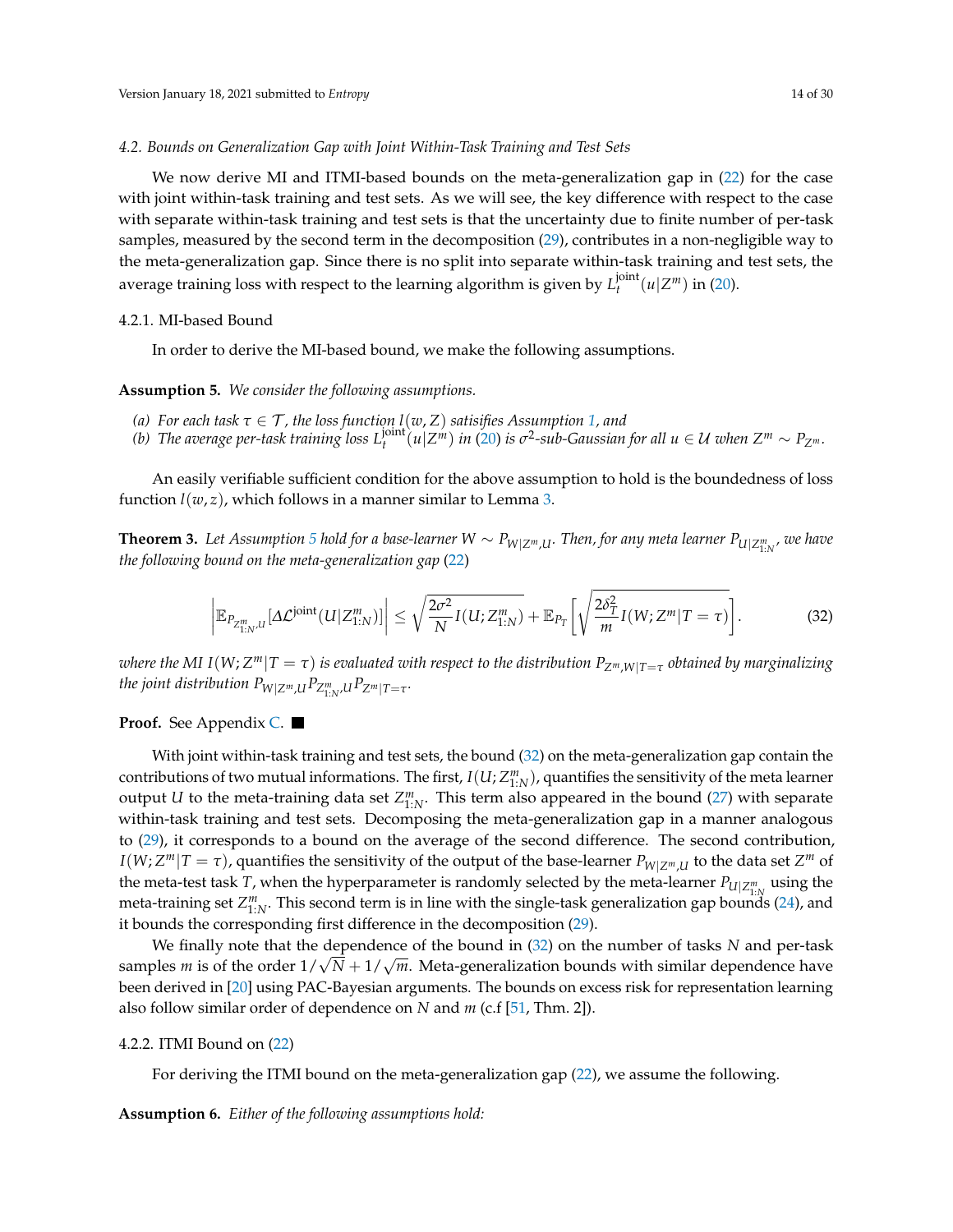- (*a*) *Assumption [5](#page-13-2) holds, or*
- (b) For each task  $\tau \in \mathcal{T}$ , the loss function  $l(W, Z)$  is  $\delta^2_\tau$ -sub-Gaussian when  $(W, Z) \sim P_{W|\tau} P_{Z|\tau}$ , where  $P_{W|\tau}$  is the marginal of the joint distribution  $P_{W|Z^m,U}P_{Z^m_{1:N}\cup I}P_{Z^m|\tau}.$  The average per-task training loss  $L_t^{\rm joint}$  $\int_t^{\text{joint}} (U | Z^m)$  $i$ *s*  $\sigma$ <sup>2</sup>-sub-Gaussian when  $(U, Z^m) \sim P_U P_{Z^m}$ .

As in Section [4.1.2,](#page-12-3) Assumption [6](#page-13-4) can be seen to be implied by the sufficient conditions in Lemma [3.](#page-11-4)

<span id="page-14-0"></span>**Theorem 4.** Under Assumption [6,](#page-13-4) for any meta learner  $P_{U|Z^m_{1:N}}$ , the following bound holds on the average *meta-generalization gap*

<span id="page-14-1"></span>
$$
\left|\mathbb{E}_{P_{Z_{1:N}^m,U}}[\Delta \mathcal{L}^{\text{joint}}(U|Z_{1:N}^m)]\right| \leq \frac{1}{N} \sum_{i=1}^N \sqrt{2\sigma^2 I(U;Z_i^m)} + \mathbb{E}_{P_T}\left[\frac{1}{m} \sum_{j=1}^m \sqrt{2\delta_T^2 I(W;Z_j|T=\tau)}\right],\tag{33}
$$

where the MI I(U;  $Z_i^m$ ) is evaluated with respect to  $P_{Z_i^m,U}$  obtained by marginalizing  $P_{Z_{1:N}^m,U}$ , and the MI  $I(W; Z_j | T = \tau)$  *is with respect to*  $P_{Z_j, W | T = \tau}$  *obtained by marginalizing*  $P_{Z^m, W | T = \tau}$ *.* 

# **Proof.** See Appendix [C.](#page-24-0)

Similar to the bound in [\(32\)](#page-13-3), the bounds on meta-generalization gap in [\(33\)](#page-14-1) are in terms of two types of mutual information, the first describing the sensitivity of the meta-learner and the second the sensitivity of the base-learner. Specifically, the MI  $I(U; Z_i^m)$  quantifies the sensitivity of the output of the meta learner to per-task data set  $Z_i^m$ , and the MI  $I(W; Z_j | T = \tau)$  measures the sensitivity of the output of the base-learner,  $P_{W|Z^m,U}$  to each data sample  $Z_i$  within the training set  $Z^m$  of the meta-test task *T*. Moreover, it can be shown, in a manner similar to  $(31c)$ , that, under Assumption [5,](#page-13-2) the ITMI bound in  $(33)$  is tighter than the MI bound in [\(32\)](#page-13-3).

# *4.3. Discussion on Bounds*

The bounds on the average meta-generalization gap obtained in this section generalizes the bounds for conventional single-task learning in Section [3.](#page-8-3) To see this, consider the task distribution  $P_T = \delta(T - \tau)$ to be centered at some task  $\tau \in \mathcal{T}$ . Recall that in conventional learning, the hyperparameter *u* is fixed a priori. As such, the mutual information  $I(U;Z^m_{1:N})$  (for MI-based bounds) and  $I(U;Z^m_i)$  (for ITMI-based bounds) vanishes. For the separate within-task training and test sets, this implies that that the average generalization gap is zero, which follows since the per-task test loss  $L_t(W|Z_i^{\text{m}_\text{te}})$  is an unbiased estimate of per-task generalization loss  $L_g(W|T_i)$ . The MI- and ITMI-based bounds for the joint within-task training and test sets then reduce to

$$
\left| \mathbb{E}_{P_{Z^m,W|\tau,u}}[\Delta L(W|Z^m,\tau)] \right| \leq \sqrt{\frac{2\delta_\tau^2}{m}I(W;Z^m)},\tag{34}
$$

and

$$
\left| \mathbb{E}_{P_{Z^m,W|\tau,u}}[\Delta L(W|Z^m,\tau)] \right| \leq \frac{1}{m} \sum_{j=1}^m \sqrt{2\delta_\tau^2 I(W;Z_j)}\tag{35}
$$

respectively, where  $I(W; Z^m)$  is evaluated with respect to the joint distribution  $P_{W,Z^m|\tau,\mu}$  and  $I(W; Z_j)$  with respect to *PW*,*Z<sup>j</sup>* |*τ*,*u* .

The MI and ITMI-based bounds derived in this section point that a smaller correlation between hyperparameters and meta-training set and thus small mutual information  $I(U; Z^m_{1:N})$  improves the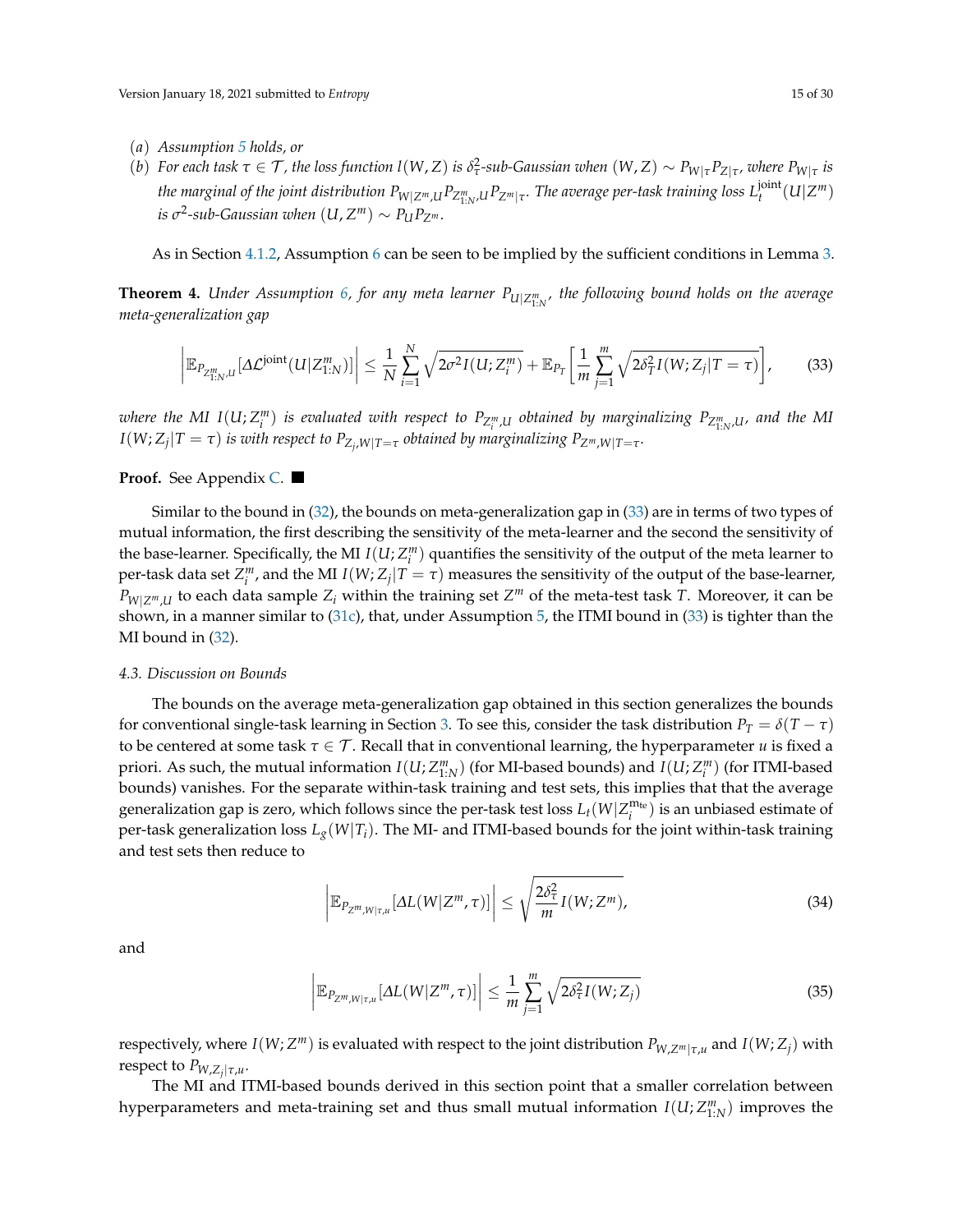meta-generalization gap, although this seems deleterious to performance. To clarify this contradiction, we would like to emphasize that these bounds quantify the difference between meta-generalization loss and empirical training loss, which in turn depends on the sensitivity of the meta-learner and base-learner to their input meta-training set and per-task training set, respectively. The mutual information terms in our bounds capture these sensitivities. Consequently, our bounds suggest that a meta-learner that is highly correlated to the input meta-training set (i.e., when  $I(U; Z^m_{1:N})$  is large) does not generalize well (i.e., yields large meta-generalization gap). This property aligns with previous information-theoretic analysis for generalization in conventional learning [\[25\]](#page-27-20).

To the best of our knowledge, the MI-and ITMI-based bounds studied here are the first bounds on the average meta-generalization gap. As discussed in the introduction, these bounds are distinct from the high-probability PAC and PAC-Bayesian bounds on the meta-generalization gap studied previously on meta-learning. Consequently, the bounds studied in this work are not directly comparable with the existing high-probability bounds.

Finally, we note that similarity between tasks is crucial to meta-learning. If the per-task data distributions  $P_{Z|T=\tau}$  in the task environment are 'closer' to each other, a meta-learner can efficiently learn the shared characteristics of tasks, and can generalize well to new tasks from the task environment. In our setting, the statistical properties of the task environment  $(P_T, \{P_{Z|T=\tau}\}_{\tau \in \mathcal{T}})$  dictate this similarity. Although our MI and ITMI-based bounds do not explicitly capture this, we note that the properties of task environment are implicitly accounted for by the mutual information terms  $I(U; Z^m_{1:N})$  and  $I(U; Z^m_i)$  where the meta-training data set  $Z_{1:N}^m$  is generated from the task environment, and also by the sub-Gaussianity considerations in Assumption [3,](#page-10-5)[4,](#page-12-1) [5,](#page-13-2) [6.](#page-13-4) From preliminary studies, we believe that information-theoretic bounds that explicitly capture the impact of task similarity requires a different performance metric than the average meta-generalization gap considered here, and is left to future work.

### **5. Applications**

In this section, we consider two applications of the information-theoretic bounds proposed in Section [4.1.](#page-10-4) The first, simpler, example concerns a parameter estimation problem for which an optimized meta-learner can be obtained in closed form. In contrast, the second application covers a broad class of iterative meta-training schemes.

### <span id="page-15-0"></span>*5.1. Parameter Estimation*

To illustrate the bounds on the meta-generalization gap derived in Section [4.1,](#page-10-4) we first consider the problem of prediction for a Bernoulli process with a 'soft' predictor that uses only a few samples from the process, as well as meta-training data. Towards this, we consider an arbitrary discrete finite set of  $\mathcal{T}=\{\tau_1,\ldots,\tau_M\}.$  The data distribution  $P_{Z|T=\tau_k}$  for each task  $\tau_k\in\mathcal{T}$ ,  $k\in\{1,\ldots,M\}$ , is given as Bernoulli $(\mu_{\tau_k})$  with mean parameter  $\mu_{\tau_k}$ . The task distribution  $P_T$  is then defined over the finite set of mean parameters  $\{\mu_{\tau_1},\dots,\mu_{\tau_M}\}.$  The base-learner uses training data, distributed i.i.d. from Bernoulli $(\mu_{\tau_k})$ to determine the parameter  $W_k$ , which is used as a predictor of new observation  $Z\sim \text{Bernoulli}(\mu_{\tau_k})$  at test time. The loss function is defined as  $l(w, z) = (w - z)^2$ , measuring the quadratic error between prediction and realized test input *z*. Note that the optimal (Bayes) predictor, computable in the ideal case of known distribution  $P_{Z|T=\tau_k}$ , is given as  $W = \mu_{\tau_k}$ . We now distinguish the two cases with separate and joint within-task training and test sets.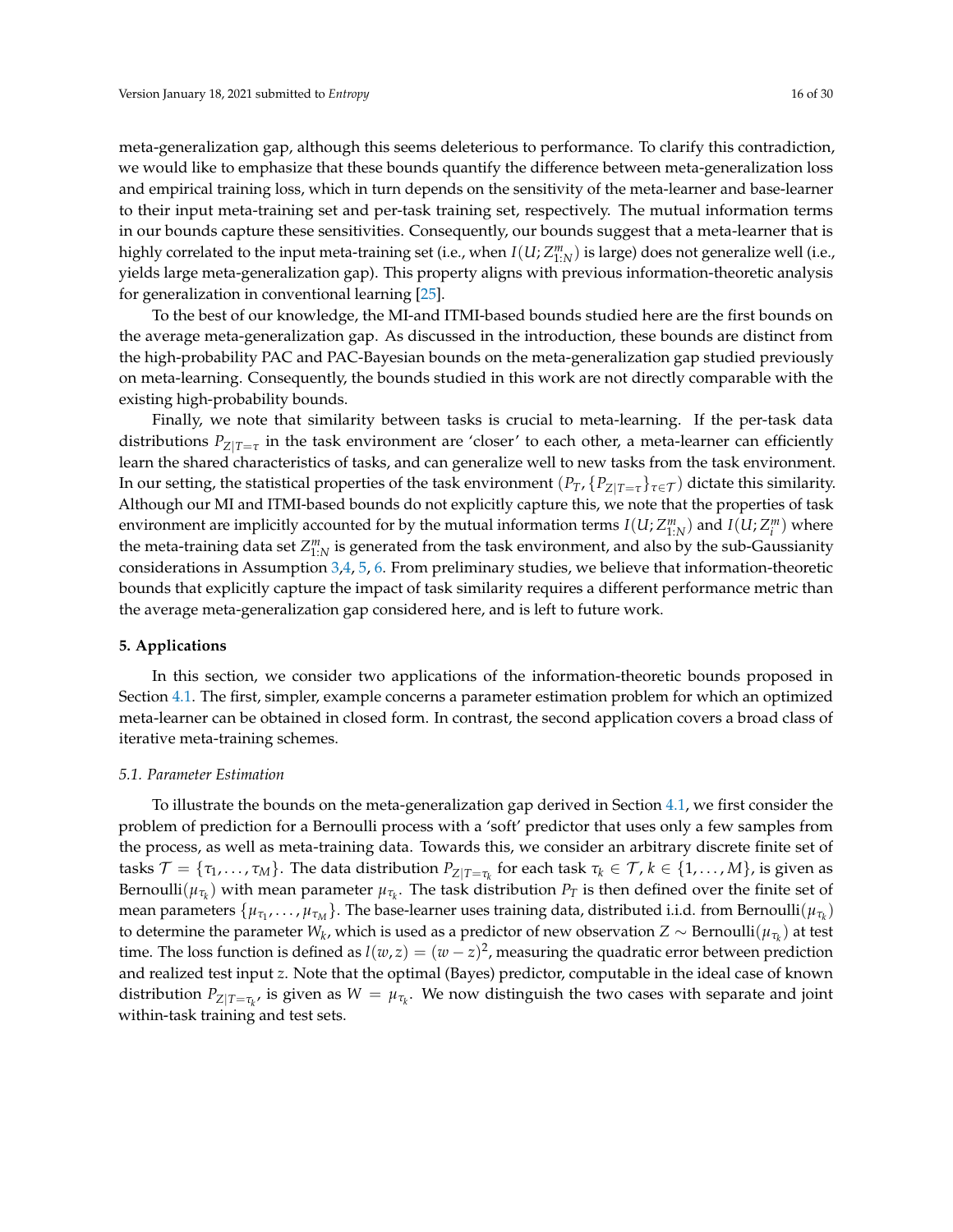# 5.1.1. Separate within-task training and test sets

The base-learner  $P_{W|Z_k^{\text{m}_{\text{tr}},u}}$  for task  $\tau_k \in \mathcal{T}$ , deterministically selects the prediction

<span id="page-16-1"></span><span id="page-16-0"></span>
$$
W_k = \alpha D_k^{\text{m}_{\text{tr}}} + (1 - \alpha)u,\tag{36}
$$

where  $D_k^{\text{m}_{tr}} = \frac{1}{m_{tr}} \sum_{j=1}^{m_{tr}} Z_{k,j}^{\text{m}_{tr}}$  is an empirical average over the training set  $Z_{k,j}^{\text{m}_{tr}}$ , *u* is a hyperparameter defining a bias that can be meta-trained, and  $\alpha \in [0,1)$  is a fixed scalar. Here,  $Z_{k,j}^{\text{m}_{\text{tr}}}$  denote the *j*th data sample in the training set  $Z_k^{m_{tr}}$  of task  $\tau_k$ . The bias term in [\(36\)](#page-16-0) may help approximate the ideal Bayes predictor in the presence of limited data  $Z_k^{\text{m}_{\text{tr}}}.$ 

The objective of the meta-learner is to infer the hyperparameter *u*. For a given meta-training data set *Z m* 1:*N* , comprising of data sets from *N* tasks sampled according to *PT*, the meta-learner can compute the empirical meta-training loss as

$$
\mathcal{L}_{t}^{\text{sep}}(u|Z_{1:N}^{m}) = \frac{1}{N} \sum_{k=1}^{N} \frac{1}{m_{\text{te}}} \sum_{j=1}^{m_{\text{te}}} (W_k - Z_{k,j}^{\text{m}_{\text{te}}})^2, \tag{37}
$$

where  $Z_{k,j}^{\text{m}_{\text{te}}}$  denote the *j*th example in the test set of  $Z_k^m$ , the *k*th sub-data set of  $Z_{1:N}^m$ . The meta-learner  $P_{U|Z_{1:N}^m}$  then deterministically selects the minimizing hyperparameter *u* of the meta-training empirical loss function in [\(37\)](#page-16-1). This optimization yields

<span id="page-16-5"></span><span id="page-16-3"></span><span id="page-16-2"></span>
$$
U = \frac{(1 - \alpha)^{-1}}{N} \left( \sum_{k=1}^{N} D_k^{m_{\text{te}}} - \alpha D_k^{m_{\text{tr}}} \right),\tag{38}
$$

where  $D_k^{\text{m}_{\text{te}}} = \sum_{j=1}^{m_{\text{te}}} Z_{k,j}^{\text{m}_{\text{te}}} / m_{\text{te}}$ . Note that  $D_k^{\text{m}_{\text{te}}}$  and  $D_k^{\text{m}_{\text{tr}}}$  are binomial random variables and by [\(38\)](#page-16-2), *U* takes finitely many discrete values and is bounded as  $-\alpha(1-\alpha)^{-1}\leq U\leq (1-\alpha)^{-1}.$  The meta-test loss can be explicitly computed as

$$
\mathcal{L}_g^{\text{sep}}(u) = (1 - \alpha)^2 (u^2 - 2u \mathbb{E}_{P_T}[\mu_T]) + \mathbb{E}_{P_T} \left[ \alpha^2 (\mu_T^2 + \frac{\mu_T \bar{\mu}_T}{m_{\text{tr}}} ) + \mu_T - 2\alpha \mu_T^2 \right],
$$
(39)

where  $\bar{\mu}_T = 1 - \mu_T$ , and the average meta-generalization gap evaluates to

$$
\mathbb{E}_{P_{Z_{1:N}^m,U}}[\Delta \mathcal{L}^{\text{sep}}(U|Z_{1:N}^m)] = \frac{2(1+\alpha^2)}{N} \text{Var}_T + \frac{2\mathbb{E}_{P_T}[\mu_T \bar{\mu}_T]}{N} \left(\frac{1}{m_{\text{te}}} + \frac{\alpha^2}{m_{\text{tr}}}\right),\tag{40}
$$

where  $\text{Var}_T = (\mathbb{E}_{P_T}[\mu_T^2] - (\mathbb{E}_{P_T}[\mu_T])^2)$  is the variance of  $\mu_T$ .

To compute the MI and ITMI-based bounds on the meta-generalization gap [\(40\)](#page-16-3), it is easy to verify that the average training loss  $L_t^{\text{sep}}$  $\int_t^{\text{sep}}(\cdot|Z^m)$  is bounded, i.e.,  $0 \leq L_t^{\text{sep}}$  $\int_t^{\text{sep}} (\cdot | Z^m) \le (1 + \alpha)^2 \text{ for all } u \in \mathcal{U} \text{ and }$  $Z^m \in \mathcal{Z}^m$ . Thus, Assumption [3](#page-10-5) for the MI bound and also Assumption [4](#page-12-1) for the ITMI bound hold with  $\sigma^2 = (1 + \alpha)^4/4$ . For the MI bound, we note that since the meta-learner is deterministic, we have that  $I(U; Z^{m}_{1:N}) = H(U)$ . The ITMI bound [\(30\)](#page-12-2) is given as

<span id="page-16-4"></span>
$$
|\mathbb{E}_{P_{Z_{1:N}^m,U}}[\Delta \mathcal{L}^{\text{sep}}(U|Z_{1:N}^m)]| \leq \frac{1}{N} \sum_{i=1}^N \sqrt{\frac{(1+\alpha)^4}{2} I(U;Z_i^m)}.
$$
\n(41)

The information-theoretic measures in [\(41\)](#page-16-4) can be evaluated numerically as discussed in Appendix [D.](#page-25-0) For a numerical illustration, Figure [4](#page-17-0) plots the average of the meta-generalization loss [\(39\)](#page-16-5) and average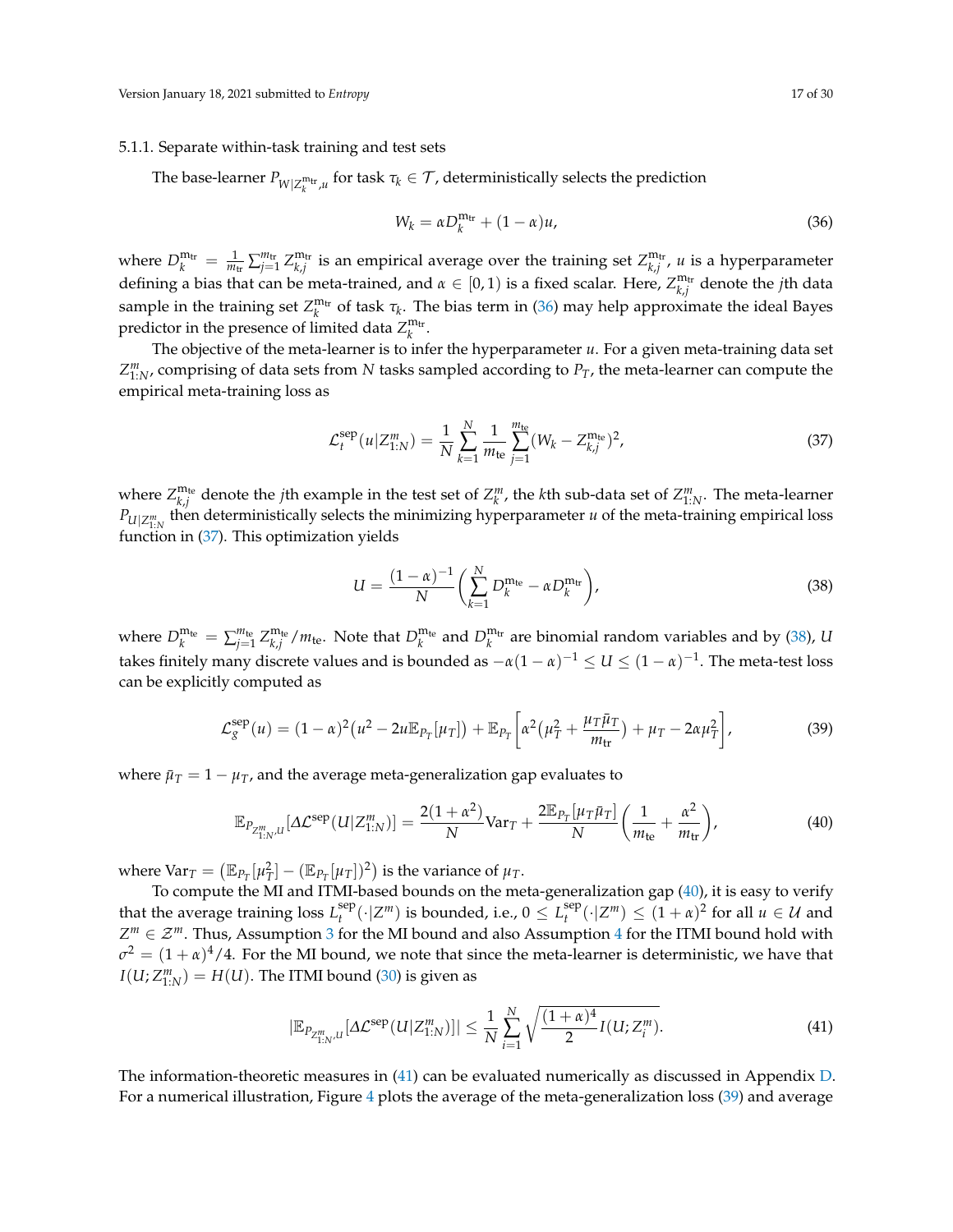<span id="page-17-0"></span>

**Figure 4.** Comparison of the MI bound in [\(27\)](#page-11-3) and ITMI based bound obtained in [\(41\)](#page-16-4) with the meta-generalization gap for meta-learning with separate within-task training and test sets. The task environment is defined by  $M = 12$  tasks . Other parameters are set as  $\alpha = 0.15$ ,  $m_{\text{tr}} = 15$ ,  $m_{\text{te}} = 5$ .

meta-training loss [\(A16\)](#page-25-1) along with the ITMI bound in [\(41\)](#page-16-4) and MI bound in [\(27\)](#page-11-3). It can be seen that the ITMI bound is tigher than MI bound and correctly predicts the decrease in the meta-generalization gap as the number *N* of tasks increases.

# 5.1.2. Joint Within-Task Training and Testing sets

We now consider the case with joint within-task training and test sets. The base-learner  $P_{W|Z^m_\nu,U}$  for task  $\tau_k \in \mathcal{T}$  still uses the predictor [\(36\)](#page-16-0), but now the empirical average over the training set is given as  $D_k =$  $\sum_{j=1}^m Z_{k,j}^m/m$ . As before, the meta-learner  $P_{U|Z_{1:N}^m}$  deterministically selects the minimizing hyperparameter u of the meta-training empirical loss function,  $L_{Z^m_{1:N}}(u)=(1/N)\sum_{k=1}^N(1/m)\sum_{j=1}^m (W_i-Z^m_{k,j})^2$ , yielding  $U = \frac{1}{N} \sum_{k=1}^{N} D_k$ . As discussed in Appendix [D,](#page-25-0) the meta-generalization loss for this example can also be explicitly computed and the meta-generalization gap bounds in [\(32\)](#page-13-3) and [\(33\)](#page-14-1) can be evaluated numerically. Figure [5](#page-18-0) plots the average meta-generalization loss and average meta-training loss along with the MI bound in [\(32\)](#page-13-3) and ITMI bound in [\(A18\)](#page-26-0), as a function of per-task data samples *m*. The ITMI bound is seen to better reflect the decrease of the meta-training loss as a function of *m*.

#### *5.2. Noisy Iterative Meta-Learning Algorithms*

Most meta-learning algorithms are built around a nested loop structure, with the inner loop applying the base-learner on the meta-training set and the outer loop updating the hyperparameters *U*. In this section, we focus on a vast class of such meta-learning algorithms in which the inner loop applies training procedures dependent on the current iterate of the hyperparameter, while the outer loop updates the hyperparameter using a stochastic rule. This class includes stochastic variants of state-of-the-art algorithms such as MAML [\[23\]](#page-27-18) and Reptile [\[24\]](#page-27-19). We apply the derived information-theoretic bounds to study the meta-generalization performance of the mentioned class of meta-training iterative stochastic rules by focusing on the case of separate within-task training and test sets here, which is assumed e.g., by MAML. The analysis for the setup with joint within-task training and test sets can also be carried out at the cost of a more cumbersome notation.

To start, let  $U^j \in \mathbb{R}^d$  denote the hyperparameter vector at outer iteration *j*, with  $U^0 \in \mathbb{R}^d$  being an arbitrary initialization. For example, in MAML, the hyperparameter *U* defines the initial iterate used by each base-learner in the inner loop to update the model parameter *W<sup>τ</sup>* corresponding to task *τ*. At each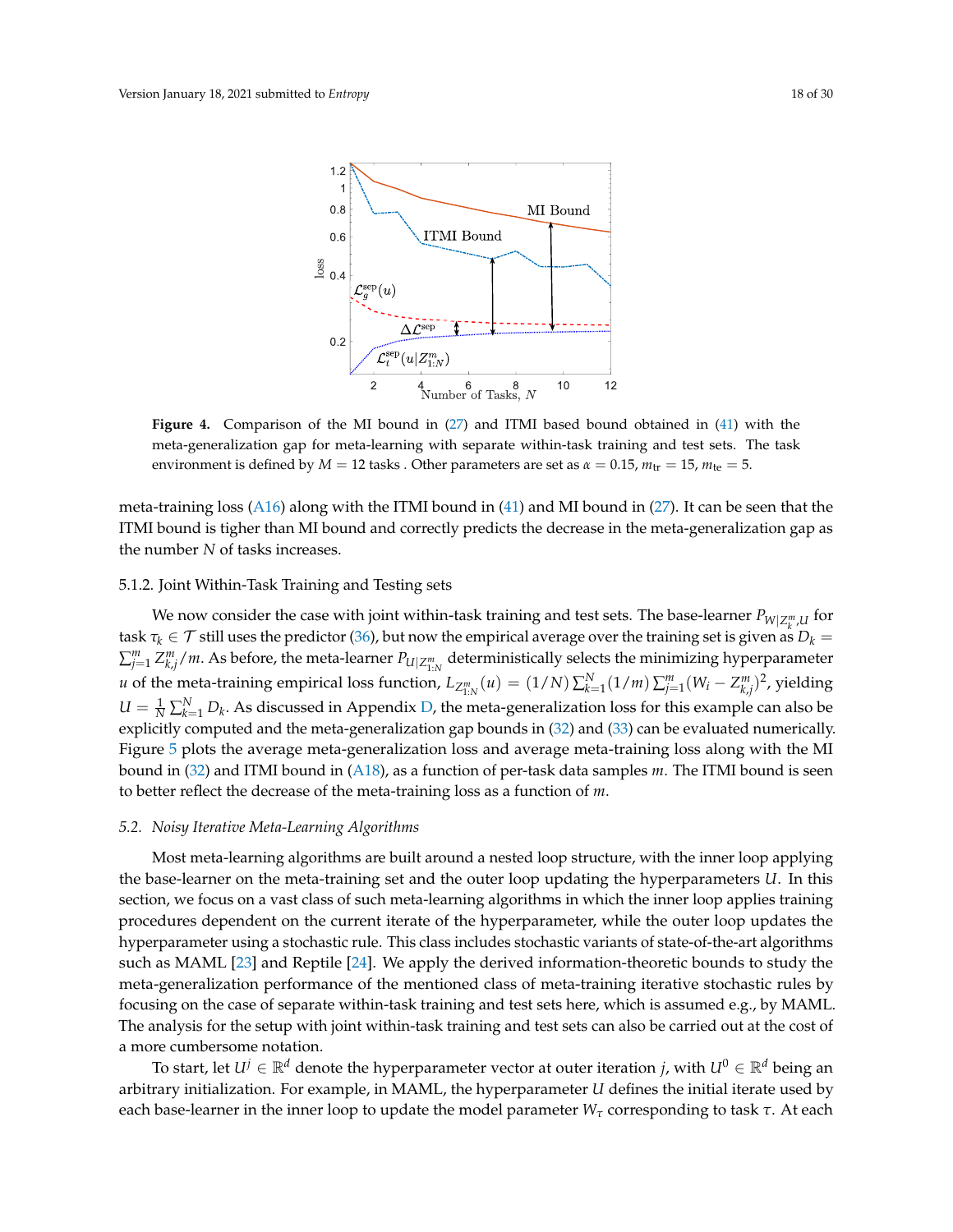<span id="page-18-0"></span>

**Figure 5.** Comparison of the MI and ITMI based bound obtained in [\(A18\)](#page-26-0) with the meta-generalization gap for meta-learning with joint within-task training and test sets, as a function of the per-task data samples *m* for  $N = 5$  and  $\alpha = 0.55$ . The task environment is defined by  $M = 9$  tasks.

iteration *j*  $\geq$  1, we randomly select a mini-batch of task indices  $K_j \subseteq [1, \ldots, N]$  from the meta-training data  $Z_{1:N}^m$ , obtaining the corresponding data set  $Z_{K_j}^m=(Z_{K_j}^{\mathfrak{m}_{\text{tr}}},Z_{K_j}^{\mathfrak{m}_{\text{te}}})\subseteq Z_{1:N'}^m$ , where  $Z_{K_j}^{\mathfrak{m}_{\text{tr}}}=\{Z_{k}^{\mathfrak{m}_{\text{tr}}}\}_{k\in K_j}$  and  $Z_{K_j}^{\text{m}_{\text{te}}} = \{Z_k^{\text{m}_{\text{te}}}\}_{k \in K_j}$  are the separate training and test sets for the selected tasks. For each index  $k \in K_j$ , in the inner loop, the base-learner selects the model parameter  $W_k^j$  $\frac{y}{k}$  as a, possibly stochastic, function

<span id="page-18-2"></span><span id="page-18-1"></span>
$$
W_k^j = g(U^{j-1}, Z_k^{\mathfrak{m}_{\text{tr}}}).
$$
\n(42)

For instance, in MAML, the function  $g(U^{j-1}, Z_k^{m_{tr}}) \in \mathbb{R}^d$  in [\(42\)](#page-18-1) represents the output of an SGD procedure that starts from initialization  $U^{j-1}$  and uses the task training data  $Z_k^{m_{tr}}$  to iteratively update the model parameters, producing the final iterate  $W_k^j$  $\mathbb{W}_k^j$ . We denote as  $W_{K_j} = \{W_k^j\}$  $\{f_k\}_{k \in K_j}$  the collection of the base-learners' outputs for all task indices  $k \in K_j$  at outer iteration *j*.

In the outer loop, the meta learner uses the task-specific adapted parameters  $W_{K_j}$  from the inner loop and the meta-test set  $Z_{K_j}^{\text{m}_{\text{te}}}$  to update the past iterate  $U^{j-1}$  according to the general update rule

$$
U^{j} = F(U^{j-1}) + \beta_{j} G(U^{j-1}, W_{K_{j}}, Z_{K_{j}}^{\mathfrak{m}_{\text{te}}}) + \xi_{j},
$$
\n(43)

where  $F(\cdot)$  and  $G(\cdot, \cdot, \cdot)$  are arbitrary deterministic functions;  $\beta_j$  is the step-size; and  $\xi_j \sim \mathcal{N}(0, \gamma_j^2 I_d)$ is an isotropic Gaussian noise, independently drawn for  $j = 1, 2, \ldots$ , As an example, in MAML, the function  $F(\cdot)$  is the identity function and function  $G(\cdot,\cdot,\cdot)$  equals the gradient of the empirical loss  $1/|K_j| \sum_{k \in K_j} L_i^{\text{sep}}$  $\sum_{t}^{\text{sep}} (W_k^j)$  $\mathcal{H}_k^j | Z_k^{\text{m}_{\text{te}}})$  in [\(14\)](#page-7-1) with respect to  $U^{j-1}$ . Note, however, that MAML does not add noise, i.e.,  $\gamma_j^2 = 0$  for all *j*.

The final output of the meta-learning algorithm is then defined as an arbitrary function  $U =$  $f(U^1,\ldots,U^J)$ , of all iterates. Examples of function  $f$  include the last update  $f(U^1,\ldots,U^J)=f(U^J)$  and average of the updates  $f(U^1,\ldots,U^J)=1$  / *J*  $\sum_{j=1}^J U^j$ . A graphical model representation of the variables involved is shown in Figure [6.](#page-19-0)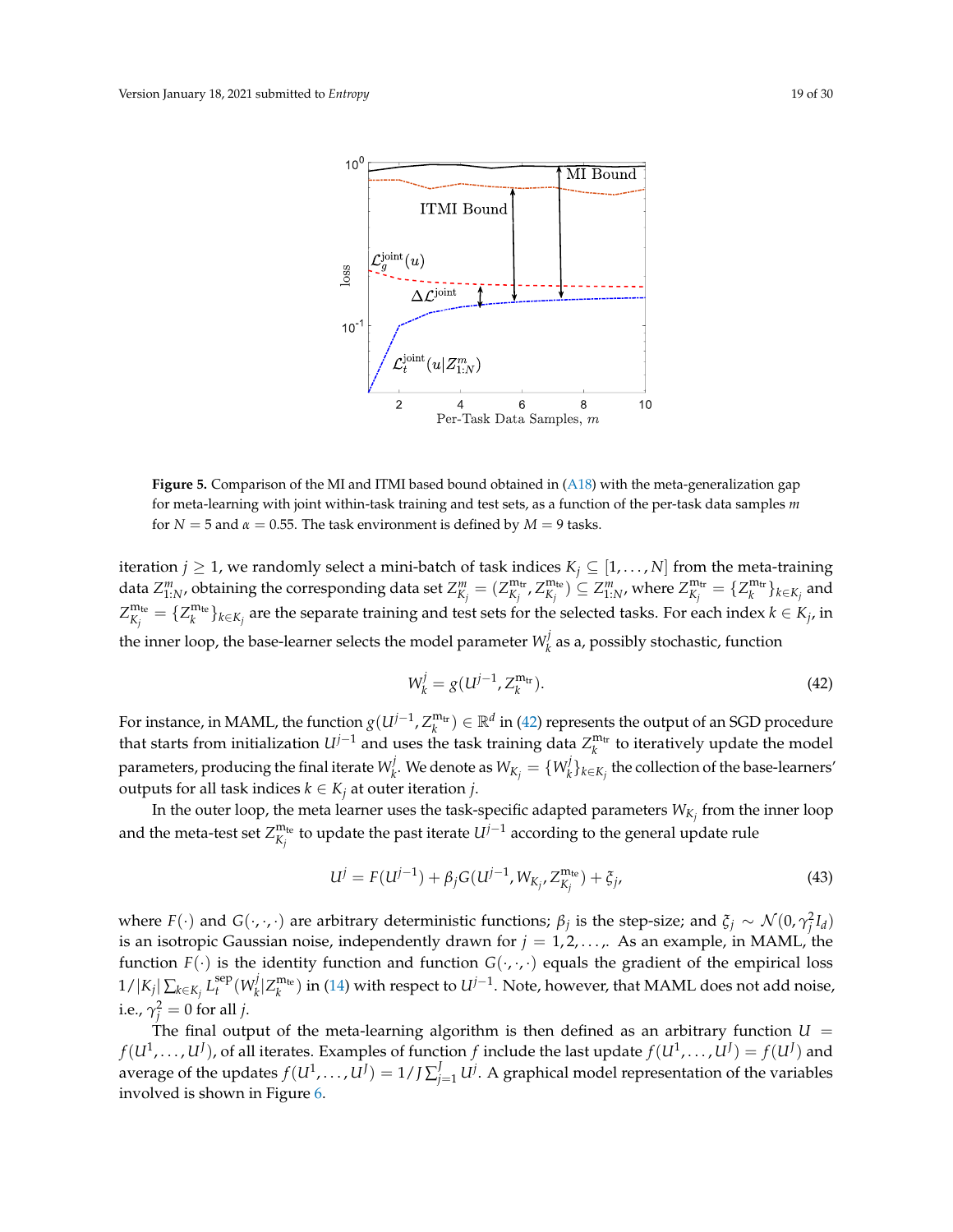<span id="page-19-0"></span>

**Figure 6.** A graphical model representation of the variables involved in the Definition of noisy iterative algorithms.

We now derive an upper bound on the meta-generalization gap for the general class of iterative meta-learning algorithm satisfying [\(42\)](#page-18-1) - [\(43\)](#page-18-2) under the following assumptions.

- **Assumption 7.** (1) For the base-learner given in [\(42\)](#page-18-1), the average training loss  $L_t^{\text{sep}}$  $\int_t^{\text{sep}} (u | Z^m) \text{ in (15) is}$  $\int_t^{\text{sep}} (u | Z^m) \text{ in (15) is}$  $\int_t^{\text{sep}} (u | Z^m) \text{ in (15) is}$ *σ* 2 *-sub-Gaussian for all u* ∈ U *when Z<sup>m</sup>* ∼ *PZ<sup>m</sup> ;*
	- (2) The meta-training data set  $Z^m_{K_j}$  sampled at each iteration  $j$  is conditionally independent of the history of *model-parameter vectors*  $\{W_{K_i}\}_{i=1}^{j-1}$ *i*<sup>−1</sup></sup> and hyperparameter  $U^{(j-1)} = (U^1, U^2, \ldots, U^{j-1})$ , i.e.,

<span id="page-19-3"></span><span id="page-19-1"></span>
$$
P_{Z_{K_j}^m|\{Z_{K_i}^m\}_{i=1}^{j-1},Z_{1:N}^m,U^{(j-1)},\{W_{K_i}\}_{i=1}^{j-1}} = P_{Z_{K_j}^m|\{Z_{K_i}^m\}_{i=1}^{j-1},Z_{1:N}^m};\tag{44}
$$

*(3) The meta-parameter update function*  $G(\cdot, \cdot, \cdot)$  *is uniformly bounded, i.e.,*  $||G(\cdot, \cdot, \cdot)||_2 \le L$  *for some*  $L > 0$ *.* 

<span id="page-19-2"></span>**Lemma 4.** *Under Assumption [7,](#page-0-0) the following upper bound on the meta-generalization gap* [\(18\)](#page-7-0) *holds for the class of noisy iterative meta-training algorithms* [\(42\)](#page-18-1)*-*[\(43\)](#page-18-2)

$$
\mathbb{E}_{P_{Z_{1:N}^m,U}}[\Delta \mathcal{L}^{\text{sep}}(U|Z_{1:N}^m)] \le \sqrt{\frac{2\sigma^2}{N} \sum_{j=1}^J \frac{d}{2} \log\left(1 + \frac{\beta_j^2 L^2}{d\gamma_j^2}\right)}.
$$
\n(45)

**Proof.** See Appendix [E.](#page-26-1)

The bound in [\(45\)](#page-19-1) has the same form as the generalization gap derived in [\[27\]](#page-28-1) for conventional learning. From [\(45\)](#page-19-1), the generalization gap can be reduced by increasing the variance  $\gamma^2_{\vec{j}}$  of the injected Gaussian noise. In particular, the meta-generalization gap depends on the ratios  $\beta_j^2/\gamma_j^2$  between squared step size  $β_j^2$  and variance  $γ_j^2$ . For example, SGLD sets  $γ_j = \sqrt{β_j}$ , and a step size  $β_j$  decaying over time according to the standard Robbins-Monro conditions in order to ensure convergence of the output samples to the generalized posterior distribution of the hyperparameters [\[52\]](#page-29-1).

*Example*: To illustrate bound [\(45\)](#page-19-1), we now consider a simple logistic regression problem that generalizes the example studied in Section [5.1.](#page-15-0) Accordingly, each data point *Z* corresponds to labelled data  $Z = (X, Y)$ , where  $X \in \{0, 1\}^d$  represents the input vector and  $Y \in \{0, 1\}$  represents the corresponding binary label. The data distribution  $P_{Z|\tau_k}=P_{X|\tau_k}P_{Y|X,\tau_k}$  for each task  $\tau_k\in\mathcal{T}=\{\tau_1,\ldots,\tau_M\}$  is such that *X* ∼ *PX*|*τ<sup>k</sup>* is a *d*-dimensional Bernoulli vector obtained via *d* independent draws from Bernoulli(*ν*) and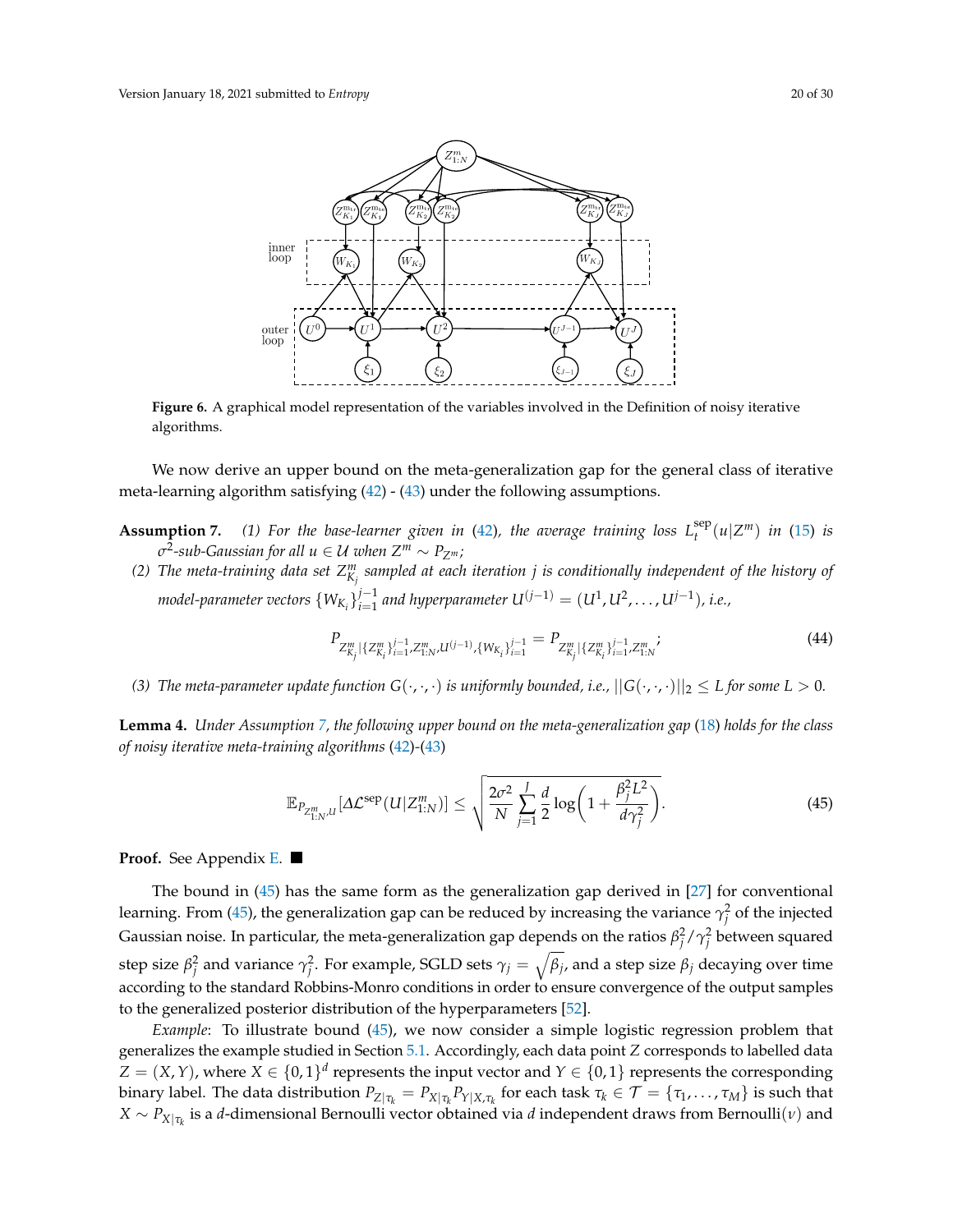*Y* is distributed as *Y* ∼ Bernoulli( $\phi(\mu_{\tau_k}^T X)$ ), where  $\phi(a) = 1/(1 + \exp(-a))$  is the sigmoid function and  $\mu_{\tau_k}\in\mathbb{R}^d$ , with  $||\mu_{\tau_k}||_2\leq 1$ . The task distribution  $P_T$  then defines a distribution over the parameter  $\{ \mu_{\tau_1}, \ldots, \mu_{\tau_M} \}.$  The base-learner uses training data generated i.i.d. from  $P_{Z|\tau_k}$  to obtain a prediction *w* of the parameter vector  $\mu_{\tau_k}$  for task  $\tau_k \in \mathcal{T}$ . The loss function is taken as the quadratic error  $l(w, z) = (\phi(w^T x) - y)^2$ .

At each iteration *j*, starting from initialization point *Uj*−<sup>1</sup> , the base-learner in [\(42\)](#page-18-1) uses a one-step projected gradient descent algorithm on the training data set  $Z_k^{\text{m}_{\text{tr}}}$  to obtain the prediction  $W_k^j$ *k* as

<span id="page-20-1"></span>
$$
W_k^j = \text{proj}_{\mathcal{W}} \left( U^{j-1} - \alpha \nabla_w L_t^{\text{sep}}(w | Z_k^{\text{m}_{\text{tr}}}) \big|_{w = U^{j-1}} \right),\tag{46}
$$

where  $\alpha > 0$  is the step-size,  $\mathcal{W} = \{w \in \mathbb{R}^d | ||w||_2 \leq 1\}$  is the set of feasible model parameters and  $proj_A(b) = \frac{1}{2} \min_{a \in \mathcal{A}} ||a - b||_2^2$  is the projection operator. The meta-learner [\(43\)](#page-18-2) updates the initialization vector according to the noisy gradient descent rule

$$
U^{j} = U^{j-1} - \beta_{j} \left( \frac{1}{|K_{j}|} \sum_{k=1}^{|K_{j}|} \nabla_{w} L_{t}^{\text{sep}}(w | Z_{k}^{\text{m}_{\text{te}}}) \big|_{w = W_{k}^{j}} \right) + \xi_{j}, \tag{47}
$$

where  $\beta_j$  is the step-size; and  $\xi_j \sim \mathcal{N}(0,\gamma_j^2I_d)$  is isotropic Gaussian noise. This update rule corresponds to performing an First Order MAML (FOMAML) [\[23\]](#page-27-18) with the addition of noise.

For this problem, it is easy to verify that Assumption [7](#page-0-0) is satisfied, since the loss function  $l(\cdot,\cdot)$  is bounded in the interval [0, 1], whereby *L* sep  $\int_t^{\text{sep}} (u | Z^m)$  is also  $[a, b]$ -bounded. We also have the inequality

<span id="page-20-2"></span><span id="page-20-0"></span>
$$
\left\| \frac{1}{|K_t|} \sum_{i=1}^{|K_t|} \nabla_w L_{Z^{\mathfrak{m}_{\text{te}}}}(w) \big|_{w = W_t^t} \right\|_2 \le 2\sqrt{d} e^{\sqrt{d}} \triangleq L. \tag{48}
$$

The MI bound in  $(45)$  then evaluates to

$$
\mathbb{E}_{P_{Z_{1:N}^m,U}}[\Delta \mathcal{L}(U|Z_{1:N}^m)] \le \sqrt{\frac{1}{2N} \sum_{j=1}^J \frac{d}{2} \log\left(1 + \frac{4\beta_j^2 e^{2\sqrt{d}}}{\gamma_j^2}\right)}.
$$
(49)

We now evaluate the meta-training and meta-test loss, along with the bound [\(49\)](#page-20-0) as a function of the ratio  $\gamma_j^2/\beta_j^2$  in Figure [7.](#page-21-0) For the experiment, we considered a task environment of  $M=20$  tasks with  $\nu = 0.4$ ,  $d = 3$ ,  $N = 4$  meta-training tasks with  $m_{\text{tr}} = 10$  training data samples and  $m_{\text{te}} = 5$  test data samples. For the inner-loop [\(46\)](#page-20-1), we fixed step-size  $\alpha = 10^{-4}$  and for the outer-loop [\(47\)](#page-20-2), we set  $|K_t| = N$ ,  $\beta$ <sup>*j*</sup> = 0.25 and *T* = 200 iterations.

As suggested by Lemma [4,](#page-19-2) the meta-generalization gap decreases with addition of noise. While the MI bound [\(45\)](#page-19-1) is generally loose, it correctly quantifies the dependence of the meta-generalization loss and the ratio  $\gamma_j^2/\beta_j^2$ , and it can hence serve as a useful meta-training criterion [\[20,](#page-27-15)[48\]](#page-28-19).

# **6. Conclusions**

This work has presented novel information-theoretic upper bounds on the average generalization gap of meta-learning algorithms, thereby extending the well-studied information-theoretic approaches in conventional learning to meta-learning. The proposed bounds capture two sources of uncertainty – environment-level uncertainty and within-task uncertainty – and bound them via separate mutual information terms. Applications were also discussed with the aim of elucidating the use of the bounds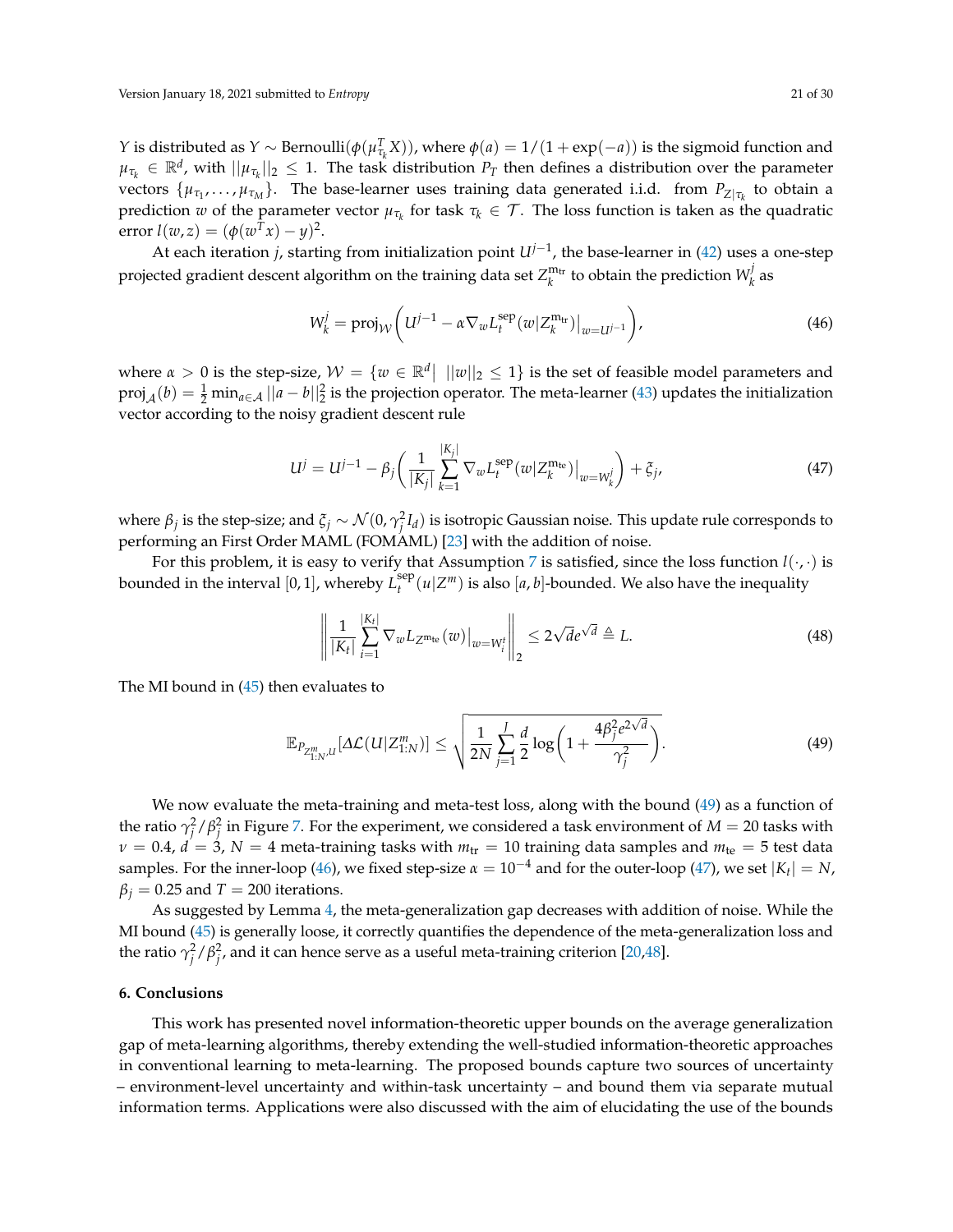<span id="page-21-0"></span>

**Figure 7.** Comparison of the meta-generalization gap with the MI-based bound in [\(49\)](#page-20-0) as function of the ratio  $\gamma_t^2/\beta_t^2$ .

to quantify meta-overfitting and guide the choice of the meta-inductive bias, i.e., the class of inductive biases. The derived bounds are amenable to further refinements such as those along the lines of [\[39,](#page-28-11)[40,](#page-28-12)[45\]](#page-28-16). It would also be interesting to study the meta-generalization bounds on noisy iterative meta-learning algorithms using the tighter information-theoretic bounds such as [\[26\]](#page-28-0), [\[40\]](#page-28-12).

**Funding:** The authors have received funding from the European Research Council (ERC) under the European Union's Horizon 2020 Research and Innovation Programme (Grant Agreement No. 725731).

#### **Appendix A Decoupling Estimate Lemmas**

The proofs of the main results rely on the following decoupling estimate lemmas, which bound the difference in expectations under a change of measure from the joint  $P_{X,Y}$  to the product of the marginals  $P_XP_Y$ . In order to state the most general form of decoupling estimate lemmas, we first define a generalized sub-Gaussian random variable.

**Definition A1.** *A random variable X is said to be* (*Ψ*+, *Ψ*−, *b*+, *b*−)*-generalized sub-Gaussian if there exists convex functions*  $\Psi_+ : \mathbb{R}_+ \to \mathbb{R}$  and  $\Psi_- : \mathbb{R}_+ \to \mathbb{R}$  that satisfy the equalities  $\Psi_+(0) = \Psi_-'(0) = \Psi_+'(0) = \Psi_-'(0) = 0$ *and bound the CGF of X as*

$$
\Lambda_X(\lambda) \le \Psi_+(\lambda), \qquad \text{for } \lambda \in [0, b_+) \tag{A1a}
$$

$$
\Lambda_X(\lambda) \le \Psi_-(-\lambda), \quad \text{for } \lambda \in (b_-, 0], \tag{A1b}
$$

*for some constants*  $0 < b_+ \le \infty$  *and*  $-\infty \le b_- < 0$ *.* 

For a (*Ψ*+, *Ψ*−, *b*+, *b*−)-generalized sub-Gaussian random variable, we also introduce the following standard definitions. First, the Legendre dual of function  $\Psi_+(\lambda)$  is defined as

$$
\mathbb{Y}_{+}^{*}(x) = \sup_{\lambda \in [0,b_{+})} (\lambda x - \Psi_{+}(\lambda)). \tag{A2}
$$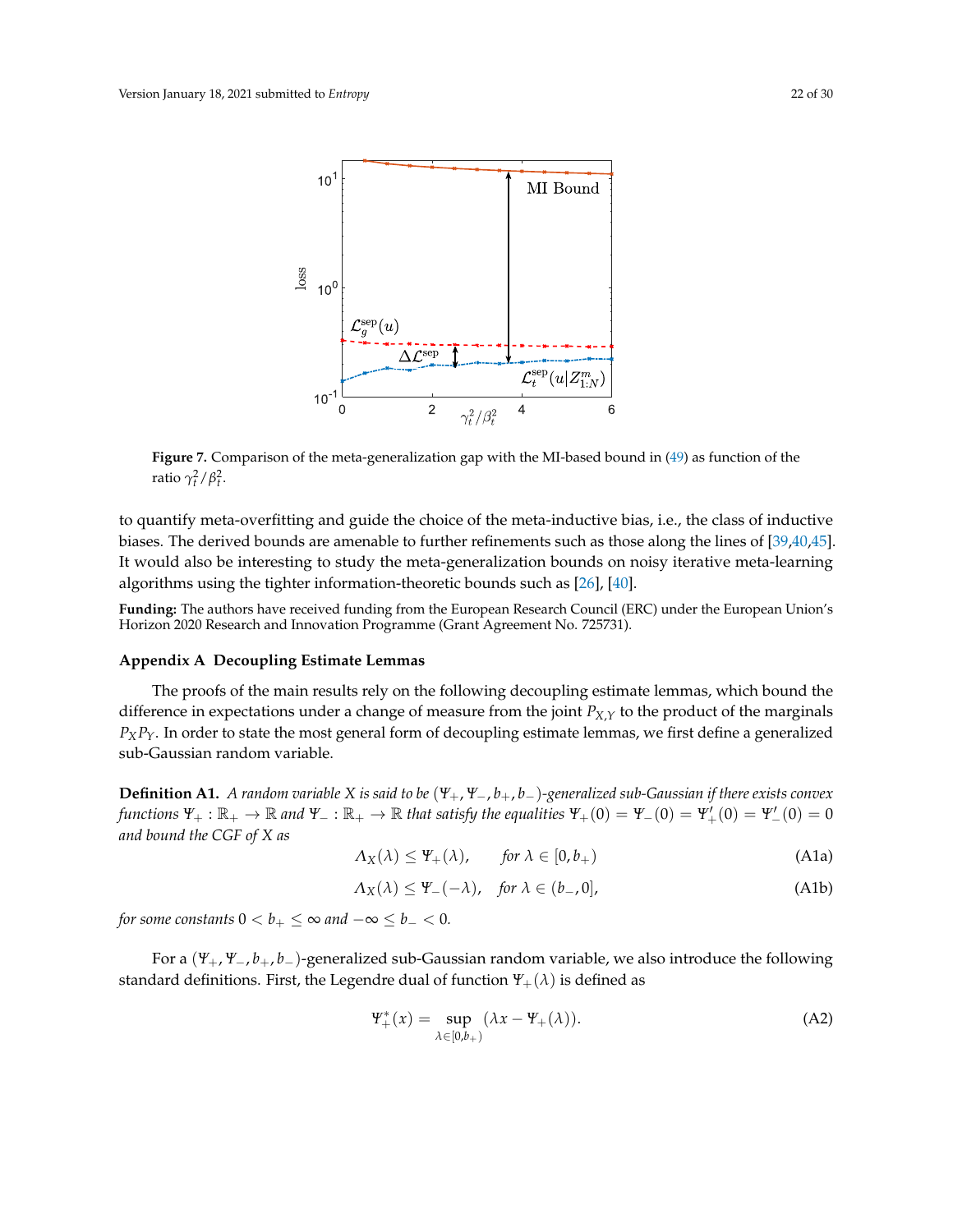It can be easily seen that *Ψ*<sup>∗</sup> <sup>+</sup>(·) is a non-negative, convex, and non-decreasing function on [0, ∞) with  $\Psi^*_+(0) = 0$ . Second, the inverse Legendre dual of function  $\Psi^+_+(\lambda)$  is defined as  $\Psi^{*-1}_+(y) = \inf\{x \geq 0 :$  $\Psi^*_+(x) \geq y$ . This function is concave, and it can be equivalently written as [\[26\]](#page-28-0)

$$
\Psi_{+}^{*-1}(y) = \inf_{\lambda \in [0,b_{+})} \frac{y + \Psi_{+}(\lambda)}{\lambda}.
$$
 (A3)

Similar definitions and results apply for *Ψ*−(·).

A  $\sigma^2$ -sub-Gaussian random variable *X* is a generalized sub-Gaussian variable with  $\Psi_+(\lambda)=\Psi_-(\lambda)=0$  $λ<sup>2</sup>σ<sup>2</sup>/2$ ,  $b<sub>+</sub> = ∞$  and  $b<sub>-</sub> = −∞$ . Furthermore, the Legendre dual functions are given as  $\Psi^*_+(x) = \Psi^*_-(x) =$  $x^2/(2\sigma^2)$ , and the inverse Legendre dual functions evaluate to

<span id="page-22-4"></span><span id="page-22-2"></span>
$$
\Psi_{+}^{*-1}(y) = \Psi_{-}^{*-1}(y) = \sqrt{2\sigma^2 y}.
$$
 (A4)

We are now ready to state the decoupling estimate lemmas.

<span id="page-22-0"></span>**Lemma A1** (Decoupling Estimate [\[14\]](#page-27-9)). Let  $X \in \mathcal{X}$  and  $Y \in \mathcal{Y}$  be two jointly distributed random variables with joint distribution  $P_{X,Y}$ , and let  $f(X,Y)$  be a real valued function such that  $f(x,Y)$  is  $(\Psi_+, \Psi_-, \infty, -\infty)$ -generalized *sub-Gaussian for all*  $x \in \mathcal{X}$  *when*  $Y \sim P_Y$ *. Then we have the following inequalities* 

$$
\pm \left( \mathbb{E}_{P_X P_Y} [f(\widetilde{X}, \widetilde{Y})] - \mathbb{E}_{P_{X,Y}} [f(X, Y)] \right) \leq \Psi_{\mp}^{*-1}(I(X; Y)), \tag{A5}
$$

*where*  $(\widetilde{X}, \widetilde{Y}) \sim P_X P_Y$ *.* 

<span id="page-22-5"></span>**Lemma A2** (General Decoupling Estimate [\[26\]](#page-28-0)). Let  $X \in \mathcal{X}$  and  $Y \in \mathcal{Y}$  be two jointly distributed *random variables with joint distribution*  $P_{X,Y}$ *, and let*  $f(X,Y)$  *be a real valued function such that*  $f(X,Y)$  *is a* (*Ψ*+, *Ψ*−, *b*+, *b*−)*-generalized sub-Gaussian when* (*X*,*Y*) ∼ *PXPY. Then, we have the inequality* [\(A5\)](#page-22-2)*.*

Note that in Lemma A2 the random variables *X*,*Y* are jointly distributed according to *PX*,*Y*. Assuming that the function *f*(*X*, *Y*) is generalized sub-Gaussian under *X* ∼ *P<sub>X</sub>* and *Y* ∼ *P<sub>Y</sub>* with *P<sub>X</sub>* and *P<sub>Y</sub>* being the marginals of  $P_{X,Y}$ , the lemma provides an upper bound on the difference between average of  $f(X,Y)$ when  $(X, Y)$  is jointly distributed according to  $P_{X,Y}$  and the average of  $f(X, Y)$  when  $(X, Y)$  is independent with *X* ∼ *P<sup>X</sup>* and *Y* ∼ *PY*. The resultant bound thus provides an estimate of the effect of decoupling of the joint distribution to its marginals with respect to function *f*(*X*,*Y*).

#### <span id="page-22-1"></span>**Appendix B Proofs of Theorem [1](#page-11-0) and Theorem [2](#page-12-0)**

For the proof of Theorem [1,](#page-11-0) we use the decomposition [\(29\)](#page-11-2) of the meta-generalization gap into average environment-level and within-task generalization gaps as

<span id="page-22-3"></span>
$$
\mathbb{E}_{P_{Z_{1:N'}^{m}U}}[\Delta \mathcal{L}^{\text{sep}}(U|Z_{1:N}^{m})]
$$
\n
$$
= \mathbb{E}_{P_{Z_{1:N'}^{m}U}}\bigg[ (\mathcal{L}_{g}^{\text{sep}}(U) - \mathcal{L}_{g,t}^{\text{sep}}(U)) + (\mathcal{L}_{g,t}^{\text{sep}}(U) - \mathcal{L}_{t}^{\text{sep}}(U|Z_{1:N}^{m})) \bigg]
$$
\n
$$
= \mathbb{E}_{P_{T}}\bigg[ \mathbb{E}_{P_{Z_{1:T}}^{m}|T_{W,U,Z_{1:N}^{m}|Z^{m_{\text{tr}}}}}[ \Delta L(W|Z^{m_{\text{te}}},T)]) \bigg] + \mathbb{E}_{P_{Z_{1:N'}^{m}U}}[\mathcal{L}_{g,t}^{\text{sep}}(U) - \mathcal{L}_{t}^{\text{sep}}(U|Z_{1:N}^{m})] \tag{A6}
$$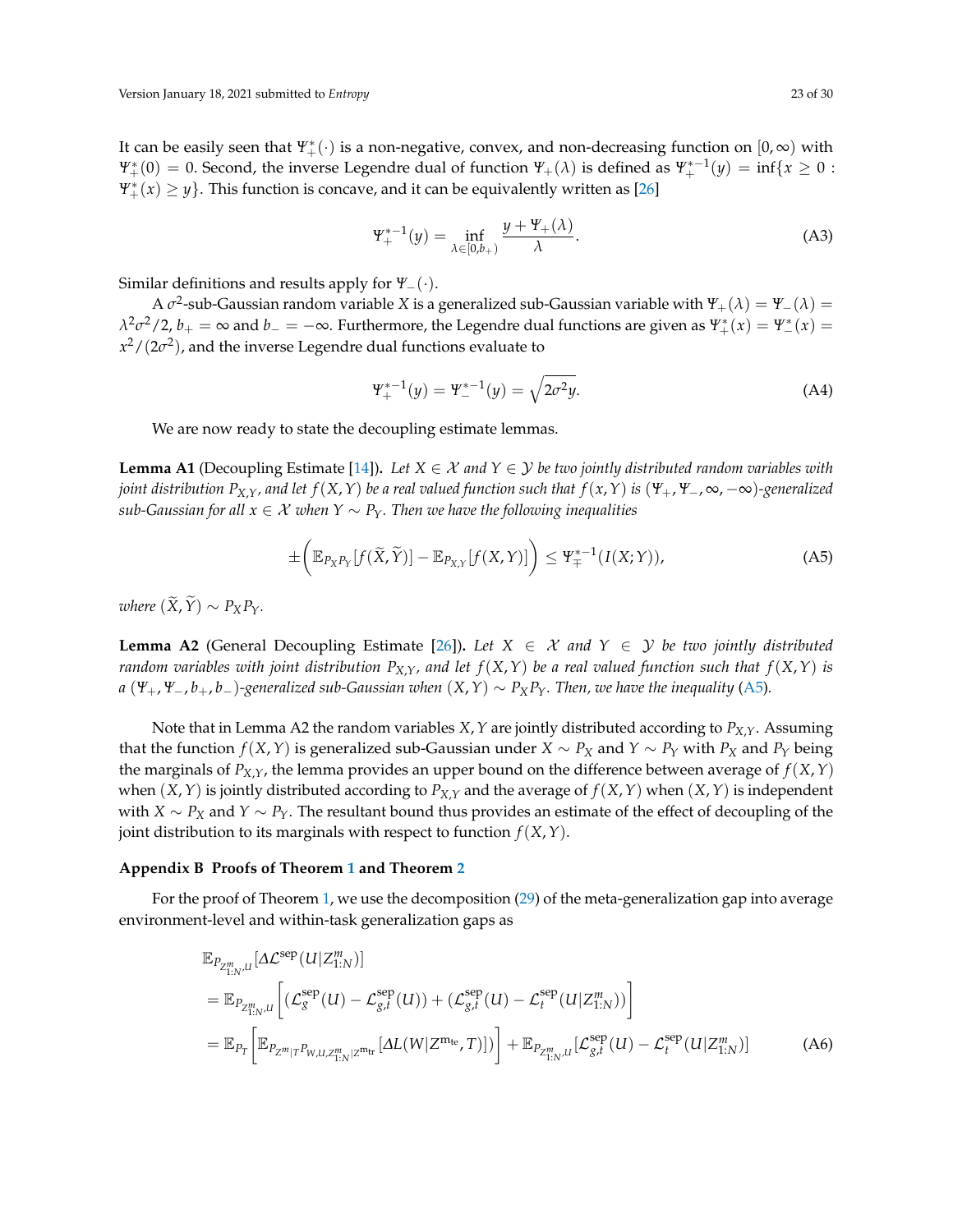where  $(A6)$  follows since the average within-task generalization gap for a random meta-test task  $\mathbb{E}_{P_{Z_{1:N},U}^m}[\mathcal{L}_g^{\text{sep}}(U)-\mathcal{L}_{g,t}^{\text{sep}}(U)]$  can be equivalently written as  $\mathbb{E}_{P_T}\big[\mathbb{E}_{P_{Z^m|T}P_{W,U,Z_{1:N}^m|Z^m\text{tr}}}[\Delta L(W|T)])\big]$ , with  $\Delta L(W|Z^{m_{te}},T) = L_{P_{Z|T}}(W) - L_t(W|Z^{m_{te}})$  denoting the generalization gap of the meta-test task T, and the joint distribution  $P_{W,U,Z_{1:N}^m|Z^{m_{\text{tr}}}}$  factorizes as  $P_{W|Z^{m_{\text{tr}}},U}P_{Z_{1:N}^m,U}$ . To obtain an upper bound on the average meta-generalization gap  $\mathbb{E}_{P_{Z_{1:N}^m,U}}[\Delta \mathcal{L}^{\text{sep}}(U|Z_{1:N}^m)]$ , we bound each of the two differences in [\(A6\)](#page-22-3) separately.

We first bound the second difference in [\(A6\)](#page-22-3)  $\mathbb{E}_{P_{\mathbb{Z}_{1:N}^m,U}}[\mathcal{L}_{g,t}^{\text{sep}}]$  $\int_{g,t}^{\rm sep} (U) - {\cal L}_t^{\rm sep} (U | Z^m_{1:N}) ]$ , which represents the expected environment-level uncertainty measured using the average per-task training loss  $L_t^{\text{sep}}$  $t_t^{\text{sep}}(u|Z^m)$ defined in [\(15\)](#page-7-5). To this end, we extend the single-task learning generalization bound of Lemma [1](#page-9-1) by resorting to the decoupling estimate in Lemma [A1](#page-22-0) with  $X = U$ ,  $Y = Z_{1:N}^m$  and  $f(X, Y) = \mathcal{L}_t^{\text{sep}}$  $t^{sep}_t(U|Z^m_{1:N})$ , so  $\text{that } \mathbb{E}_{P_{X,Y}}[f(X,Y)] = \mathbb{E}_{P_{Z_{1:N'}^m}I}[\mathcal{L}^{\text{sep}}_t]$  $\mathbb{E}_{P_X P_Y}[U|Z_{1:N}^m]$  and  $\mathbb{E}_{P_X P_Y}[f(\widetilde{X}, \widetilde{Y})] = \mathbb{E}_{P_{Z_{1:N}^m,U}}^{\text{max}}[L_g^{\text{sep}}(U)].$ 

Recall from Assumption [3](#page-10-5) that for a given  $u \in \mathcal{U}$ ,  $\mathcal{L}_{t}^{\text{sep}}(u | Z_{1:N}^{m}) = \frac{1}{N} \sum_{i=1}^{N}$  $\sum_{t}^{sep}(u|Z^{m}_{1:N}) = \frac{1}{N}\sum_{i=1}^{N}L^{sep}_{t}$  $\int_t^{\text{sep}} (u | Z_i^m)$  is the average of *σ* 2 -sub-Gaussian i.i.d. random variables *L* sep  $\sum_{i}^{sep}(u|Z_{i}^{m})$  under  $Z_{i}^{m} \sim P_{Z^{m}}$  for all  $i \in \{1, ..., N\}$ . It then follows that  $\mathcal{L}^{\text{sep}}_t$  $\frac{f^{sep}}{f}(u|Z^m_{1:N})$  is *σ*<sup>2</sup>/*N*-sub-Gaussian under  $Z^m_{1:N} \sim P_{Z^m_{1:N}}$  for all  $u \in U$  [\[53\]](#page-29-2). Applying Lemma [A1](#page-22-0) with *Ψ* ∗−1 <sup>∓</sup> specialized to the *σ* <sup>2</sup>/*N*-sub-Gaussian loss in [\(A4\)](#page-22-4) gives that

<span id="page-23-2"></span><span id="page-23-1"></span><span id="page-23-0"></span>
$$
\left| \mathbb{E}_{P_{Z_{1:N}^m,U}} \left[ \mathcal{L}_{g,t}^{\text{sep}}(U) - \mathcal{L}_t^{\text{sep}}(U|Z_{1:N}^m) \right] \right| \leq \sqrt{\frac{2\sigma^2 I(U;Z_{1:N}^m)}{N}}.
$$
\n(A7)

We now evaluate the first difference in [\(A6\)](#page-22-3). It can be seen that for a fixed task  $\tau \in \mathcal{T}$ , the average within-task uncertainty evaluates to

$$
\mathbb{E}_{P_{Z^m|T=\tau}P_{W,U,Z_{1:N}^m|Z^{m_{\text{tr}}}}}\left[\Delta L(W|Z^{m_{\text{te}}},T=\tau)\right] = \mathbb{E}_{P_{Z^m|T=\tau}P_{W|Z^{m_{\text{tr}}}}}\left[\Delta L(W|Z^{m_{\text{te}}},T=\tau)\right]
$$
\n
$$
= \mathbb{E}_{P_{Z^{m_{\text{tr}}|T=\tau}}}\mathbb{E}_{P_{W|Z^{m_{\text{tr}}}}}\left[L_g(W|T=\tau) - \mathbb{E}_{P_{Z^{m_{\text{te}}|T=\tau}}L_t(W|Z^{m_{\text{te}}})\right]
$$
\n
$$
\stackrel{(a)}{=} 0,
$$
\n(A8)

where (*a*) follows since *W* and  $Z^{m_{te}}$  are conditionally independent given  $Z^{m_{tr}}$ , whereby  $\mathbb{E}_{P_{Z^{\mathfrak{m}_{\text{tr}}}|T=\tau}}\mathbb{E}_{P_{W|Z^{\mathfrak{m}_{\text{tr}}}}}[\mathbb{E}_{P_{Z^{\mathfrak{m}_{\text{te}}}|T=\tau}}L_t(W|Z^{\mathfrak{m}_{\text{te}}})]=\mathbb{E}_{P_{Z^{\mathfrak{m}_{\text{tr}}}|T=\tau}}\mathbb{E}_{P_{W|Z^{\mathfrak{m}_{\text{tr}}}}}[L_g(W|T=\tau)].$  Substituting [\(A7\)](#page-23-0) and [\(A8\)](#page-23-1) in [\(A6\)](#page-22-3) then concludes the proof.

For Theorem [2,](#page-12-0) the proof follows along the same line bounding the average environment-level uncertainty  $\mathbb{E}_{P_{Z_{\text{1:N}}^m,U}}[\mathcal{L}^{\text{sep}}_{g,t}]$  $g_{t}^{sep}(U) - \mathcal{L}_{t}^{sep}(U|Z_{1:N}^{m})$ . Towards this, we note that the environment-level uncertainty can be equivalently written as

$$
\mathbb{E}_{P_{Z_{1:N}^m,U}}[\mathcal{L}_{g,t}^{\text{sep}}(U) - \mathcal{L}_t^{\text{sep}}(U|Z_{1:N}^m)] = \frac{1}{N} \sum_{i=1}^N \bigg( \mathbb{E}_{P_{Z_i^m}P_U}[L_t^{\text{sep}}(U|Z_i^m)] - \mathbb{E}_{P_{Z_i^m,U}}[L_t^{\text{sep}}(U|Z_i^m)] \bigg),\tag{A9}
$$

where *Z <sup>m</sup>* and *U* in the first term are conditionally independent random variables distributed as  $(Z_i^m, U) \sim P_{Z^m} P_U$ , while, in the second term, they are jointly distributed according to  $P_{Z_i^m, U}$ , which is obtained by marginalizing the joint distribution  $P_{Z_{1:N}^m,U}$ . Under Assumption [4](#page-12-1)(*a*), we can bound the difference  $\mathbb{E}_{P_{Z_{\cdot}^{m}}}{}_{P_{U}}[L^{\text{sep}}_{t}]$ with  $X = U, Y = Z_i^m, f(X, Y) = L_i^{sep}$  $\mathbb{E}^{\text{sep}}_{t}(U|Z^m_i)] - \mathbb{E}_{P_{Z^m_i,U}}[L^{\text{sep}}_t]$  $\int_t^{\text{sep}} (U|Z^m_i)]$  by resorting to the decoupling estimate in Lemma [A1](#page-22-0)  $\mathbb{E}_{P_{X,Y}}[f(X,Y)] = \mathbb{E}_{P_{U,Z_i^m}}[L_t^{\text{sep}}]$  $\int_t^{\text{sep}} (U | Z^m_i)]$  and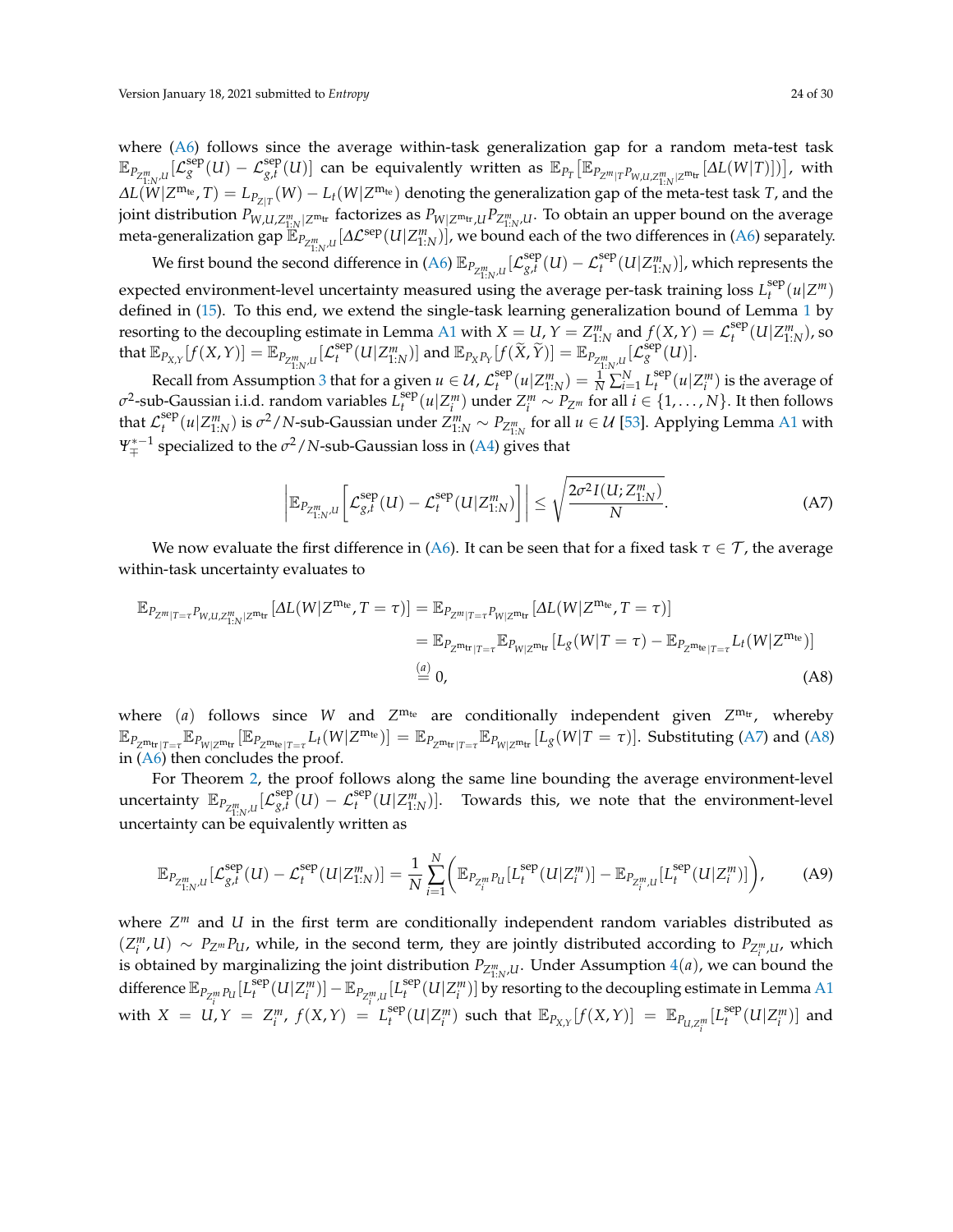$\mathbb{E}_{P_X P_Y}[f(\tilde{X}, \tilde{Y})] = \mathbb{E}_{P_U P_{Z_i^m}}[L_t^{\text{sep}}]$ all *u* ∈ *U*, Lemma [A1](#page-22-0) yields the following bound  $L_t^{\text{sep}}(U|Z_i^m)]$ . Since  $L_t^{\text{sep}}$  $t_t^{\text{sep}}(U|Z_i^m)$  is  $\sigma^2$ −sub-Gaussian under Assumption [4](#page-12-1)(*a*) for

<span id="page-24-2"></span><span id="page-24-1"></span>
$$
\left| \mathbb{E}_{P_{Z_i^m}P_U} [L_t^{\text{sep}}(U|Z_i^m)] - \mathbb{E}_{P_{Z_i^m,U}} [L_t^{\text{sep}}(U|Z_i^m)] \right| \le \sqrt{2\sigma^2 I(U;Z_i^m)}.
$$
 (A10)

The bound in  $(A10)$  can also be obtained using Assumption  $4(b)$  $4(b)$  by resorting to the general decoupling estimate in Lemma [A2](#page-22-5) by fixing  $X = U, Y = Z_i^m, f(X, Y) = L_i^{\text{sep}}$  $\sum_{t}^{sep}(U|Z_{i}^{m})$  such that  $\mathbb{E}_{P_{X,Y}}[f(X,Y)] =$  $\mathbb{E}_{P_{U,Z_i^m}}[L_t^{\rm sep}]$ then yields the required bound in  $(27)$ .  $\mathbb{E}_{P_X P_Y}[f(\tilde{X}, \tilde{Y})] = \mathbb{E}_{P_U P_{Z_i^m}}[L_t^{\text{sep}}]$  $\int_t^{\text{sep}} (U|Z^m_i)]$ . Substituting the bound in [\(A10\)](#page-24-1) in [\(A9\)](#page-23-2)

# <span id="page-24-0"></span>**Appendix C Proofs of Theorem [3](#page-13-0) and Theorem [4](#page-14-0)**

For Theorem [3,](#page-13-0) we start from the following decomposition of the average meta-generalization gap analogous to [\(A6\)](#page-22-3)

$$
\mathbb{E}_{P_{Z_{1:N}^m,U}}[\Delta \mathcal{L}^{\text{joint}}(U|Z_{1:N}^m)] = \mathbb{E}_{P_T}\bigg[\mathbb{E}_{P_{Z^m|T}P_{W|Z^m}}[\Delta L(W|Z^m,T)])\bigg] + \mathbb{E}_{P_{Z_{1:N}^m,U}}[\mathcal{L}_{g,t}^{\text{joint}}(U) - \mathcal{L}_t^{\text{joint}}(U|Z_{1:N}^m)]\tag{A11}
$$

where  $\mathcal{L}^\text{joint}_{\mathfrak{g},t}$  $\frac{\partial \text{g}_{,t}}{\partial \text{g}_{,t}}(u) = \mathbb{E}_{P_{T,Z^m}}[L_t^{\text{joint}}]$  $\mathcal{U}_t^{\text{onrt}}(u|Z^m)$ ] is the average training loss for the randomly selected meta-test task  $a$ s a function of the hyperparameter *u*, and  $\Delta L(W|Z^m, T) = L_{P_{Z|T}}(W) - L_t(W|Z^m)$  is the generalization gap for the meta-test task *T*. The MI bound on the expected environment-level uncertainty,  $\mathbb{E}_{P_{Z_{1:N'}^mU}}[\mathcal{L}_{g,t}^{\text{joint}}]$  $g_{,t}^{\text{joint}}(U)$  –  $\mathcal{L}_{t}^{\mathsf{joint}}$  $\mathcal{H}_t^{\text{onrt}}(U|Z^m_{1:N})$ , can be obtained by using Lemma [A1](#page-22-0) and the Assumption [5](#page-13-2)(*b*) as in [\(A7\)](#page-23-0).

The main difference between the separate and joint within-task training and test sets scenarios is that while the average within-task uncertainty vanishes in the former scenario, this is not the case for joint within-task training and training sets. Consequently, we now bound the average within-task generalization gap denoted by the first difference in [\(A11\)](#page-24-2). For given task  $\tau \in \mathcal{T}$ , to bound the within-task generalization gap  $\mathbb{E}_{P_{Z^m|T=\tau}P_{W|Z^m}}[\Delta L(W|Z^m,T=\tau)]$ , we resort to Lemma [A1](#page-22-0) with  $X = W$ ,  $Y = Z^m$ and  $f(X,Y) = L_t(W|\overline{Z}^m)$ , so that  $\mathbb{E}_{P_{X,Y}}[f(X,Y)] = \mathbb{E}_{P_{W,Z^m|T=\tau}}[L_t(W|Z^m)]$ . It can be then verified that  $\mathbb{E}_{P_X P_Y}[f(\widetilde{X}, \widetilde{Y})] = \mathbb{E}_{P_{W|T=\tau}} \mathbb{E}_{P_{Z^m|T=\tau}}[L_t(W|Z^m)] = \mathbb{E}_{P_{W|T=\tau}}[L_g(W|T=\tau)] = \mathbb{E}_{P_{W,Z^m|T=\tau}}[L_g(W|T=\tau)],$ where  $P_{W,Z^m|T=\tau}=P_{W|Z^m}P_{Z^m|T=\tau}.$  Since  $L_t(w|Z^m)$  is the sum of i.i.d  $\delta^2_\tau$ -sub-Gaussian random variables  $l(w,Z_i)$  (from Assumption [5](#page-13-2)(a)), we have that  $L_t(w|Z^m)$  is  $\delta^2_\tau/m$ -sub-Gaussian under  $Z^m\sim P_{Z^m|T=\tau}$  for all  $w \in W$  [\[53\]](#page-29-2). Consequently, Lemma [A1](#page-22-0) yields the following bound

<span id="page-24-3"></span>
$$
\left| \mathbb{E}_{P_{Z^m|T=\tau}P_{W|Z^m}}[\Delta L(W|Z^m, T=\tau)] \right| \leq \sqrt{\frac{2\delta_{\tau}^2}{m}} I(W; Z^m|T=\tau). \tag{A12}
$$

Averaging with respect to  $P_T$  on both sides of [\(A12\)](#page-24-3), and combining with the bound on average environment-level uncertainty yields the required bound in [\(32\)](#page-13-3) via Jensen's inequality.

For Theorem [4,](#page-14-0) the proof follows along the same line. The ITMI bound on the expected environment-level uncertainty can be obtained along the lines of [\(A10\)](#page-24-1), using the assumption on *L* joint  $t_t^{\text{joint}}(u|Z^m)$  in either Assumption [6](#page-13-4)(*a*) or Assumption 6(*b*). We now show that we can similarly bound the within-task uncertainty using the assumption on loss function  $l(w, z)$  in either Assumption  $\theta(a)$  or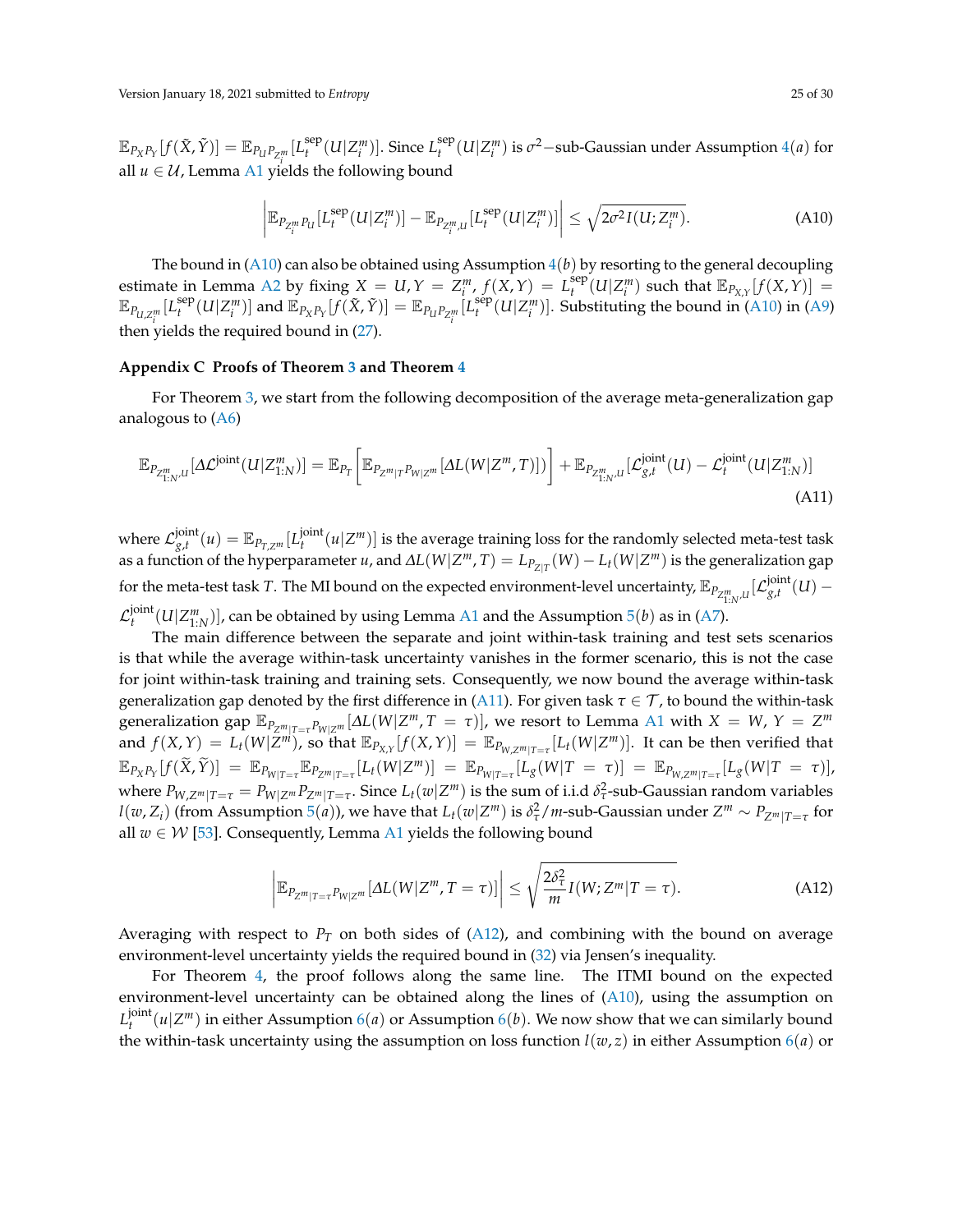Assumption  $6(b)$  $6(b)$ . Towards this, for fixed task  $\tau \in \mathcal{T}$ , we write the average within-task uncertainty equivalently as

$$
\mathbb{E}_{P_{Z^m|T=\tau}P_{W|Z^m}}[\Delta L(W|Z^m,T=\tau)] = \frac{1}{m} \sum_{j=1}^m \Big( \mathbb{E}_{P_{W|T=\tau}P_{Z_j|T=\tau}}[l(W,Z_j)] - \mathbb{E}_{P_{W,Z_j|T=\tau}}[l(W,Z_j)] \Big), \quad (A13)
$$

where *W* and  $Z_j$  in the second term are jointly distributed according to  $P_{W,Z_j|T=\tau}$ , which is the marginal of the joint distribution  $P_{W,Z^m|T=\tau}.$  In contrast,  $W$  and  $Z_j$  in the first term are conditionally independent random variables distributed as  $(W,Z_j)\sim P_{W|T=\tau}P_{Z_j|T=\tau}$  where  $P_{W|T=\tau}$  is the marginal distribution of  $P_{W,Z_j|T=\tau}$ . Now, fixing  $X = W$ ,  $Y = Z_j$  and  $f(X,Y) = l(W,Z_j)$  so that  $\mathbb{E}_{P_XP_Y}[f(\tilde{X}, \tilde{Y})] =$  $\mathbb{E}_{P_{W|T=\tau}P_{Z_j|T=\tau}}[l(W,Z_j)]$  and  $\mathbb{E}_{P_{X,Y}}[f(X,Y)] = \mathbb{E}_{P_{W,Z_j|T=\tau}}[l(W,Z_j)]$  in Lemma [A1](#page-22-0) under the assumption on  $l(w, z)$  in Assumption [6](#page-13-4)(*a*), or in Lemma [A2](#page-22-5) under the assumption on  $l(w, z)$  in Assumption 6(*b*) yields the following bound,

<span id="page-25-2"></span>
$$
\left| \mathbb{E}_{P_{Z^m|T=\tau}P_{W|Z^m}}[\Delta L(W|Z^m,T=\tau)] \right| \leq \frac{1}{m} \sum_{j=1}^m \sqrt{2\delta_\tau^2 I(W;Z_j|T=\tau)}.
$$
\n(A14)

Averaging with respect to  $P_T$  on both sides of  $(A14)$ , and combining with the bound on average environment-level uncertainty yields the required bound in [\(33\)](#page-14-1).

#### <span id="page-25-0"></span>**Appendix D Details of Example**

We first give details of the derivation of meta-generalization gap for the case with separate within-task training and test sets. The average meta-generalization loss can be computed as  $\mathbb{E}_{P_{Z_{1:N}^m,U}}[\mathcal{L}_g^{\text{sep}}(U)]=$ 

$$
\mathbb{E}_{P_{Z_{1:N}^m,U}}\left[ (1-\alpha)^2 U^2 + \mathbb{E}_{P_{T,Z^m\text{tr}}} \left[ \alpha^2 (D_T^{m_{\text{tr}}})^2 + \mathbb{E}_{P_{Z|T}} [Z^2] - 2\alpha D_T^{m_{\text{tr}}} \mu_T + 2(1-\alpha)U(\alpha D_T^{m_{\text{tr}}} - \mu_T) \right] \right]
$$
\n
$$
\stackrel{(a)}{=} \mathbb{E}_{P_{Z_{1:N}^m,U}} \left[ (1-\alpha)^2 (U^2 - 2U \mathbb{E}_{P_T}[\mu_T]) \right] + \mathbb{E}_{P_T} \left[ \alpha^2 \left( \mu_T^2 + \frac{\mu_T \bar{\mu}_T}{m_{\text{tr}}} \right) + \mu_T - 2\alpha \mu_T^2 \right],
$$
\n(A15)

where the equality in (*a*) follows since  $\mathbb{E}_{P_{Z|T}}[Z^2] = \mu_T$ ,  $\mathbb{E}_{P_{Z^m \text{tr}}[T} [D_T^{m_{\text{tr}}}] = \mu_T$  and  $\mathbb{E}_{P_{Z^m \text{tr}}[T} [(D_T^{m_{\text{tr}}})^2] =$  $\mu_T^2 + \mu_T\bar{\mu}_T/m_\text{tr}$ . In a similar manner, the average meta-training loss can be computed as

<span id="page-25-3"></span><span id="page-25-1"></span>
$$
\mathbb{E}_{P_{Z_{1:N}^m,U}}[\mathcal{L}_t^{\text{sep}}(U|Z_{1:N}^m)] = \mathbb{E}_{P_{Z_{1:N}^m}}\left[-(1-\alpha)^2 U^2 + \frac{1}{N} \sum_{i=1}^N \alpha^2 (D_i^{m_{\text{tr}}})^2 + \frac{1}{N} \sum_{i=1}^N \frac{1}{m_{\text{te}}} \sum_{j=1}^{m_{\text{te}}} (Z_{i,j}^{m_{\text{te}}})^2 - 2\alpha \frac{1}{N} \sum_{i=1}^N D_i^{m_{\text{tr}}} D_i^{m_{\text{te}}}\right],
$$
\n(A16)

with *U* defined as in [\(38\)](#page-16-2). The meta-generalization gap in [\(40\)](#page-16-3) then results by taking the difference of [\(A15\)](#page-25-3) and [\(A16\)](#page-25-1), and using that  $\mathbb{E}_{P_{Z_{1:N}^m}}[(1-\alpha)^2U^2] = \mathbb{E}_{P_T}[\mu_T\bar{\mu}_T](\frac{1}{Nm_{\text{te}}} + \frac{\alpha^2}{Nm_{\text{te}}})$  $\frac{\alpha^2}{Nm_{\text{tr}}}\big) + \frac{1}{N}(1 + \alpha^2) \text{Var}_T + (1 (\alpha)^2(\mathbb{E}_{P_T}[\mu_T])^2$  and  $\mathbb{E}_{P_{Z_{1:N}^m}}[U] = \mathbb{E}_{P_T}[\mu_T]$  with  $\text{Var}_T = \mathbb{E}_{P_T}[\mu_T^2] - (\mathbb{E}_{P_T}[\mu_T])^2$ .

We now evaluate the mutual informations  $I(U; Z^m_{1:N})$  and  $I(U; Z^m_i)$ . For the first MI, note that since the meta-learner is deterministic (see [\(38\)](#page-16-2)),  $H(U|Z^m_{1:N}) = 0$  and thus  $I(U;Z^m_{1:N}) = H(U)$ . For the second MI, we can write  $I(U;Z_i^m)=H(U)-\mathbb{E}_{Z_i^m}[H(U|Z_i^m=z^m)]$ . It can be seen that random variables U and  $U|Z_i^m = z^m$  are mixtures of probability distributions, whose entropies can be evaluated following standard methods [\[54\]](#page-29-3).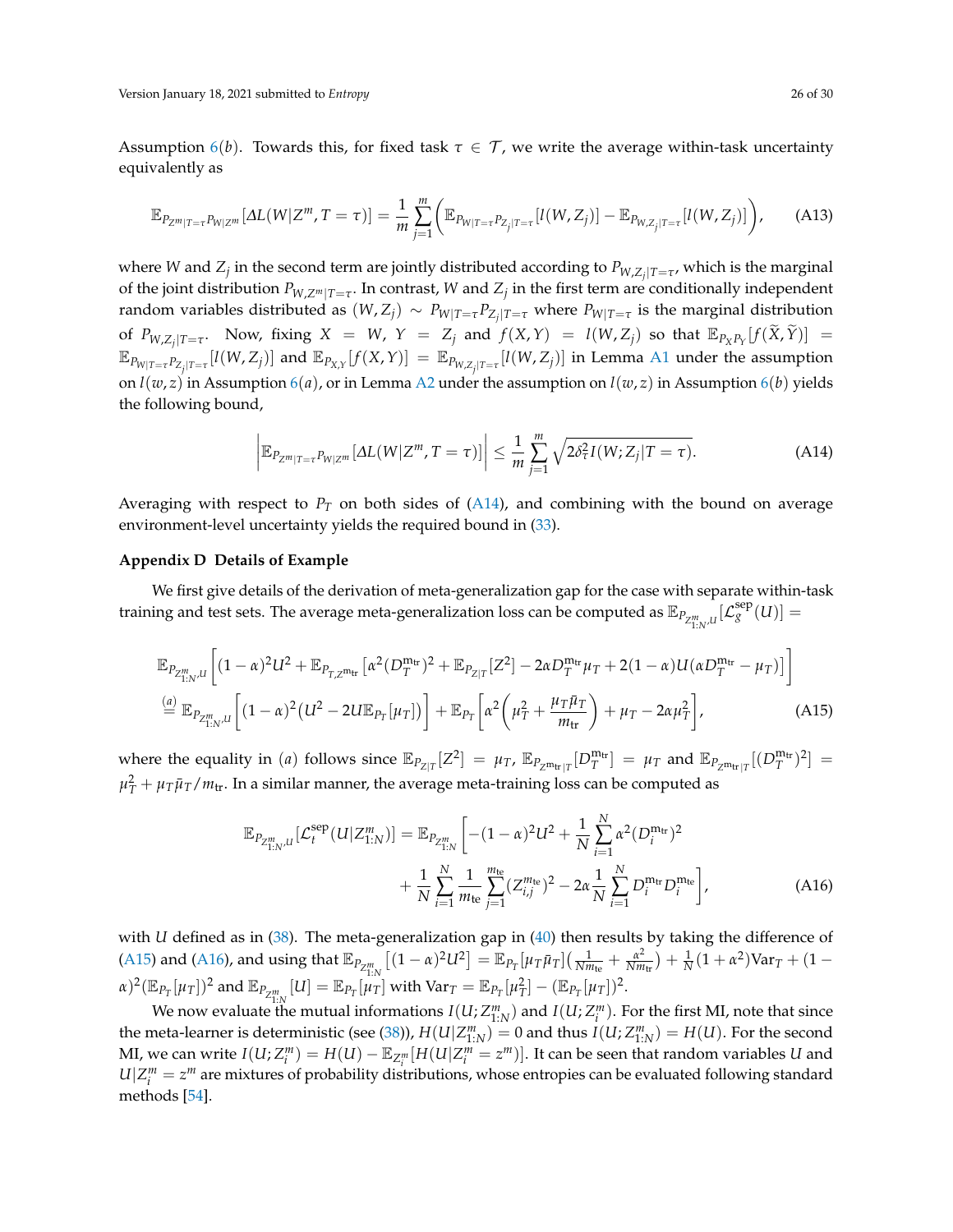Version January 18, 2021 submitted to *Entropy* 27 of 30

For the case with joint within-task training and test sets, the meta-generalization gap can be obtained in a similar way as

$$
\mathbb{E}_{P_{Z_{1:N}^m,U}}[\mathcal{L}_t^{\text{joint}}(U|Z_{1:N}^m)] = \frac{2}{N} \left[ \mathbb{E}_{P_T} \left[ \frac{\mu_T \bar{\mu}_T}{m} \right] + \text{Var}_T \right] + \frac{2\alpha}{m} \mathbb{E}_{P_T}[\mu_T \bar{\mu}_T]. \tag{A17}
$$

For the MI and ITMI-based bounds, note that with  $W = [0, 1]$ , the loss function  $l(\cdot, \cdot)$  is  $[0, 1]$ -bounded, and for the deterministic base-learner in [\(36\)](#page-16-0) with  $\mathcal{U} = [0,1]$ , the average training loss  $L_t^{\text{joint}}$  $\int_{t_1}^{\text{joint}} (u | Z^m)$  is also [0, 1]-bounded for all  $Z^m \in \mathcal{Z}^m$ . Thus, Assumption [5](#page-13-2) and Assumption [6](#page-13-4) hold with  $\sigma^2 = \delta_\tau^2 = 1/4$ .. For the MI bound in [\(32\)](#page-13-3), we have  $I(U;Z^m_{1:N}) = H(U)$  and  $I(W;Z^m|T=\tau) = H(W|T=\tau) - \mathbb{E}_{Z^m}[H(W|Z^m,T=\tau)]$ *τ*)]. For the ITMI bound [\(33\)](#page-14-1), we have

$$
|\mathbb{E}_{P_{Z_{1:N}^m,U}}[\mathcal{L}_t^{\text{joint}}(U|Z_{1:N}^m)]| \leq \frac{1}{N} \sum_{i=1}^N \sqrt{\frac{1}{2}I(U;Z_i^m)} + \mathbb{E}_{P_T} \left[ \frac{1}{m} \sum_{j=1}^m \sqrt{\frac{1}{2}I(W;Z_j|T=\tau)} \right].
$$
 (A18)

All information measures can be easily evaluated numerically [\[54\]](#page-29-3).

# <span id="page-26-1"></span>**Appendix E Proof of Lemma [4](#page-19-2)**

From the update rule of the meta-learner in [\(43\)](#page-18-2), we get the Markov dependency

<span id="page-26-2"></span><span id="page-26-0"></span>
$$
P_{U^j|U^{(j-1)},\{W_{K_i}\}_{i=1}^j,\{Z_{K_i}^m\}_{i=1}^j,Z_{1:N}^m}=P_{U^j|U^{j-1},W_{K_j},Z_{K_j}^{m_{\text{te}}}},\tag{A19}
$$

where *U*(*j*−1) = {*U*<sup>1</sup> , . . . , *Uj*−1} is the history vector of hyperparameters. The sampling strategy in [\(44\)](#page-19-3) together with [\(A19\)](#page-26-2) then implies the following relation

<span id="page-26-3"></span>
$$
P_{U^j|U^{(j-1)},\{W_{K_i}\}_{i=1}^j,\{Z_{K_i}^m\}_{i=1}^J,Z_{1:N}^m}=P_{U^j|U^{j-1},W_{K_j},Z_{K_j}^{m_{\text{te}}}}.
$$
\n(A20)

Using  $U^{(J)} = \{U^1, \ldots, U^J\}$  to denote the set of all updates, we have the following relations

$$
I(U; Z_{1:N}^m) \stackrel{(a)}{\leq} I(U^{(J)}; Z_{1:N}^m)
$$
\n
$$
\stackrel{(b)}{\leq} I(U^{(J)}; \{Z_{K_i}^m\}_{i=1}^J) = \sum_{j=1}^J I(U^j; \{Z_{K_i}^m\}_{i=1}^J | U^{(j-1)})
$$
\n(A21)

$$
\leq \sum_{j=1}^{J} I(U^j; \{Z_{K_i}^m\}_{i=1}^J, \{W_{K_i}\}_{i=1}^j | U^{(j-1)})
$$
\n(A22)

$$
= \sum_{j=1}^{J} h(U^j|U^{(j-1)}) - h\bigg(U^j|U^{(j-1)}, \{Z_{K_i}^m\}_{i=1}^J, \{W_{K_i}\}_{i=1}^j\bigg)
$$
(A23)

<span id="page-26-4"></span>
$$
\stackrel{(c)}{=} \sum_{j=1}^{J} \left[ h(U^j | U^{j-1}) - h(U^j | U^{j-1}, W_{K_j}, Z_{K_j}^{\mathbf{m}_{\text{te}}}) \right],
$$
\n(A24)

where, the inequality in (*a*) follows from data processing inequality on Markov chain  $Z_{1:N}^m \to U^{(J)} \to U$ ; (*b*) follows from the Markov chain  $Z_{1:N}^m \to \{Z_{K_i}^m\}_{i=1}^J \to U^{(J)}$ ; and the equality in (*c*) follows from *U*(*j*−2) → *U*<sup>*j*−1</sup> → *U<sup>j</sup>* and [\(A20\)](#page-26-3). Finally, the computation of bound in [\(A24\)](#page-26-4) follows similar to Lemma 5 in [\[27\]](#page-28-1).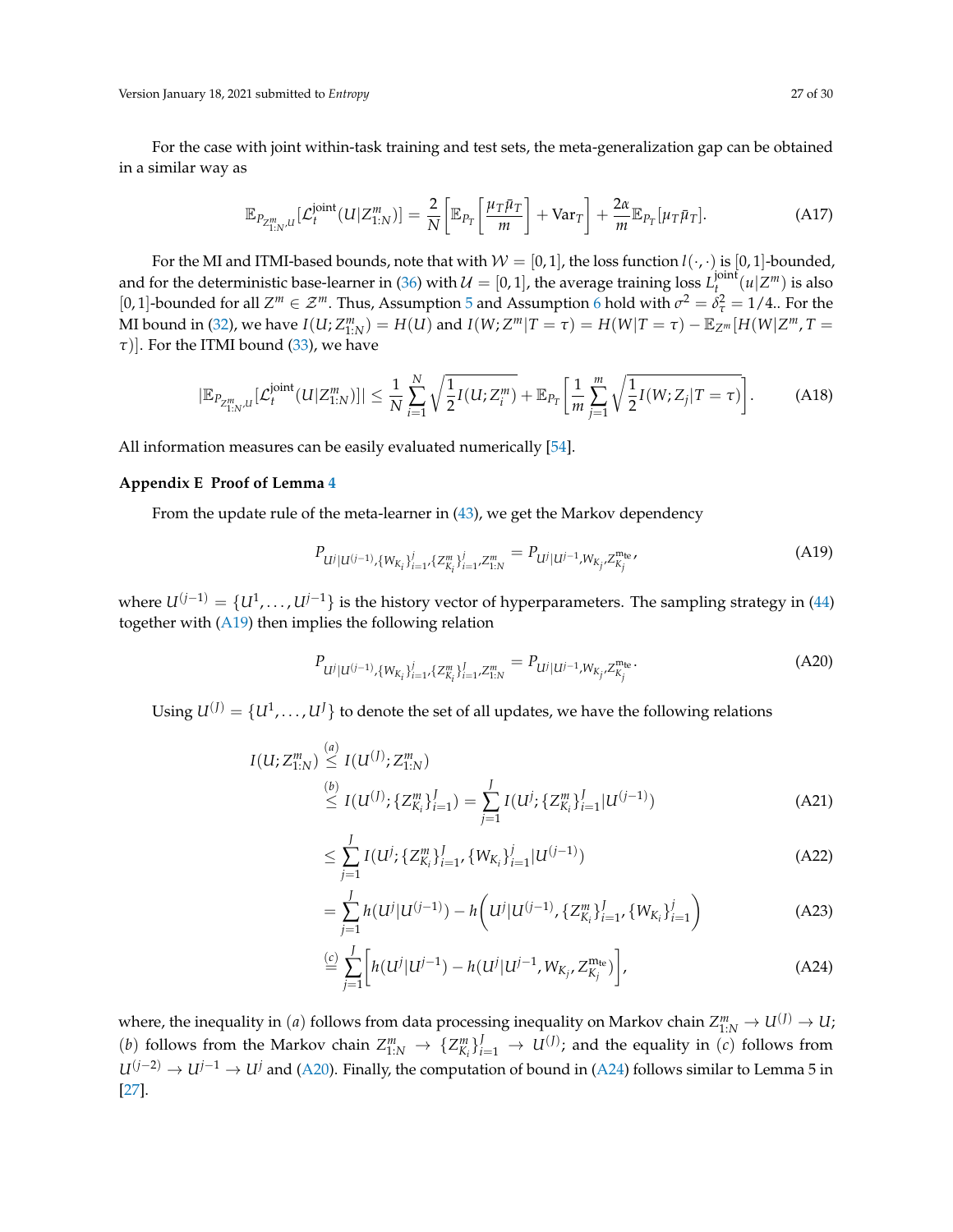- <span id="page-27-0"></span>1. Shalev-Shwartz, S.; Ben-David, S. *Understanding Machine Learning: From Theory to Algorithms*; Cambridge University Press, 2014.
- 2. Bishop, C.M. *Pattern Recognition and Machine Learning*; Springer, 2006.
- <span id="page-27-1"></span>3. Simeone, O. A Brief Introduction to Machine Learning for Engineers. *Foundations and Trends® in Signal Processing* **2018**, *12*, 200–431.
- <span id="page-27-2"></span>4. Schmidhuber, J. Evolutionary Principles in Self-Referential Learning, or On Learning How to Learn: The Meta-meta-... Hook. PhD thesis, Technische Universität München, 1987.
- 5. Thrun, S.; Pratt, L. Learning to Learn: Introduction and Overview. In *Learning to Learn*; Springer, 1998; pp. 3–17.
- 6. Thrun, S. Is Learning the N-th Thing Any Easier Than Learning the First? Proc. of Adv. in Neural Inf. Processing Sys. (NIPS), 1996, pp. 640–646.
- 7. Vilalta, R.; Drissi, Y. A Perspective View and Survey of Meta-Learning. *Artificial Intelligence Review* **2002**, *18*, 77–95.
- <span id="page-27-3"></span>8. Simeone, O.; Park, S.; Kang, J. From Learning to Meta-Learning: Reduced Training Overhead and Complexity for Communication Systems. *arXiv preprint arXiv:2001.01227* **2020**.
- <span id="page-27-4"></span>9. Kuzborskij, I.; Orabona, F. Fast rates by transferring from auxiliary hypotheses. *Machine Learning* **2017**, *106*, 171–195.
- <span id="page-27-5"></span>10. Kienzle, W.; Chellapilla, K. Personalized handwriting recognition via biased regularization. Proceedings of the 23rd international conference on Machine learning, 2006, pp. 457–464.
- <span id="page-27-6"></span>11. Denevi, G.; Ciliberto, C.; Grazzi, R.; Pontil, M. Learning-to-learn stochastic gradient descent with biased regularization. *arXiv preprint arXiv:1903.10399* **2019**.
- <span id="page-27-7"></span>12. Denevi, G.; Pontil, M.; Ciliberto, C. The advantage of conditional meta-learning for biased regularization and fine-tuning. *arXiv preprint arXiv:2008.10857* **2020**.
- <span id="page-27-8"></span>13. Baxter, J. A Model of Inductive Bias Learning. *Journal of Artificial Intelligence Research* **2000**, *12*, 149–198.
- <span id="page-27-9"></span>14. Russo, D.; Zou, J. Controlling Bias in Adaptive Data Analysis Using Information Theory. Proc. of Artificial Intelligence and Statistics (AISTATS), 2016, pp. 1232–1240.
- <span id="page-27-10"></span>15. Xu, H.; Farajtabar, M.; Zha, H. Learning Granger causality for Hawkes processes. Proc. of Int. Conf. Machine Learning, New York City, NY, USA, 2016, pp. 1717–1726.
- <span id="page-27-11"></span>16. Maurer, A. Algorithmic Stability and Meta-Learning. *Journal of Machine Learning Research* **2005**, *6*, 967–994.
- <span id="page-27-12"></span>17. Devroye, L.; Wagner, T. Distribution-Free Performance Bounds for Potential Function Rules. *IEEE Trans. Inf. Theory* **1979**, *25*, 601–604.
- <span id="page-27-13"></span>18. Rogers, W.H.; Wagner, T.J. A Finite Sample Distribution-Free Performance Bound for Local Discrimination Rules. *The Annals of Statistics* **1978**, pp. 506–514.
- <span id="page-27-14"></span>19. Pentina, A.; Lampert, C. A PAC-Bayesian Bound for Lifelong Learning. Proc. of Int. Conf. on Machine Learning (ICML), 2014, pp. 991–999.
- <span id="page-27-15"></span>20. Amit, R.; Meir, R. Meta-Learning by Adjusting Priors Based on Extended PAC-Bayes Theory. Proc. of Int. Conf. Machine Learning (ICML), 2018, pp. 205–214.
- <span id="page-27-16"></span>21. Rothfuss, J.; Fortuin, V.; Krause, A. PACOH: Bayes-Optimal Meta-Learning with PAC-Guarantees. *arXiv preprint arXiv:2002.05551* **2020**.
- <span id="page-27-17"></span>22. Denevi, G.; Ciliberto, C.; Stamos, D.; Pontil, M. Incremental learning-to-learn with statistical guarantees. *arXiv preprint arXiv:1803.08089* **2018**.
- <span id="page-27-18"></span>23. Finn, C.; Abbeel, P.; Levine, S. Model-Agnostic Meta-Learning for Fast Adaptation of Deep Networks. Proc. of Int. Conf. Machine Learning-Volume 70, 2017, pp. 1126–1135.
- <span id="page-27-19"></span>24. Nichol, A.; Achiam, J.; Schulman, J. On First-Order Meta-Learning Algorithms. *arXiv preprint arXiv:1803.02999* **2018**.
- <span id="page-27-20"></span>25. Xu, A.; Raginsky, M. Information-Theoretic Analysis of Generalization Capability of Learning Algorithms. Proc. of Adv. in Neural Inf. Processing Sys. (NIPS), 2017, pp. 2524–2533.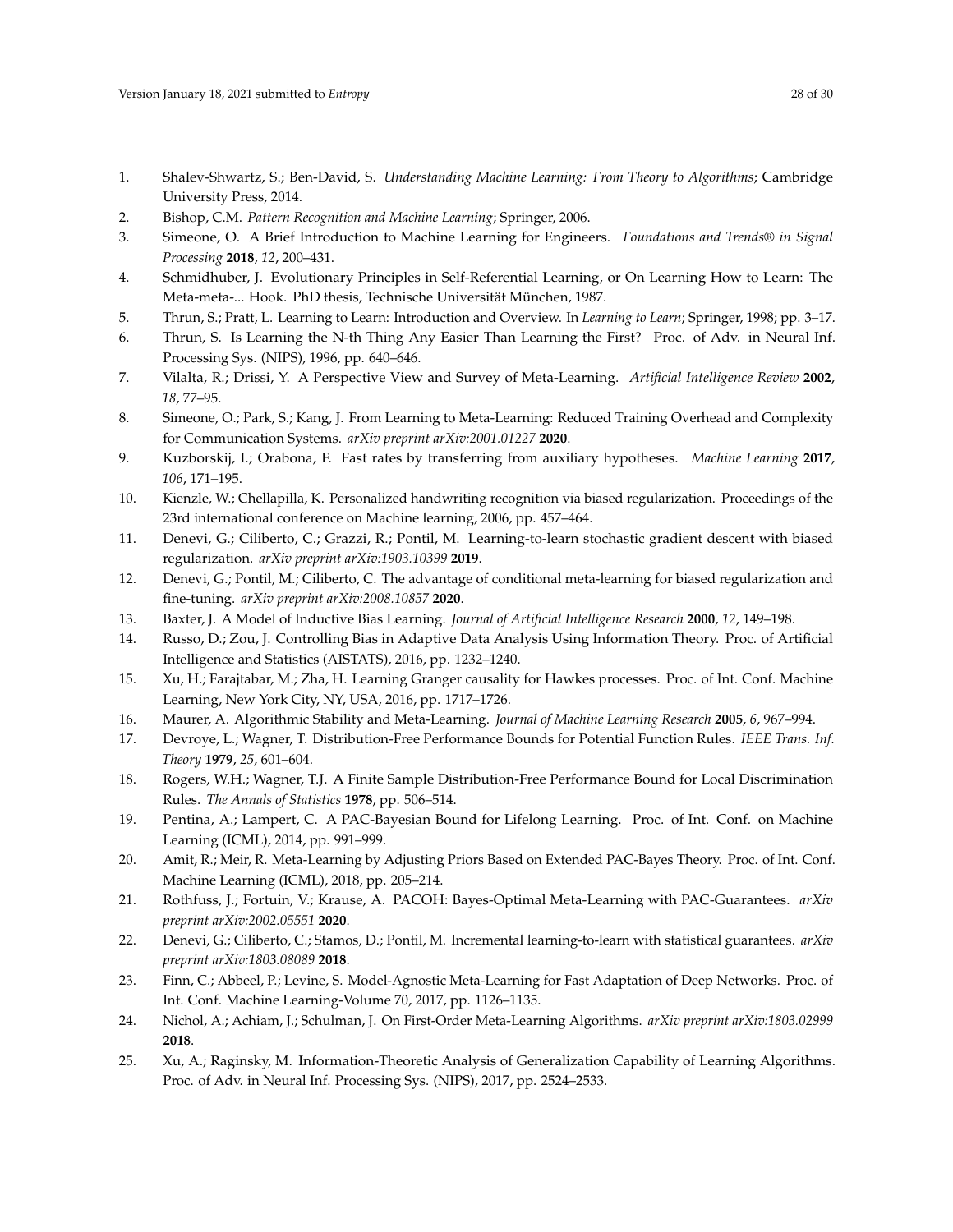- <span id="page-28-0"></span>26. Bu, Y.; Zou, S.; Veeravalli, V.V. Tightening Mutual Information Based Bounds on Generalization Error. Proc. of IEEE Int. Symp. Inf. Theory (ISIT), 2019, pp. 587–591.
- <span id="page-28-1"></span>27. Pensia, A.; Jog, V.; Loh, P.L. Generalization Error Bounds for Noisy, Iterative Algorithms. Proc. of IEEE Int. Symp. Inf. Theory (ISIT), 2018, pp. 546–550.
- <span id="page-28-2"></span>28. Vapnik, V.N.; Chervonenkis, A.Y. On the Uniform Convergence of Relative Frequencies of Events to Their Probabilities. In *Theory of Probability and its Applications*; SIAM, 1971; Vol. 16, pp. 264–280.
- <span id="page-28-3"></span>29. Koltchinskii, V.; Panchenko, D. Rademacher Processes and Bounding the Risk of Function Learning. In *High Dimensional Probability II*; Springer, 2000; Vol. 47, pp. 443–457.
- <span id="page-28-4"></span>30. Bousquet, O.; Elisseeff, A. Stability and Generalization. *Journal of Machine Learning Research* **2002**, *2*, 499–526.
- <span id="page-28-5"></span>31. Kearns, M.; Ron, D. Algorithmic Stability and Sanity-Check Bounds for Leave-One-Out Cross-Validation. *Neural Computation* **1999**, *11*, 1427–1453.
- 32. Poggio, T.; Rifkin, R.; Mukherjee, S.; Niyogi, P. General Conditions for Predictivity In Learning Theory. *Nature* **2004**, *428*, 419–422.
- <span id="page-28-6"></span>33. Kutin, S.; Niyogi, P. Almost-Everywhere Algorithmic Stability and Generalization Error. Proc. of Uncertainty in Artificial Intelligence (UAI), 2002, pp. 275–282.
- <span id="page-28-7"></span>34. Dwork, C.; Feldman, V.; Hardt, M.; Pitassi, T.; Reingold, O.; Roth, A.L. Preserving Statistical Validity in Adaptive Data Analysis. Proc. of ACM Symp. Theory of Computing (STOC), 2015, pp. 117–126.
- <span id="page-28-8"></span>35. Bassily, R.; Nissim, K.; Smith, A.; Steinke, T.; Stemmer, U.; Ullman, J. Algorithmic Stability for Adaptive Data Analysis. Proc. of ACM Symp. Theory of Computing (STOC), 2016, pp. 1046–1059.
- <span id="page-28-9"></span>36. McAllester, D.A. PAC-Bayesian Model Averaging. Proc. of Annual Conf. Computational Learning Theory (COLT), 1999, pp. 164–170.
- 37. Seeger, M. PAC-Bayesian Generalization Error Bounds for Gaussian Process Classification. *Journal of Machine Learning Research* **2002**, *3*, 233–269.
- <span id="page-28-10"></span>38. Alquier, P.; Ridgway, J.; Chopin, N. On the Properties of Variational Approximations of Gibbs Posteriors. *The Journal of Machine Learning Research* **2016**, *17*, 8374–8414.
- <span id="page-28-11"></span>39. Asadi, A.; Abbe, E.; Verdú, S. Chaining Mutual Information and Tightening Generalization Bounds. Proc. of Adv. in Neural Inf. Processing Sys. (NIPS), 2018, pp. 7234–7243.
- <span id="page-28-12"></span>40. Negrea, J.; Haghifam, M.; Dziugaite, G.K.; Khisti, A.; Roy, D.M. Information-Theoretic Generalization Bounds for SGLD via Data-Dependent Estimates. Proc. of Adv. Neural Inf. Processing Sys. (NIPS), 2019, pp. 11013–11023.
- <span id="page-28-13"></span>41. Alabdulmohsin, I. Towards a Unified Theory of Learning and Information. *Entropy* **2020**, *22*, 438.
- <span id="page-28-14"></span>42. Jiao, J.; Han, Y.; Weissman, T. Dependence Measures Bounding the Exploration Bias for General Measurements. Proc. of IEEE Int. Symp. Inf. Theory (ISIT), 2017, pp. 1475–1479.
- 43. Issa, I.; Gastpar, M. Computable Bounds On the Exploration Bias. Proc. of IEEE Int. Symp. Inf. Theory (ISIT). IEEE, 2018, pp. 576–580.
- <span id="page-28-15"></span>44. Issa, I.; Esposito, A.R.; Gastpar, M. Strengthened Information-Theoretic Bounds on the Generalization Error. Proc. of IEEE Int. Symp. Inf. Theory (ISIT), 2019, pp. 582–586.
- <span id="page-28-16"></span>45. Steinke, T.; Zakynthinou, L. Reasoning About Generalization via Conditional Mutual Information. *arXiv preprint arXiv:2001.09122* **2020**.
- <span id="page-28-17"></span>46. Knoblauch, J.; Jewson, J.; Damoulas, T. Generalized Variational Inference. *arXiv preprint arXiv:1904.02063* **2019**.
- <span id="page-28-18"></span>47. Bissiri, P.G.; Holmes, C.C.; Walker, S.G. A General Framework for Updating Belief Distributions. *Journal of the Royal Statistical Society: Series B (Statistical Methodology)* **2016**, *78*, 1103–1130.
- <span id="page-28-19"></span>48. Yin, M.; Tucker, G.; Zhou, M.; Levine, S.; Finn, C. Meta-Learning Without Memorization. *arXiv preprint arXiv:1912.03820* **2019**.
- <span id="page-28-20"></span>49. Wainwright, M.J. *High-Dimensional Statistics: A Non-Asymptotic Viewpoint*; Vol. 48, Cambridge University Press, 2019.
- <span id="page-28-21"></span>50. Shalev-Shwartz, S.; Shamir, O.; Srebro, N.; Sridharan, K. Learnability, Stability and Uniform Convergence. *Journal of Machine Learning Research* **2010**, *11*, 2635–2670.